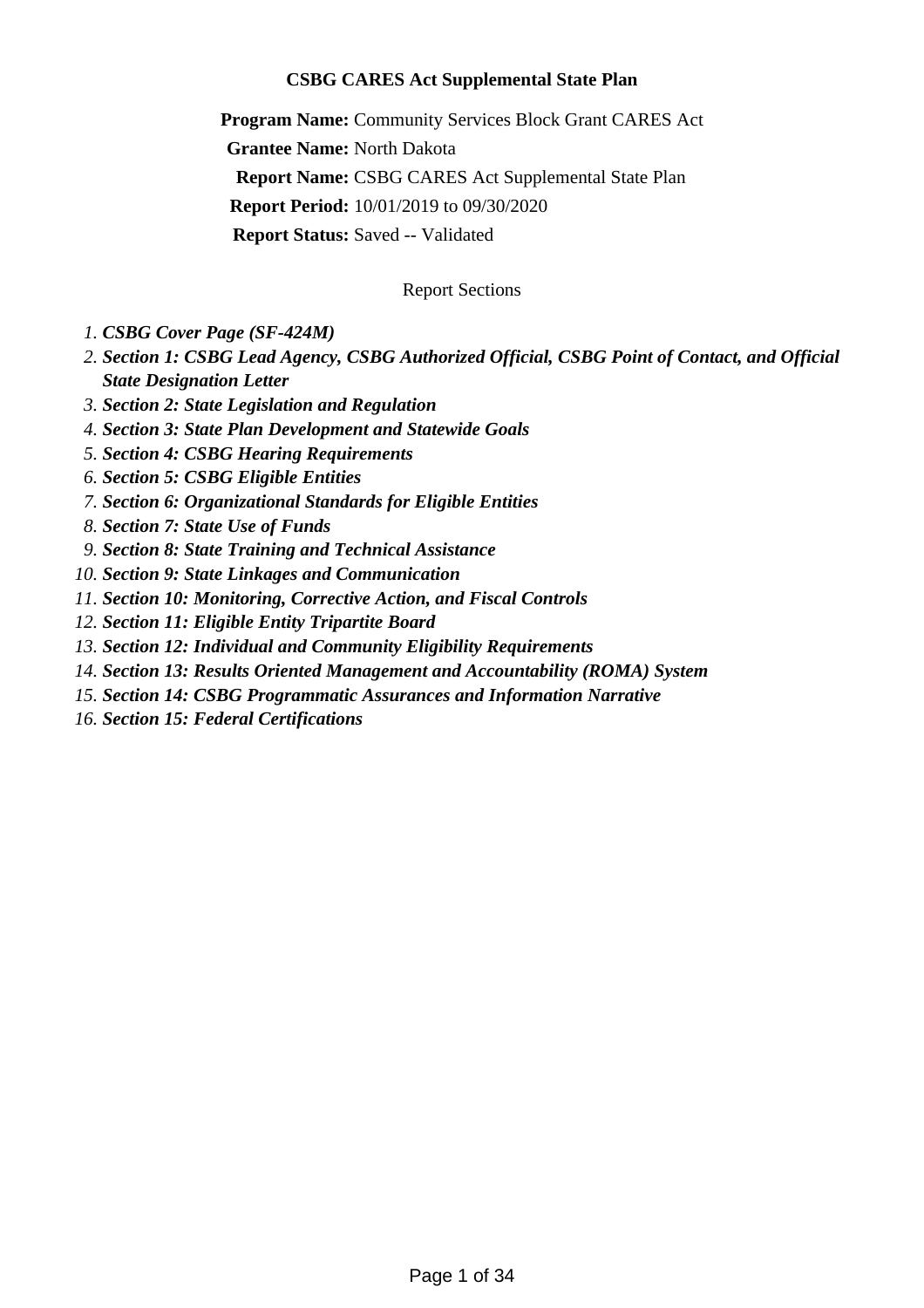# <span id="page-1-0"></span>**CSBG Cover Page (SF-424M)**

| <b>U.S. DEPARTMENT OF HEALTH AND HUMAN SERVICES</b><br><b>Form Approved</b><br>OMB No: 0970-0382<br><b>Administration for Children and Families</b><br>Expires:06/30/2021<br><b>Community Services Block Grant (CSBG)</b><br><b>COVER PAGE</b> |                                         |                                                          |                                                                                                  |                                                                                                              |  |                      |                                                                                                                       |  |
|------------------------------------------------------------------------------------------------------------------------------------------------------------------------------------------------------------------------------------------------|-----------------------------------------|----------------------------------------------------------|--------------------------------------------------------------------------------------------------|--------------------------------------------------------------------------------------------------------------|--|----------------------|-----------------------------------------------------------------------------------------------------------------------|--|
| * 1.a. Type of Submission:<br>$\Box$ Application $\Theta$ Plan $\Box$<br>Other (2 Year)                                                                                                                                                        |                                         | * 1.b. Frequency:<br>$\Box$ Annual $\Box$ Other (2 Year) |                                                                                                  | * 1.c. Consolidated Application/<br><b>Plan/Funding Request?</b><br><b>Explanation:</b><br>2. Date Received: |  |                      | * 1.d. Version:<br>$\bigcirc$ Initial $\bigcirc$ Resubmission $\bigcirc$<br>Revision Update<br><b>State Use Only:</b> |  |
|                                                                                                                                                                                                                                                |                                         |                                                          |                                                                                                  | 3. Applicant Identifier:<br>4a. Federal Entity Identifier:<br>4b. Federal Award Identifier:                  |  |                      | 5. Date Received By State:<br><b>6. State Application Identifier:</b>                                                 |  |
| 7. APPLICANT INFORMATION<br>* a. Legal Name: North Dakota Department of Commerce                                                                                                                                                               |                                         |                                                          |                                                                                                  |                                                                                                              |  |                      |                                                                                                                       |  |
| * b. Employer/Taxpayer Identification Number (EIN/TIN):<br>1450309764A6                                                                                                                                                                        |                                         |                                                          |                                                                                                  | * c. Organizational DUNS: 802741843                                                                          |  |                      |                                                                                                                       |  |
| * d. Address:                                                                                                                                                                                                                                  |                                         |                                                          |                                                                                                  |                                                                                                              |  |                      |                                                                                                                       |  |
| * Street 1:                                                                                                                                                                                                                                    |                                         |                                                          | 1600 East Century Avenue, Suite 2                                                                | <b>Street 2:</b>                                                                                             |  | Post Office Box 2057 |                                                                                                                       |  |
| $*$ City:                                                                                                                                                                                                                                      | <b>Bismarck</b>                         |                                                          |                                                                                                  | County:                                                                                                      |  |                      |                                                                                                                       |  |
| * State:                                                                                                                                                                                                                                       | <b>ND</b>                               |                                                          |                                                                                                  | <b>Province:</b>                                                                                             |  |                      |                                                                                                                       |  |
| * Country:                                                                                                                                                                                                                                     | <b>United States</b>                    |                                                          |                                                                                                  | * Zip / Postal<br>Code:                                                                                      |  | 58502 -              |                                                                                                                       |  |
| e. Organizational Unit:                                                                                                                                                                                                                        |                                         |                                                          |                                                                                                  |                                                                                                              |  |                      |                                                                                                                       |  |
| <b>Department Name: Department of Commerce</b>                                                                                                                                                                                                 |                                         |                                                          |                                                                                                  | <b>Division Name: Division of Community Services</b>                                                         |  |                      |                                                                                                                       |  |
|                                                                                                                                                                                                                                                |                                         |                                                          | f. Name and contact information of person to be contacted on matters involving this application: |                                                                                                              |  |                      |                                                                                                                       |  |
| Prefix:                                                                                                                                                                                                                                        | * First Name:<br><b>Rikki</b>           |                                                          |                                                                                                  | <b>Middle Name:</b><br>L                                                                                     |  |                      | * Last Name:<br>Roehrich                                                                                              |  |
| Suffix:                                                                                                                                                                                                                                        | <b>Title:</b><br><b>Program Manager</b> |                                                          |                                                                                                  | <b>Organizational Affiliation:</b>                                                                           |  |                      |                                                                                                                       |  |
| * Telephone<br><b>Number:</b><br>$(701)$ 328-2687                                                                                                                                                                                              | <b>Fax Number</b>                       |                                                          |                                                                                                  | * Email:<br>rroehrich@nd.gov                                                                                 |  |                      |                                                                                                                       |  |
| * 8a. TYPE OF APPLICANT:<br><b>A: State Government</b>                                                                                                                                                                                         |                                         |                                                          |                                                                                                  |                                                                                                              |  |                      |                                                                                                                       |  |
| b. Additional Description:                                                                                                                                                                                                                     |                                         |                                                          |                                                                                                  |                                                                                                              |  |                      |                                                                                                                       |  |
| * 9. Name of Federal Agency:                                                                                                                                                                                                                   |                                         |                                                          |                                                                                                  |                                                                                                              |  |                      |                                                                                                                       |  |
|                                                                                                                                                                                                                                                |                                         |                                                          | <b>Catalog of Federal Domestic</b><br><b>Assistance Number:</b>                                  | <b>CFDA Title:</b>                                                                                           |  |                      |                                                                                                                       |  |
| <b>10. CFDA Numbers and Titles</b>                                                                                                                                                                                                             |                                         |                                                          | 93569                                                                                            | <b>Community Services Block Grant</b>                                                                        |  |                      |                                                                                                                       |  |
| 11. Descriptive Title of Applicant's Project<br><b>CARES CSBG Funding</b>                                                                                                                                                                      |                                         |                                                          |                                                                                                  |                                                                                                              |  |                      |                                                                                                                       |  |
| 12. Areas Affected by Funding:                                                                                                                                                                                                                 |                                         |                                                          |                                                                                                  |                                                                                                              |  |                      |                                                                                                                       |  |
| 13. CONGRESSIONAL DISTRICTS OF:                                                                                                                                                                                                                |                                         |                                                          |                                                                                                  |                                                                                                              |  |                      |                                                                                                                       |  |
| * a. Applicant<br>ND                                                                                                                                                                                                                           | b. Program/Project:                     |                                                          |                                                                                                  |                                                                                                              |  |                      |                                                                                                                       |  |
|                                                                                                                                                                                                                                                |                                         |                                                          | Attach an additional list of Program/Project Congressional Districts if needed.                  |                                                                                                              |  |                      |                                                                                                                       |  |
| <b>14. FUNDING PERIOD:</b>                                                                                                                                                                                                                     |                                         |                                                          |                                                                                                  | <b>15. ESTIMATED FUNDING:</b>                                                                                |  |                      |                                                                                                                       |  |
| * a. Federal (\$):<br>b. End Date:<br>a. Start Date:                                                                                                                                                                                           |                                         |                                                          |                                                                                                  | $\mathbf b$ . Match $(\$)$ :                                                                                 |  |                      |                                                                                                                       |  |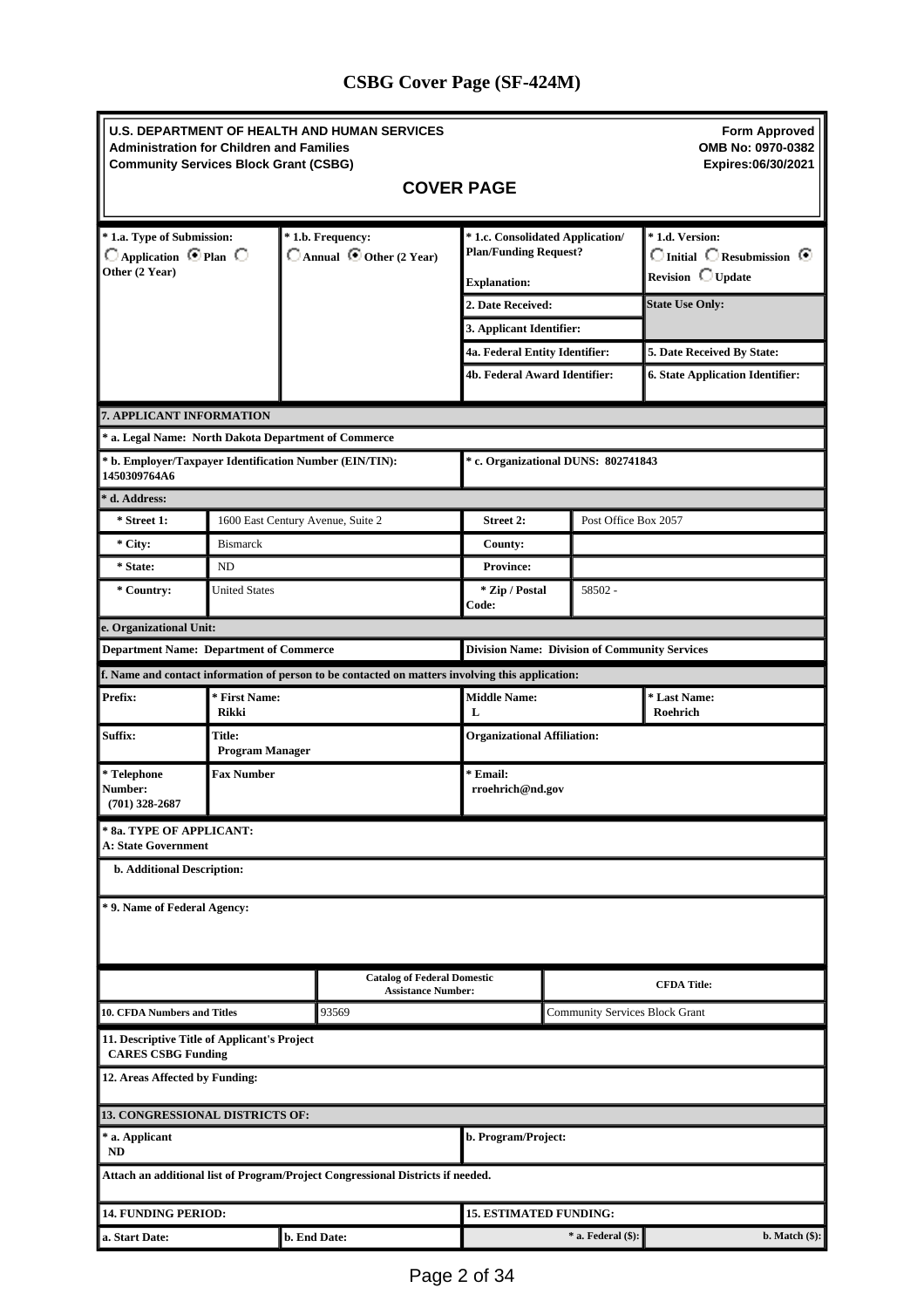|                                                                                                                                                                                                                                                                                                                                                                                                                                                                                                                                    | \$0<br>\$0                                       |  |  |  |  |  |
|------------------------------------------------------------------------------------------------------------------------------------------------------------------------------------------------------------------------------------------------------------------------------------------------------------------------------------------------------------------------------------------------------------------------------------------------------------------------------------------------------------------------------------|--------------------------------------------------|--|--|--|--|--|
| <b>IVE ORDER 12372 PROCESS?</b><br>* 16. IS SUBMISSION SUBJECT<br>' TO REVIEW BY STATE UNDER EXECUT                                                                                                                                                                                                                                                                                                                                                                                                                                |                                                  |  |  |  |  |  |
| a. This submission was made available to the State under the Executive Order 12372                                                                                                                                                                                                                                                                                                                                                                                                                                                 |                                                  |  |  |  |  |  |
| <b>Process for Review on:</b>                                                                                                                                                                                                                                                                                                                                                                                                                                                                                                      |                                                  |  |  |  |  |  |
| b. Program is subject to E.O. 12372 but has not been selected by State for review.                                                                                                                                                                                                                                                                                                                                                                                                                                                 |                                                  |  |  |  |  |  |
| c. Program is not covered by E.O. 12372.                                                                                                                                                                                                                                                                                                                                                                                                                                                                                           |                                                  |  |  |  |  |  |
| * 17. Is The Applicant Delinquent On Any Federal Debt?<br>$\Box$ yes<br>® no                                                                                                                                                                                                                                                                                                                                                                                                                                                       |                                                  |  |  |  |  |  |
| <b>Explanation:</b>                                                                                                                                                                                                                                                                                                                                                                                                                                                                                                                |                                                  |  |  |  |  |  |
| 18. By signing this application, I certify (1) to the statements contained in the list of certifications** and (2) that the statements herein are true,<br>complete and accurate to the best of my knowledge. I also provide the required assurances** and agree to comply with any resulting terms if I<br>accept an award. I am aware that any false, fictitious, or fraudulent statements or claims may subject me to criminal, civil, or administrative<br>penalties. (U.S. Code, Title 218, Section 1001)<br>**I Agree $\vee$ |                                                  |  |  |  |  |  |
| ** The list of certifications and assurances, or an internet site where you may obtain this list, is contained in the announcement or agency<br>specific instructions.                                                                                                                                                                                                                                                                                                                                                             |                                                  |  |  |  |  |  |
| 18a. Typed or Printed Name and Title of Authorized Certifying Official                                                                                                                                                                                                                                                                                                                                                                                                                                                             | 18c. Telephone (area code, number and extension) |  |  |  |  |  |
|                                                                                                                                                                                                                                                                                                                                                                                                                                                                                                                                    | <b>18d. Email Address</b>                        |  |  |  |  |  |
| 18b. Signature of Authorized Certifying Official<br>18e. Date Report Submitted (Month, Day, Year)                                                                                                                                                                                                                                                                                                                                                                                                                                  |                                                  |  |  |  |  |  |
| Attach supporting documents as specified in agency instructions.                                                                                                                                                                                                                                                                                                                                                                                                                                                                   |                                                  |  |  |  |  |  |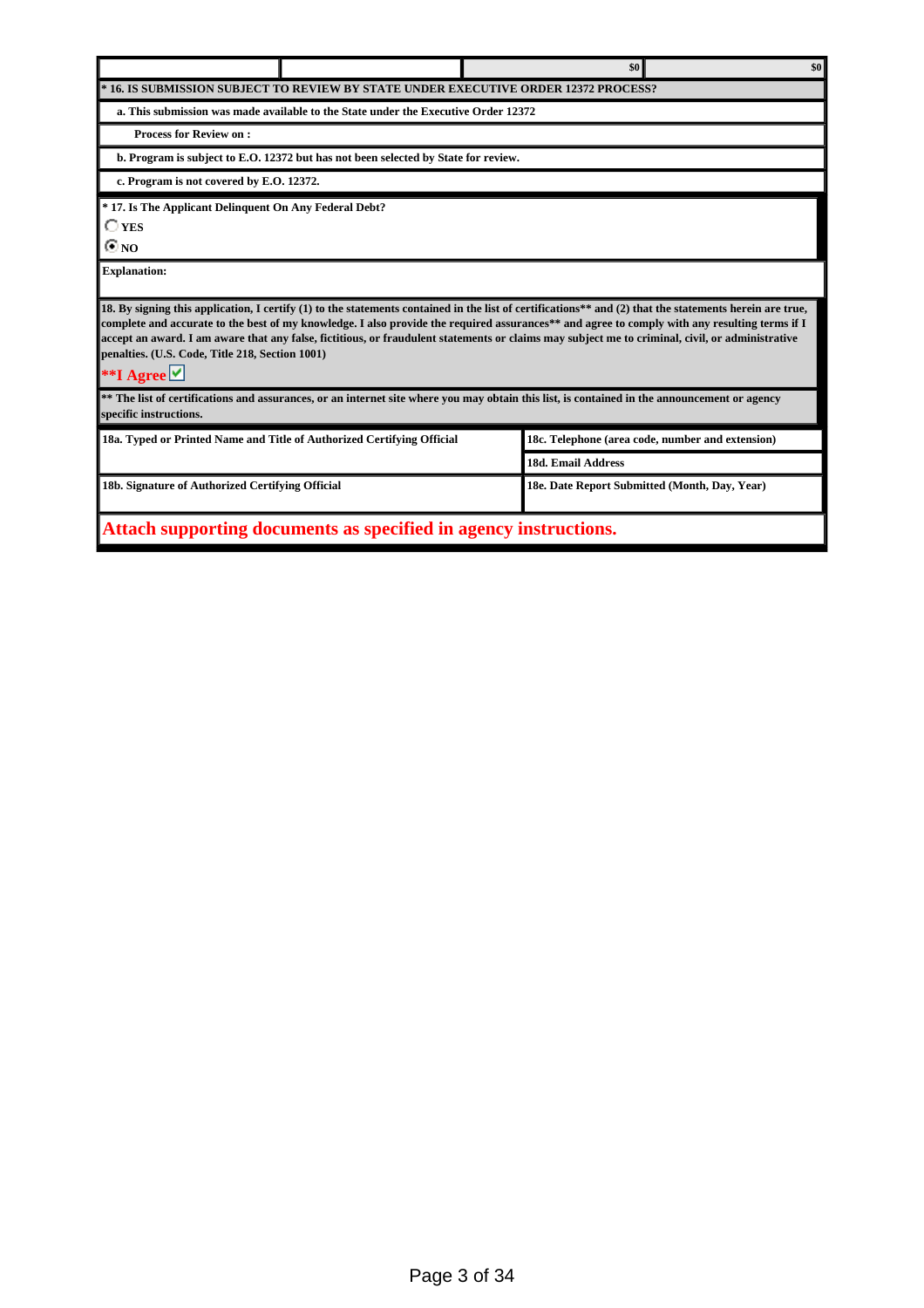## <span id="page-3-0"></span>**Section 1: CSBG Lead Agency, CSBG Authorized Official, CSBG Point of Contact, and Official State Designation Letter**

| <b>U.S. DEPARTMENT OF HEALTH AND HUMAN SERVICES</b><br><b>Administration for Children and Families</b><br><b>Community Services Block Grant (CSBG)</b>                                                                                                              |                                                                                                                                             |                                                                 |            |               | <b>Form Approved</b><br>OMB No:0970-0382<br>Expires:06/30/2021 |  |
|---------------------------------------------------------------------------------------------------------------------------------------------------------------------------------------------------------------------------------------------------------------------|---------------------------------------------------------------------------------------------------------------------------------------------|-----------------------------------------------------------------|------------|---------------|----------------------------------------------------------------|--|
|                                                                                                                                                                                                                                                                     |                                                                                                                                             | <b>SECTION 1</b>                                                |            |               |                                                                |  |
| CSBG Lead Agency, CSBG Authorized Official, CSBG Point of Contact, and Official                                                                                                                                                                                     |                                                                                                                                             |                                                                 |            |               |                                                                |  |
|                                                                                                                                                                                                                                                                     |                                                                                                                                             | <b>State Designation Letter</b>                                 |            |               |                                                                |  |
| 1.1. Identify the Submission Date of your FFY2020 CSBG State Plan:                                                                                                                                                                                                  |                                                                                                                                             |                                                                 | 08/27/2019 |               |                                                                |  |
| Note: This information can be found on the Report Status Page of your most recently submitted<br><b>CSBG State Plan.</b><br>If you submitted a two-year plan in FFY2019, please provide that date.<br>If you submitted a plan in FFY2020, please provide that date. |                                                                                                                                             |                                                                 |            |               |                                                                |  |
| Section 676(a) of the CSBG Act.                                                                                                                                                                                                                                     | 1.2.Lead Agency: Update the following information in relation to the lead agency designated to administer CSBG in the state, as required by |                                                                 |            |               |                                                                |  |
| Information should reflect the responses provided in the Application for Federal Assistance, SF-424M.                                                                                                                                                               |                                                                                                                                             |                                                                 |            |               |                                                                |  |
| Has information in regards to the state lead agency changed since the last submission of the state plan? No                                                                                                                                                         |                                                                                                                                             |                                                                 |            |               |                                                                |  |
| 1.2a. Lead agency                                                                                                                                                                                                                                                   |                                                                                                                                             | North Dakota Department of Commerce                             |            |               |                                                                |  |
| 1.2b. Cabinet or administrative department of this lead agency <i>[Select one option and narrative where applicable]</i>                                                                                                                                            |                                                                                                                                             |                                                                 |            |               |                                                                |  |
| C Community Affairs Department                                                                                                                                                                                                                                      |                                                                                                                                             |                                                                 |            |               |                                                                |  |
| C Community Services Department                                                                                                                                                                                                                                     |                                                                                                                                             |                                                                 |            |               |                                                                |  |
| Governor's Office                                                                                                                                                                                                                                                   |                                                                                                                                             |                                                                 |            |               |                                                                |  |
| Health Department                                                                                                                                                                                                                                                   |                                                                                                                                             |                                                                 |            |               |                                                                |  |
| Housing Department                                                                                                                                                                                                                                                  |                                                                                                                                             |                                                                 |            |               |                                                                |  |
| Human Services Department                                                                                                                                                                                                                                           |                                                                                                                                             |                                                                 |            |               |                                                                |  |
| Social Services Department                                                                                                                                                                                                                                          |                                                                                                                                             |                                                                 |            |               |                                                                |  |
| Other, describe                                                                                                                                                                                                                                                     |                                                                                                                                             |                                                                 |            |               |                                                                |  |
| 1.2c. Cabinet or Administrative Department Name:<br>Provide the name of the cabinet or administrative department<br>of the CSBG authorized official                                                                                                                 |                                                                                                                                             | Division of Community Services                                  |            |               |                                                                |  |
| 1.2d. Authorized official of the lead agency                                                                                                                                                                                                                        |                                                                                                                                             |                                                                 |            |               |                                                                |  |
| Name: Bonnie Malo                                                                                                                                                                                                                                                   |                                                                                                                                             | <b>Title:</b> Director, Division of Community Services          |            |               |                                                                |  |
| 1.2e. Street Address                                                                                                                                                                                                                                                |                                                                                                                                             | 1600 East Century Avenue, Suite 2                               |            |               |                                                                |  |
| 1.2f. City                                                                                                                                                                                                                                                          |                                                                                                                                             | <b>Bismarck</b>                                                 |            | 1.2g. StateND | $1.2h.$ Zip<br>58502                                           |  |
| <b>1.2i. Telephone number and extension</b> (701) 328-2476 ext.                                                                                                                                                                                                     |                                                                                                                                             | 1.2j. Fax number (701) 328-5320                                 |            |               |                                                                |  |
| 1.2k. Email address bmalo@nd.gov                                                                                                                                                                                                                                    |                                                                                                                                             | 1.21. Lead agency website https://www.communityservices.nd.gov/ |            |               |                                                                |  |
| 1.3. Designation Letter:                                                                                                                                                                                                                                            |                                                                                                                                             |                                                                 |            |               |                                                                |  |
| Attach the state's official CSBG designation letter. A new designation letter is required if the chief executive officer of the state and/or the<br>designated agency has changed.                                                                                  |                                                                                                                                             |                                                                 |            |               |                                                                |  |
| M<br>As the Authorized Official for CSBG, I confirm that there have been no changes within this state that will require a new designation letter,<br>such as a change to the authorized official and/or authorized CSBG state lead agency.                          |                                                                                                                                             |                                                                 |            |               |                                                                |  |
| 1.4. CSBG Point of Contact: provide the following information in relation to the designated state CSBG point of contact.<br>The state CSBG point of contact should be the person that will be the main point of contact for CSBG within the state.                  |                                                                                                                                             |                                                                 |            |               |                                                                |  |
| Has Information in regards to the state point of contact has changed since the last submission of the state plan?                                                                                                                                                   |                                                                                                                                             |                                                                 |            |               |                                                                |  |
| 1.4a. Agency Name Department of Commerce                                                                                                                                                                                                                            |                                                                                                                                             |                                                                 |            |               |                                                                |  |
| 1.4b Point of Contact Name                                                                                                                                                                                                                                          |                                                                                                                                             |                                                                 |            |               |                                                                |  |
| Name: Rikki Roehrich                                                                                                                                                                                                                                                |                                                                                                                                             | Title: Program Administrator                                    |            |               |                                                                |  |
| 1600 East Century Avenue, Suite 2<br>1.4c. Street Address                                                                                                                                                                                                           |                                                                                                                                             |                                                                 |            |               |                                                                |  |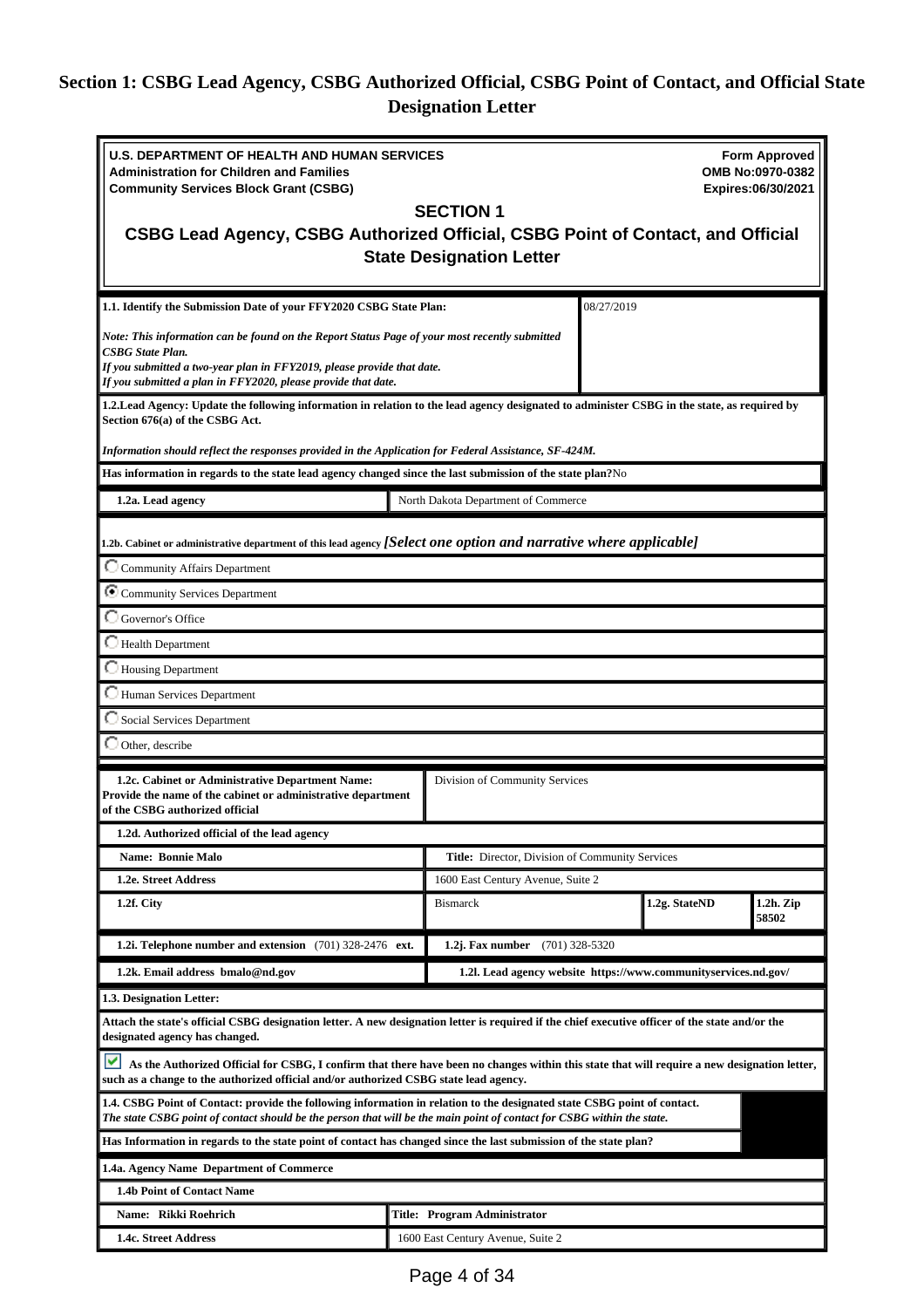| 1.4d. City                                 | <b>Bismarck</b>                                            | 1.4e. StateND | 1.4f. Zip 58502 |
|--------------------------------------------|------------------------------------------------------------|---------------|-----------------|
| 1.4g. Telephone Number (701) 328-2687 ext. | 1.4h. Fax Number (701) 328-5320                            |               |                 |
| 1.4i. Email Address rroehrich@nd.gov       | 1.4j. Agency Website https://www.communityservices.nd.gov/ |               |                 |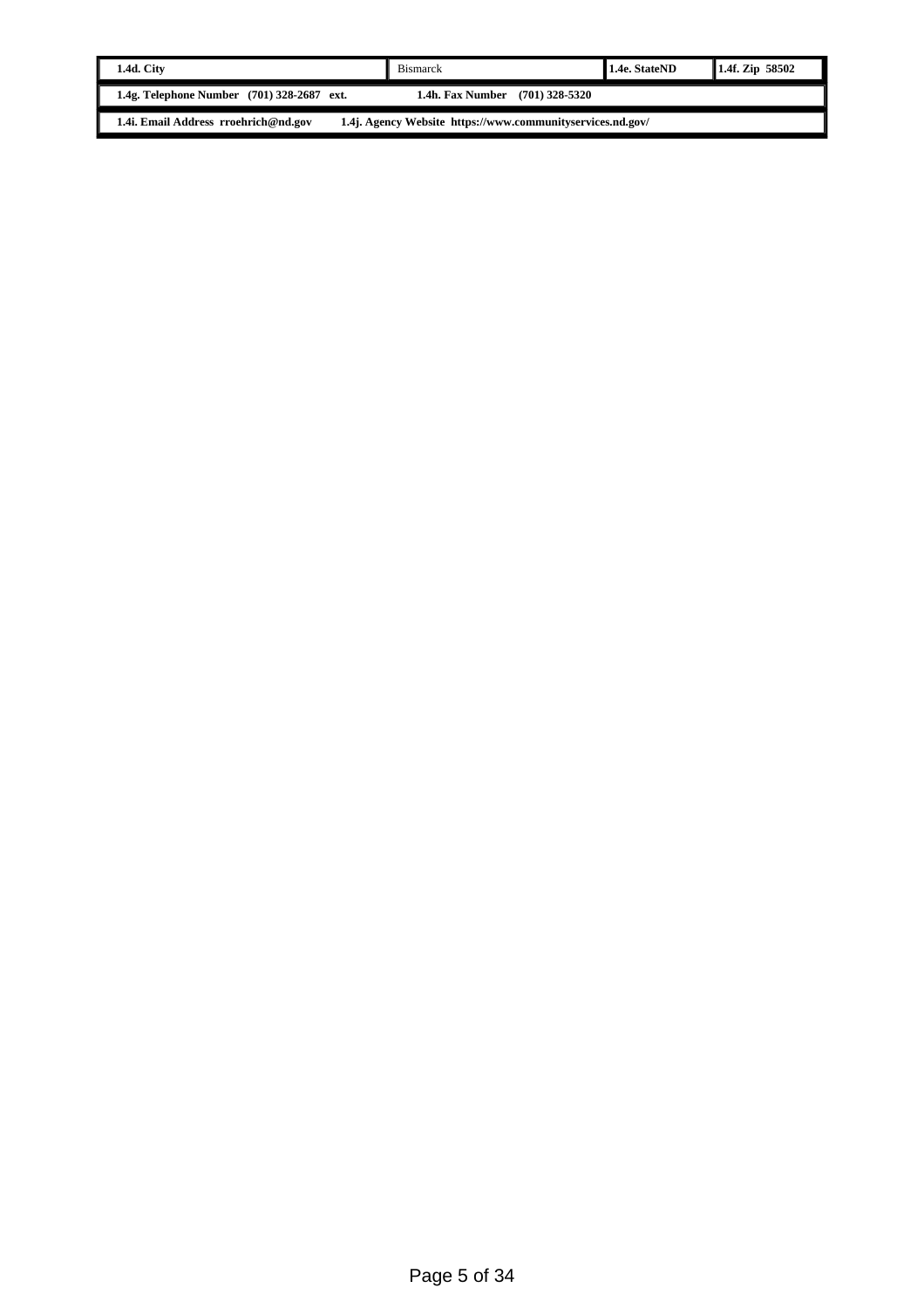<span id="page-5-0"></span>

|  | <b>Section 2: State Legislation and Regulation</b> |  |
|--|----------------------------------------------------|--|
|  |                                                    |  |

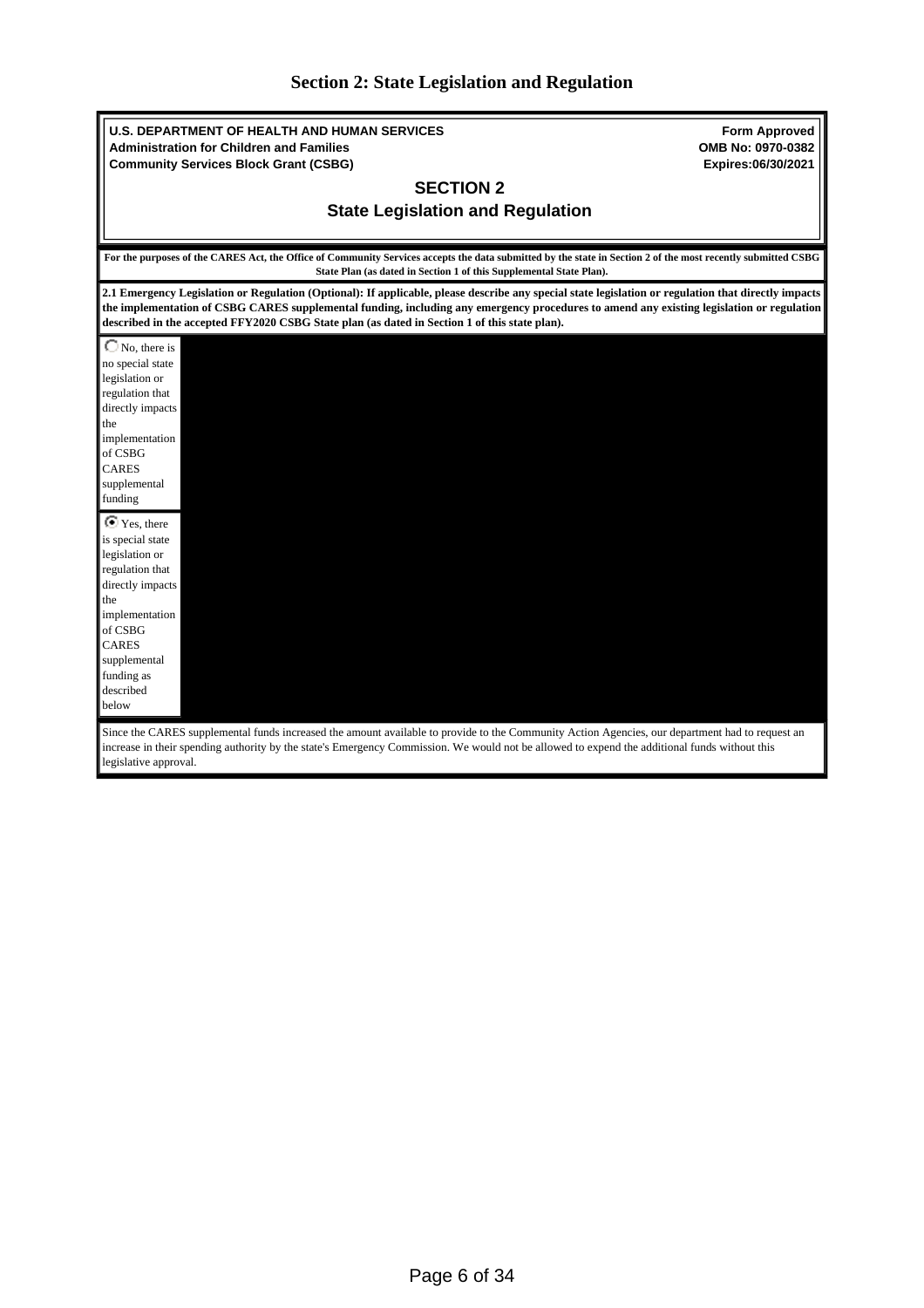**U.S. DEPARTMENT OF HEALTH AND HUMAN SERVICES Administration for Children and Families Community Services Block Grant (CSBG)**

**Form Approved OMB No: 0970-0382 Expires:06/30/2021**

### **SECTION 3**

#### <span id="page-6-0"></span>**State Plan Development and Statewide Goals**

**For the purposes of the CARES Act, the Office of Community Services accepts the data submitted by the state in Section 3 of the most recently submitted CSBG State Plan (as dated in Section 1 of this Supplemental State Plan).** 

**The following additional information is requested for CSBG CARES supplemental funding.**

**3.1. State Plan Goals: Describe the state's specific goals for state administration of CSBG as it directly relates to the CSBG CARES funding.**

**Note: For examples of "goals," see State Accountability Measure 1Sa(i).**

 The goals of the state office related to CARES funding are: 1. Distribution of the funds to eligible entities in compliance with all program regulations, while also seeking flexibility and expediency so that CAAs may quickly respond to the pandemic-related needs of their communities. 2. Development of a CARES-compliant state plan. 3. Complete reporting requirements and data collection for the CSBG CARES funding within the required timeframes. 4. Monitoring eligible entities to ensure that all regulations and compliance requirements are met, including assessing their achievement of the Organizational Standards. 5. To provide training and technical assistance to eligible entities in complying with CSBG CARES regulations, program objectives, ROMA, and Organizational Standards.

#### **3.2. Eligible Entity Involvement: Describe the specific steps the state took in developing the CSBG CARES Supplemental State Plan to involve the eligible entities**

 The State office works closely with the Community Action partnership of North Dakota (CAPND) on a weekly basis, which has involved the topic of CARES funding since late March. The state office also met in a virtual meeting weekly with the Directors from all agencies across the state between the third week in March through the third week in May, then decreased to bi-weekly through June. These meetings were held to answer questions and provide updates specifically related to COVID-19 services and CARES funding. The state is also working with all 7 CAAs to complete a statewide Needs Assessment, which will have information specific to all the regions. The data collection period will end on 8/31/2020, although updates, including preliminary data reports have ben provided to the agencies. This information was accounted for when developing the state plan. Additionally, all agencies were informed when the DRAFT CSBG CARES State Plan was posted to the Division of Community Services Website, and they were invited to provide feedback, so that changes could be made to the state plan before it was submitted to OCS.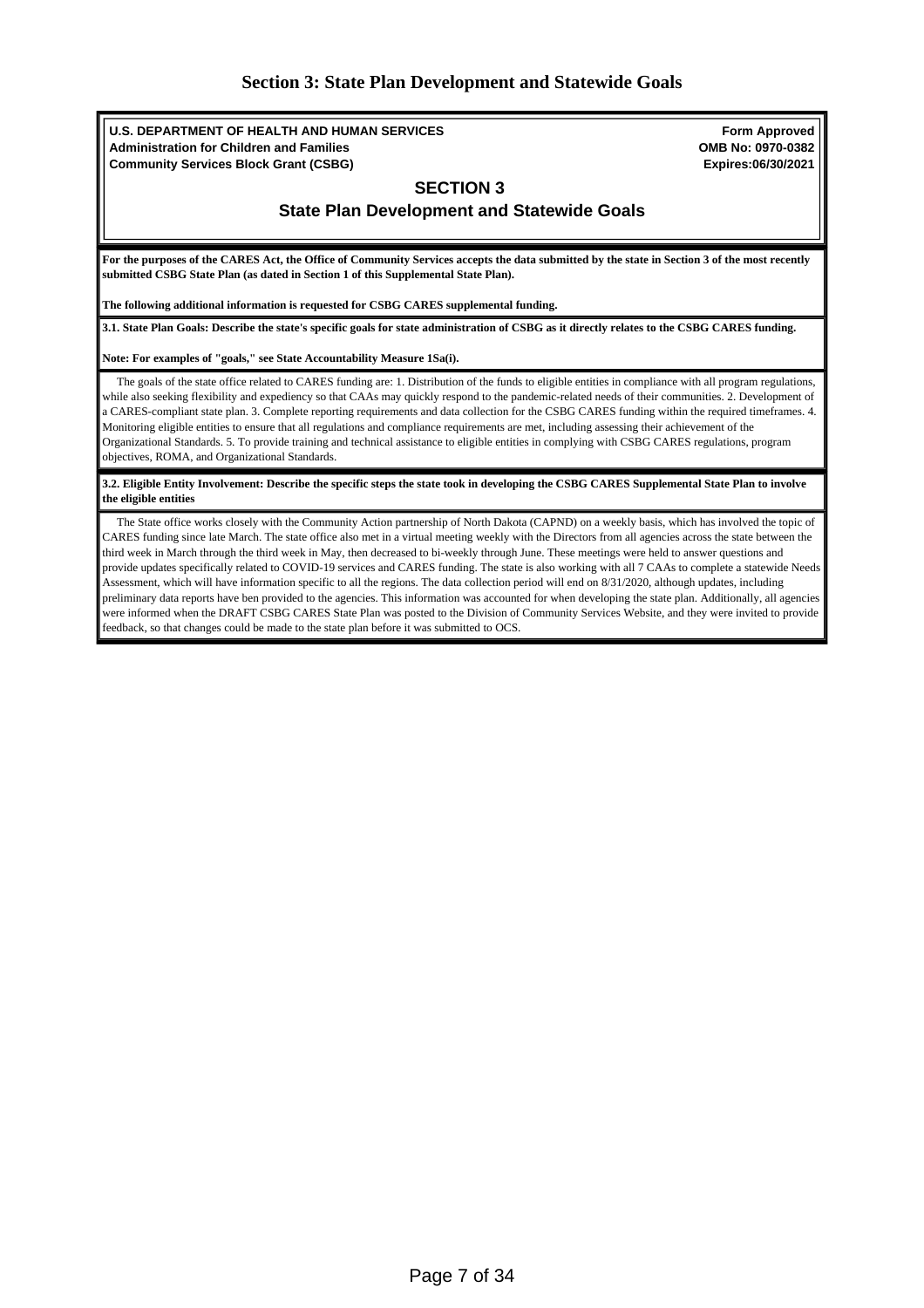<span id="page-7-0"></span>

| <b>Section 4: CSBG Hearing Requirements</b> |  |  |  |  |
|---------------------------------------------|--|--|--|--|
|---------------------------------------------|--|--|--|--|

**U.S. DEPARTMENT OF HEALTH AND HUMAN SERVICES Administration for Children and Families Community Services Block Grant (CSBG)**

**Form Approved OMB No: 0970-0382 Expires:06/30/2021**

### **SECTION 4 CSBG Hearing Requirements**

**For the purposes of the CARES Act, the Office of Community Services accepts the data submitted by the state in Section 4 of the most recently submitted CSBG State Plan (as dated in Section 1 of this Supplemental State Plan).**

**The CSBG CARES Supplemental State Plan is considered to be a plan revision, consistent with Section 676(e) of the CSBG Act (Revisions and Inspection).**

**4.1. Public Inspection: Describe how the CSBG CARES Supplemental State Plan has been made available for public inspection within the state to facilitate public review and comment.**

The CSBG CARES Supplemental Plan was posted to the Department of Commerce, Division of Community Services, website on August 10, 2020. A press release was also issued informing the public of the plans availability on the website on August 10, 2020. A sixteen-day comment period was allowed, in which any interested citizen or entity could submit feedback to the CSBG Program Manager by the end of business day on 8/26/2020. Additionally, the 7 CAAs and the state association were notified directly via e-mail of the plans availability and were asked to share the information about the plans availability and the opportunity to comment with any partners agencies or other interested entities that they may know about.

#### **Note:**

**For the purposes of this CSBG CARES Supplemental State Plan, a public hearing is not required. However, the state should notify eligible entities and other known stakeholders that this plan is available for a public review and comment, and post publicly, e.g., on the state's public website, for a reasonable timeframe.**

**Although, a reasonable timeframe is not specified in the statute, for purposes of the CSBG CARES Supplemental State Plan, OCS recommends a minimum of 10 business days.**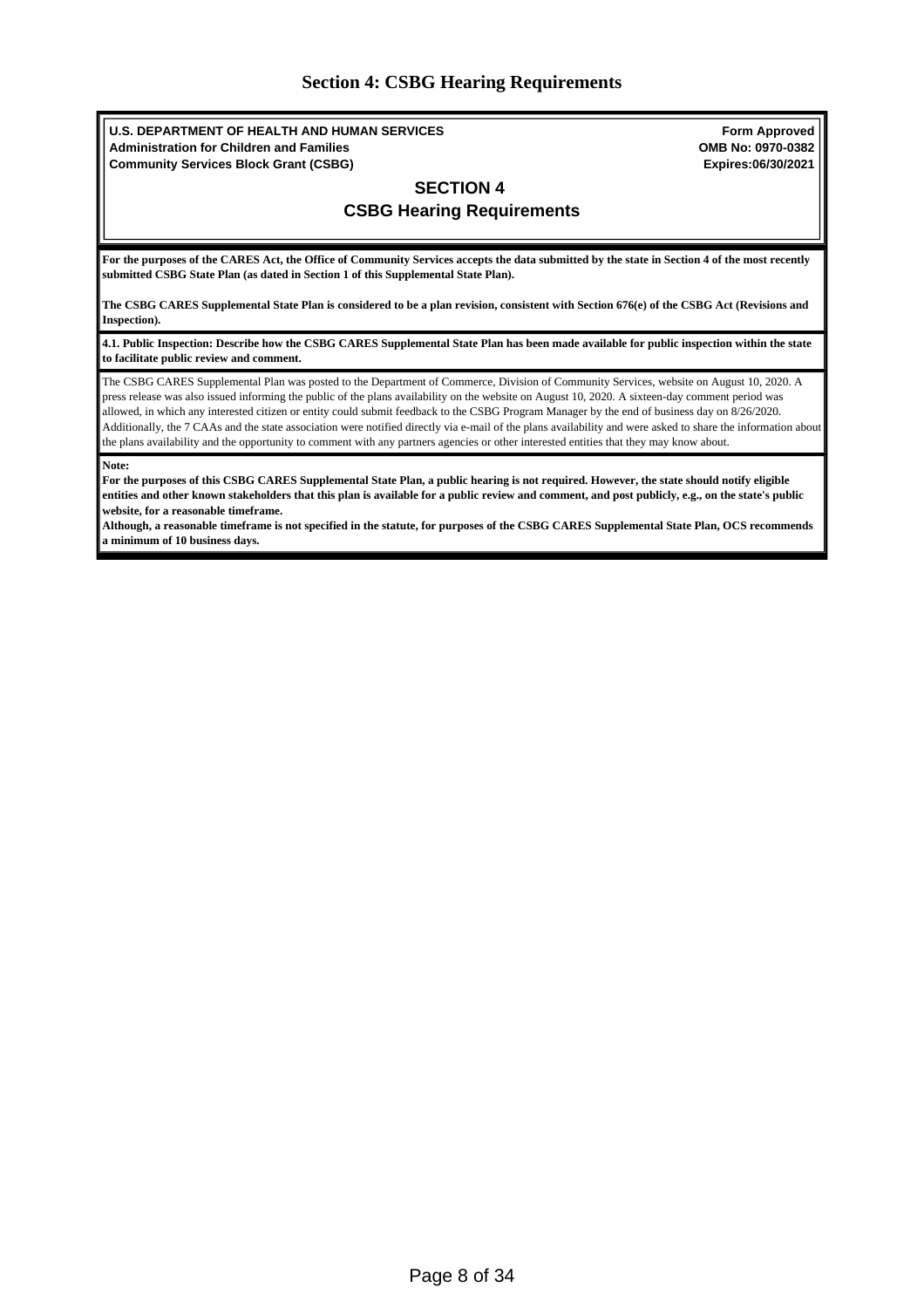### <span id="page-8-0"></span>**Section 5: CSBG Eligible Entities**

#### **U.S. DEPARTMENT OF HEALTH AND HUMAN SERVICES Administration for Children and Families Community Services Block Grant (CSBG) Form Approved OMB No:0970-0382 Expires:06/30/2021 SECTION 5 CSBG Eligible Entities For the purposes of the CARES Act, the Office of Community Services accepts the data submitted by the state in Section 5 of the most recently submitted CSBG State Plan (as dated in Section 1 of this Supplemental State Plan).** As the Authorized Official for CSBG, I confirm that there are no changes to the CSBG Eligible Entities as submitted in Section 5 of the most recently submitted CSBG State Plan (as dated in Section 1) As the Authorized Official for CSBG, I confirm that yes, there were changes to the CSBG Eligible Entities as submitted in Section 5 of the most recently submitted CSBG State Plan (as dated in Section 1). **If there were changes to the CSBG Eligible Entity list, please update within Section 7.2 of this State Plan accordingly: Designation and Re-Designation: add at the end of the table De-Designations and Voluntary Relinquishments: do not remove the entity. Rather just add zero to the appropriate line. Mergers: Do not remove the eligible entities. Rather just add zero to the appropriate line. OCS reserves the opportunity to request more information at a later date. 5.1. CSBG Eligible Entities: In the table below, indicate whether eligible entity in the state is public or private, the type(s) of entity, and the geographical area served by the entity. # CSBG Eligible Entity Geographical Area Served by county (Provide all counties) Public or Nonprofit Type of Entity [choose all that apply] 1** Community Action Partnership Region I & VIII Divide County, Williams County, McKenzie County, Golden Valley County, Billings County, Dunn County, Stark County, Slope County, Hettinger County, Bowman County, Adams County Non-Profit Community Action Agency  **2** Community Action Partnership Minot Region Burke County, Renville County, Bottineau County, Mountrail County, Ward County, McHenry County, Pierce County Non-Profit **Community Action Agency 3** Dakota Prairie Community Action Rolette County, Towner County, Cavalier County, Ramsey County, Benson County, Eddy County Non-Profit **Community Action Agency 4** Red River Valley Community Action Agency Pembina County, Walsh County, Nelson County, Grand Forks County Non-Profit Community Action Agency  **5** Southeastern ND Community Action Agency Steel County, Traill County, Cass County, Ransom County, Sargent County, Richland County Non-Profit Community Action Agency **Community Action Region VI, Inc.** Wells County, Foster County, Griggs County, Stutsman County, Barnes County, Logan County, Lamoure County, McIntosh County, Dickey County Non-Profit Community Action Agency  **7** Community Action Program Region VII, Inc. Mercer County, McLean County, Sheridan County, Oliver County, Burleigh County, Kidder County, Morton County, Grant County, Sioux County, Emmons County Non-Profit Community Action Agency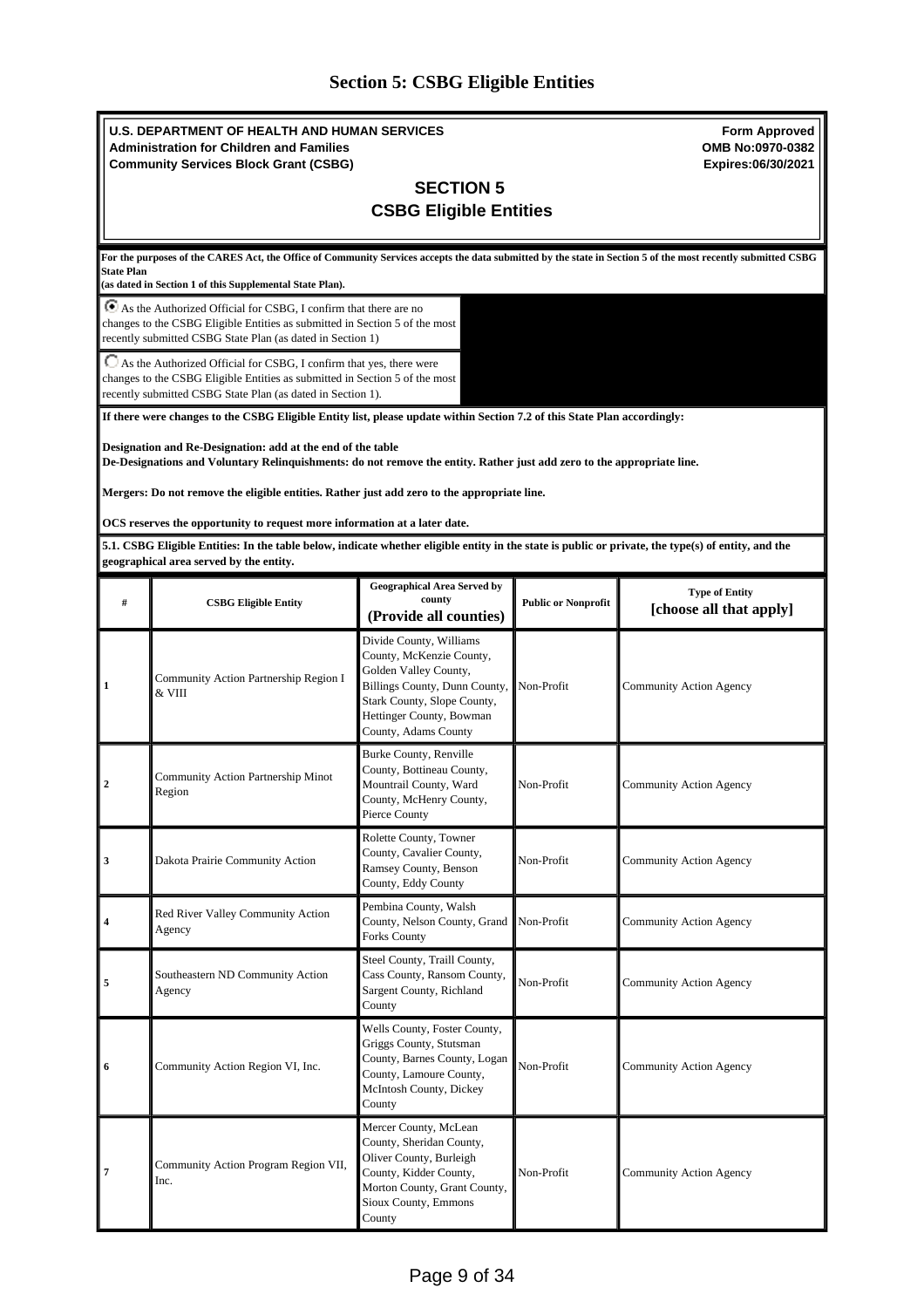**5.3. Special Circumstances [Optional]: If the state has any specific circumstances that will affect the allocation, such as a pending de-designation hearing for an eligible entity, please describe below:** 

**Please note: Additional information should be sent directly to your Program Specialist.**

No, special circumstances were implemented to the CSBG CARES Supplemental allocations

Yes, special circumstances were implemented to the CSBG CARES Supplemental pending de-designation(s) for an eligible entity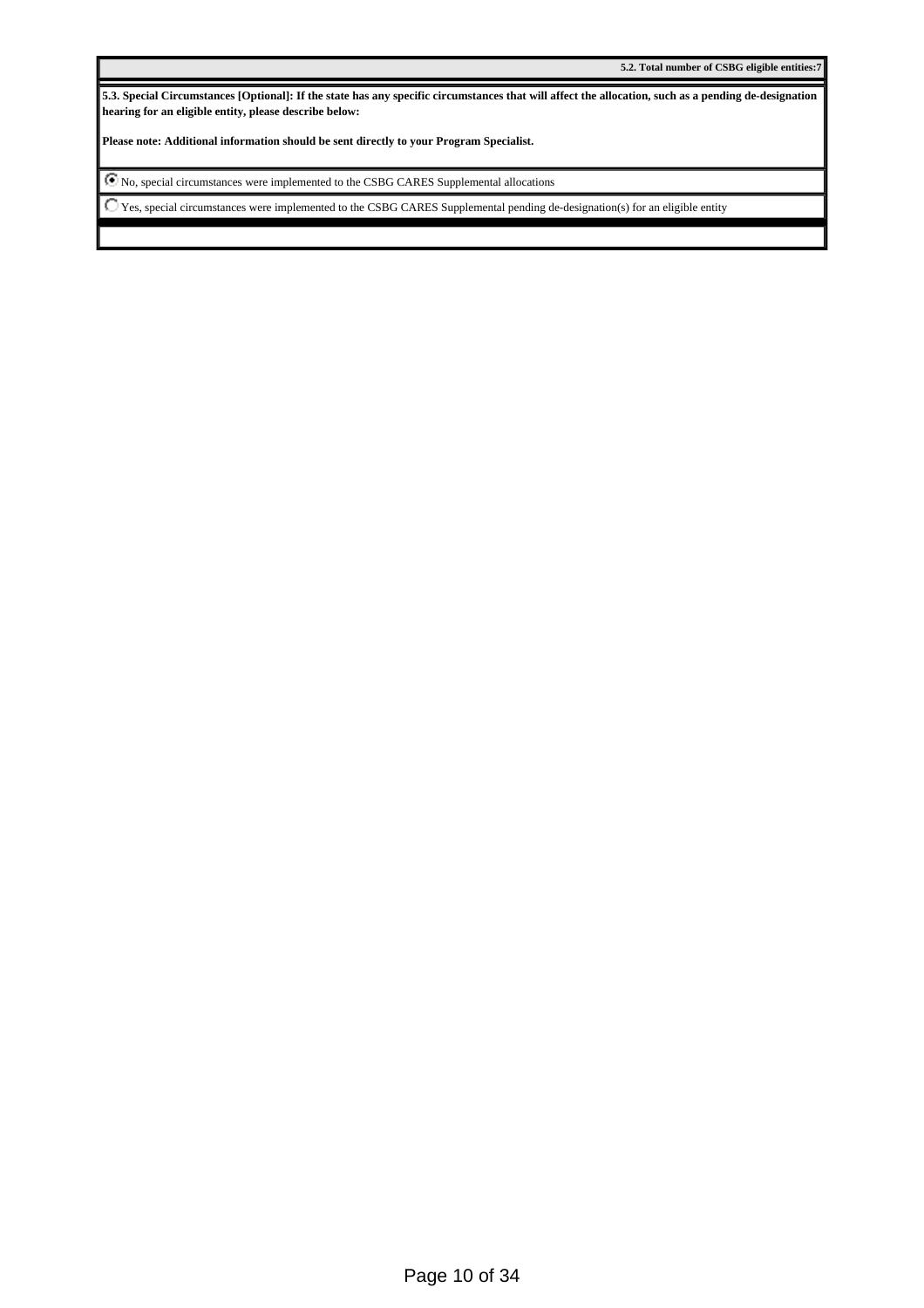# <span id="page-10-0"></span>**Section 6: Organizational Standards for Eligible Entities**

**U.S. DEPARTMENT OF HEALTH AND HUMAN SERVICES Administration for Children and Families Community Services Block Grant (CSBG)**

**Form Approved OMB No: 0970-0382 Expires:06/30/2021**

# **SECTION 6**

## **Organizational Standards for Eligible Entities**

**For the purposes of the CARES Act, the Office of Community Services accepts the data submitted by the state in Section 6 of the most recently submitted CSBG State Plan (as dated in Section 1 of this Supplemental State Plan), and seeks no additional information.**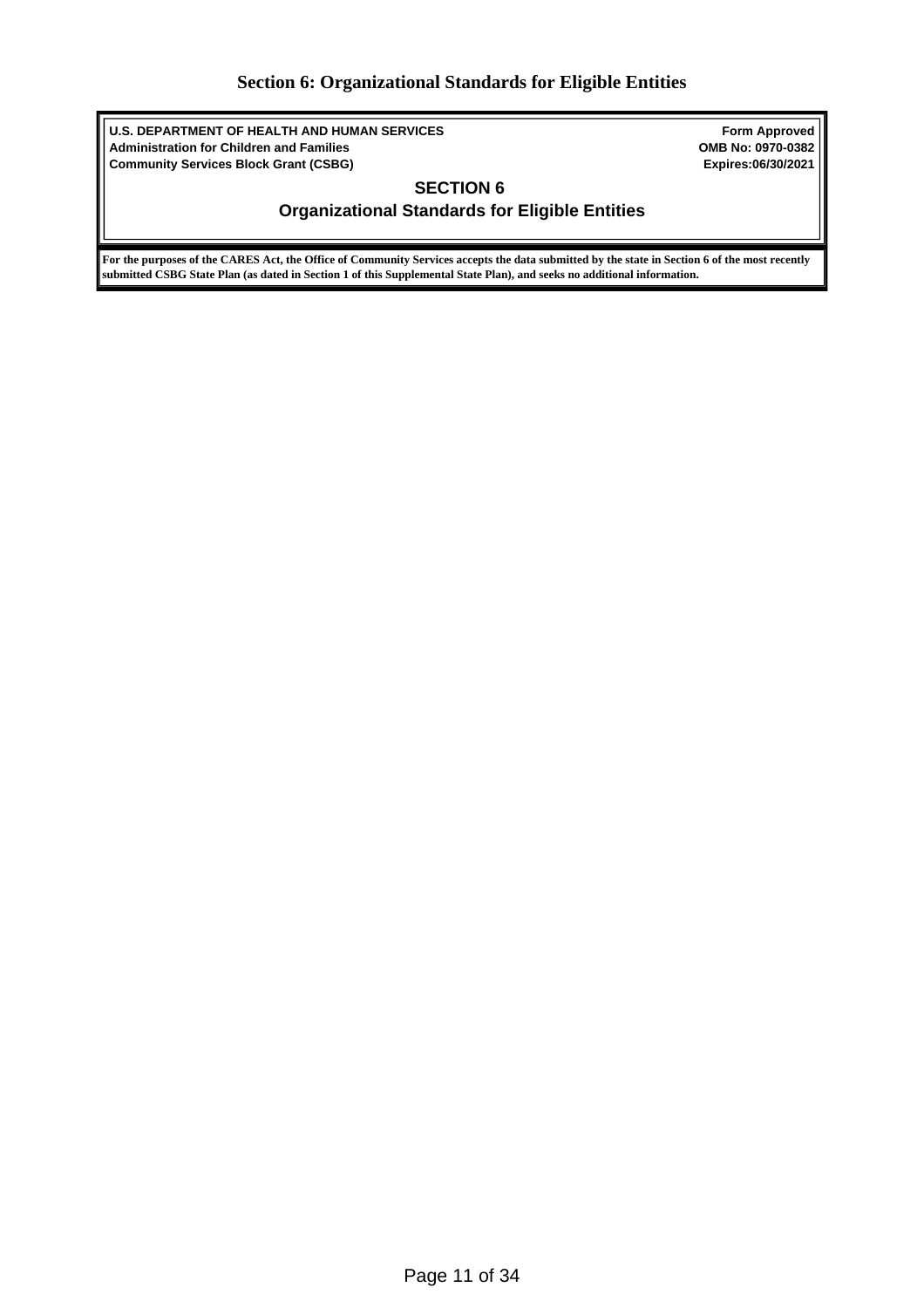## <span id="page-11-0"></span>**Section 7: State Use of Funds**

| U.S. DEPARTMENT OF HEALTH AND HUMAN SERVICES<br><b>Administration for Children and Families</b><br><b>Community Services Block Grant (CSBG)</b>                                                           | <b>Form Approved</b><br>OMB No: 0970-0382<br>Expires:06/30/2021 |                                                                                                         |
|-----------------------------------------------------------------------------------------------------------------------------------------------------------------------------------------------------------|-----------------------------------------------------------------|---------------------------------------------------------------------------------------------------------|
|                                                                                                                                                                                                           | <b>SECTION 7</b>                                                |                                                                                                         |
|                                                                                                                                                                                                           | <b>State Use of Funds</b>                                       |                                                                                                         |
|                                                                                                                                                                                                           |                                                                 |                                                                                                         |
| Eligible Entity Allocation (90 Percent Funds) [Section 675C(a) of the CSBG Act]                                                                                                                           |                                                                 |                                                                                                         |
| 7.1. Formula:<br>Select the method (formula) that best describes the current practice for allocating CSBG funds to eligible entities.                                                                     |                                                                 |                                                                                                         |
| $\Box$ Historic                                                                                                                                                                                           |                                                                 |                                                                                                         |
| $\bullet$ Base + Formula                                                                                                                                                                                  |                                                                 |                                                                                                         |
| C Formula Alone                                                                                                                                                                                           |                                                                 |                                                                                                         |
| G Formula with Variables                                                                                                                                                                                  |                                                                 |                                                                                                         |
| Hold Harmless + Formula                                                                                                                                                                                   |                                                                 |                                                                                                         |
| $\bigcirc$ Other                                                                                                                                                                                          |                                                                 |                                                                                                         |
|                                                                                                                                                                                                           |                                                                 |                                                                                                         |
|                                                                                                                                                                                                           |                                                                 |                                                                                                         |
| 7.2. Planned Allocation:<br>Specify the percentage of your CSBG planned allocation that will be funded to eligible entities and "not less than of 90 percent funds" as                                    |                                                                 |                                                                                                         |
| described under Section 675C(a) of the CSBG Act.<br>In the table, provide the planned allocation for each eligible entity receiving funds for the fiscal year(s) covered by this plan. [Numeric Response, |                                                                 |                                                                                                         |
| specify dollar amount]                                                                                                                                                                                    |                                                                 |                                                                                                         |
|                                                                                                                                                                                                           | <b>Planned CSBG 90 Percent Funds</b>                            |                                                                                                         |
| <b>CSBG Eligible Entity</b>                                                                                                                                                                               |                                                                 | <b>Delete</b><br><b>Funding Amount \$</b>                                                               |
| Community Action Partnership Region I & VIII                                                                                                                                                              |                                                                 | \$283,071                                                                                               |
| Community Action Partnership Minot Region                                                                                                                                                                 |                                                                 | \$144,751                                                                                               |
| Dakota Prairie Community Action                                                                                                                                                                           |                                                                 | \$143,748                                                                                               |
| Red River Valley Community Action Agency                                                                                                                                                                  |                                                                 | \$145,314<br>\$149,093                                                                                  |
| Southeastern ND Community Action Agency<br>Community Action Region VI, Inc.                                                                                                                               |                                                                 | \$142,740                                                                                               |
| Community Action Program Region VII, Inc.                                                                                                                                                                 |                                                                 | \$146,702                                                                                               |
| Total                                                                                                                                                                                                     |                                                                 | \$1,155,419                                                                                             |
|                                                                                                                                                                                                           |                                                                 |                                                                                                         |
| Administrative Funds [Section 675C(b)(2) of the CSBG Act]                                                                                                                                                 |                                                                 |                                                                                                         |
| 7.3. Allocated Funds: Specify the amount of your CSBG funds allocated for administrative activities for the FFY(s) covered by this State plan.                                                            |                                                                 |                                                                                                         |
|                                                                                                                                                                                                           |                                                                 | 64,190                                                                                                  |
| 7.4. State Staff: Provide the number of state staff positions to be funded in whole or in part with CSBG CARES funds for the FFY(s) covered by                                                            |                                                                 |                                                                                                         |
| this State Plan.                                                                                                                                                                                          |                                                                 | 3.00                                                                                                    |
| 7.5. State FTEs: Provide the number of state Full Time Equivalents (FTEs) to be funded with CSBG CARES funds for the FFY(s) covered by                                                                    |                                                                 |                                                                                                         |
| this State Plan?                                                                                                                                                                                          |                                                                 |                                                                                                         |
|                                                                                                                                                                                                           |                                                                 | 0.50                                                                                                    |
| Use of Remainder/Discretionary Funds [Section 675C(b) of the CSBG Act]                                                                                                                                    |                                                                 |                                                                                                         |
| 7.6. Remainder/Discretionary Funds Use: Does the state have remainder/discretionary funds, as described inSection 675C(b)(1) of the CSBG                                                                  |                                                                 |                                                                                                         |
| Act? $\bullet$ Yes $\circ$ No                                                                                                                                                                             |                                                                 |                                                                                                         |
| If yes, provide the allocated percentage and describe the use of the remainder/discretionary funds in the table below.                                                                                    |                                                                 |                                                                                                         |
|                                                                                                                                                                                                           |                                                                 |                                                                                                         |
|                                                                                                                                                                                                           | <b>Use of Remainder/Discretionary Funds</b>                     |                                                                                                         |
| <b>Remainder/Discretionary Fund Uses</b>                                                                                                                                                                  | <b>Planned</b> \$                                               | Brief description of services/activities and/or activities<br>These planned services/activities will be |
| 7.6a. Training/technical assistance to eligible entities                                                                                                                                                  | \$14190.00                                                      | described in State Plan Item 8.1.                                                                       |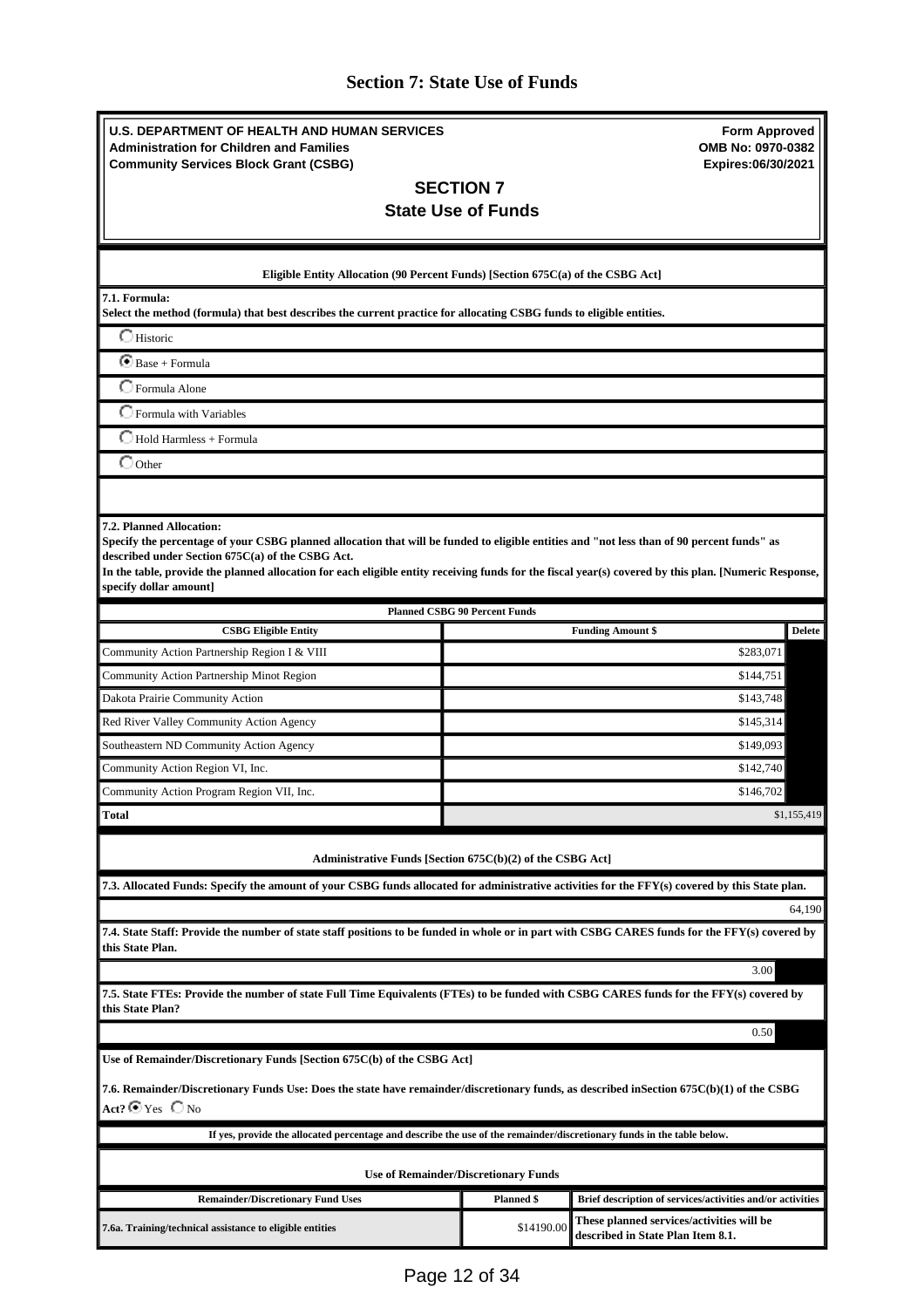| 7.6b. Coordination of state-operated programs and/or local programs                                                                                                                       | \$50000.00                  | Funds provided to CAPND for statewide initiatives<br>and technological upgrades. |          |              |  |  |
|-------------------------------------------------------------------------------------------------------------------------------------------------------------------------------------------|-----------------------------|----------------------------------------------------------------------------------|----------|--------------|--|--|
| 7.6c. Statewide coordination and communication among eligible entities                                                                                                                    |                             |                                                                                  |          |              |  |  |
| 7.6d. Analysis of distribution of CSBG funds to determine if targeting greatest<br>need                                                                                                   |                             |                                                                                  |          |              |  |  |
| 7.6e. Asset-building programs                                                                                                                                                             |                             |                                                                                  |          |              |  |  |
| 7.6f. Innovative programs/activities by eligible entities or other neighborhood<br>groups                                                                                                 |                             |                                                                                  |          |              |  |  |
| 7.6g. State charity tax credits                                                                                                                                                           |                             |                                                                                  |          |              |  |  |
| 7.6h. Other activities, specify in column 3                                                                                                                                               |                             |                                                                                  |          |              |  |  |
| <b>Total</b>                                                                                                                                                                              | \$64,190.00                 |                                                                                  |          |              |  |  |
| 7.7. Summary of State Allocations: Provide a total breakdown of planned amounts. Please note that this table will automatically populate with<br>the totals from 7.2, 7.3, and 7.6 above. |                             |                                                                                  |          |              |  |  |
| <b>90 Percent Funds</b>                                                                                                                                                                   | <b>Administrative Funds</b> | <b>Discretionary Funds</b>                                                       |          | <b>Total</b> |  |  |
| \$1,155,419<br>\$64,190                                                                                                                                                                   |                             |                                                                                  | \$64,190 | \$1,283,799  |  |  |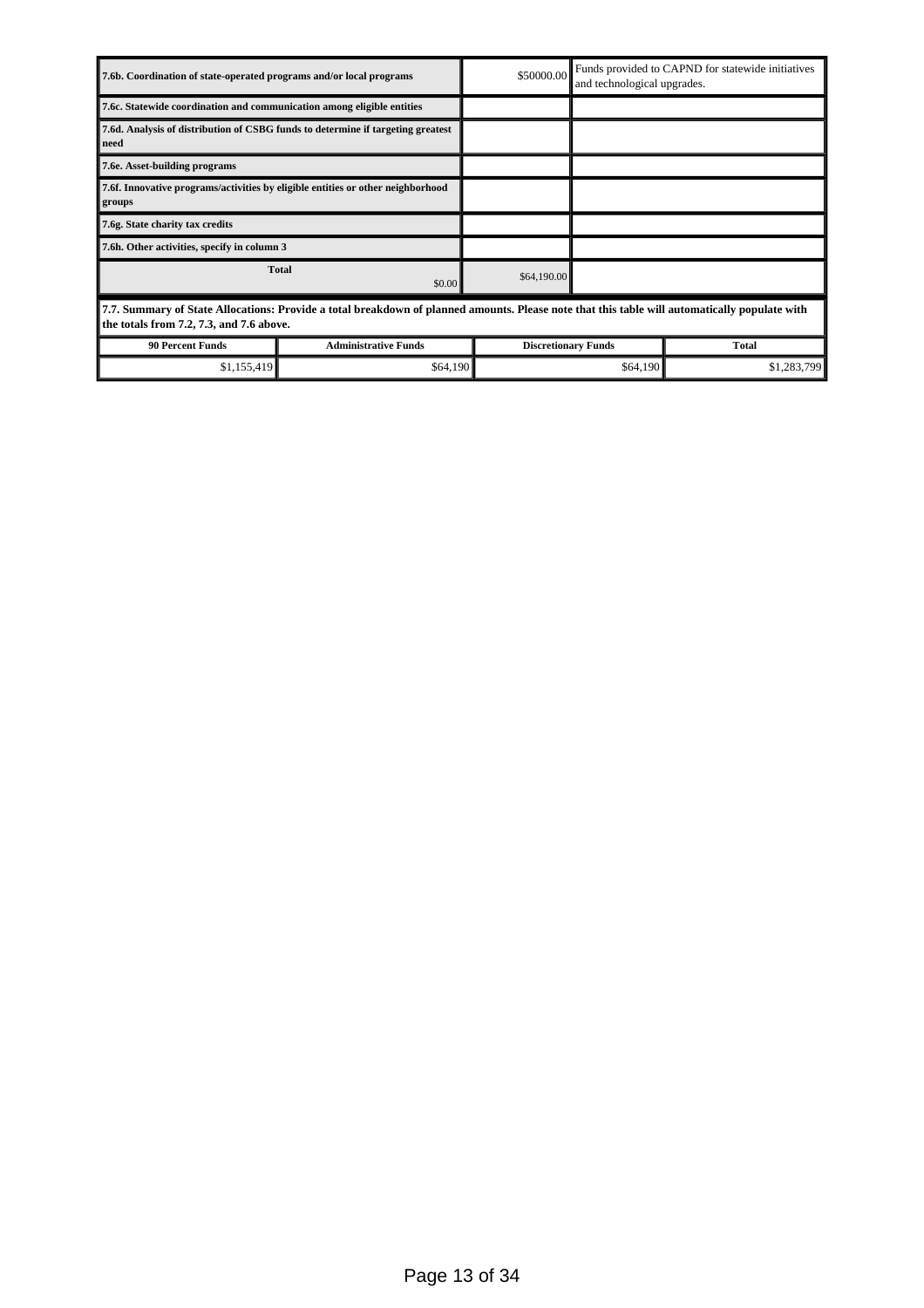<span id="page-13-0"></span>

|  |  |  |  |  | <b>Section 8: State Training and Technical Assistance</b> |
|--|--|--|--|--|-----------------------------------------------------------|
|--|--|--|--|--|-----------------------------------------------------------|

| <b>U.S. DEPARTMENT OF HEALTH AND HUMAN SERVICES</b><br><b>Administration for Children and Families</b><br><b>Community Services Block Grant (CSBG)</b>                                                                                                                                                                                                                                                                                                   | <b>Form Approved</b><br>OMB No: 0970-0382<br>Expires:06/30/2021 |                                                                                                                                                                                                                                                                                            |                                                                                                                                                                    |  |  |
|----------------------------------------------------------------------------------------------------------------------------------------------------------------------------------------------------------------------------------------------------------------------------------------------------------------------------------------------------------------------------------------------------------------------------------------------------------|-----------------------------------------------------------------|--------------------------------------------------------------------------------------------------------------------------------------------------------------------------------------------------------------------------------------------------------------------------------------------|--------------------------------------------------------------------------------------------------------------------------------------------------------------------|--|--|
|                                                                                                                                                                                                                                                                                                                                                                                                                                                          |                                                                 | <b>SECTION 8</b><br><b>State Use of Funds</b>                                                                                                                                                                                                                                              |                                                                                                                                                                    |  |  |
| 8.1. Training and Technical Assistance Plan:<br>Describe the State's plan for delivering CSBG-funded training and technical assistance to eligible entities under this State Plan by completing<br>the table below.<br>Add a row for each activity: indicate the timeframe; whether it is training, technical assistance or both; and the topic.<br>(CSBG funding used for this activity is referenced under item 7.6(a), Remainder/Discretionary Funds. |                                                                 |                                                                                                                                                                                                                                                                                            |                                                                                                                                                                    |  |  |
|                                                                                                                                                                                                                                                                                                                                                                                                                                                          |                                                                 | Note: This information is associated with State Accountability Measure 3Sc<br><b>Training and Technical Assistance</b>                                                                                                                                                                     |                                                                                                                                                                    |  |  |
| <b>Planned Timeframe</b>                                                                                                                                                                                                                                                                                                                                                                                                                                 | <b>Training, Technical Assistance,</b><br>or Both               | <b>Topic</b>                                                                                                                                                                                                                                                                               | <b>Brief Description of "Other"</b>                                                                                                                                |  |  |
| Ongoing/Multiple Years                                                                                                                                                                                                                                                                                                                                                                                                                                   | Training                                                        | Technology                                                                                                                                                                                                                                                                                 |                                                                                                                                                                    |  |  |
| $\overline{2}$<br>FY2021                                                                                                                                                                                                                                                                                                                                                                                                                                 | <b>Technical Assistance</b>                                     | Reporting                                                                                                                                                                                                                                                                                  |                                                                                                                                                                    |  |  |
| stakeholders in the planning and delivery of training and technical assistance.                                                                                                                                                                                                                                                                                                                                                                          |                                                                 | 8.1b. Training and Technical Assistance Collaboration: Describe how the state will collaborate with the state association and other<br>The State office and the state association have a very strong working relationship and communicate weekly to discuss ongoing training and technical | \$14,190.00<br>assistance needs. The state has already worked with the software vendor for all agencies (CAP60) to add the CARES funding source to the database so |  |  |
| questions.                                                                                                                                                                                                                                                                                                                                                                                                                                               |                                                                 |                                                                                                                                                                                                                                                                                            | that services and outcomes can be tracked separately. The software vendor and the state worked with each agency one-on-one to address any outstanding              |  |  |
| or technical assistance<br>as described in item 8.1, and briefly describe their involvement. [Check all that apply.]                                                                                                                                                                                                                                                                                                                                     |                                                                 |                                                                                                                                                                                                                                                                                            | 8.2. Training and Technical Assistance Organizations: Indicate the types of organizations through which the state plans to provide training and/                   |  |  |
| v                                                                                                                                                                                                                                                                                                                                                                                                                                                        |                                                                 | CSBG eligible entities (if checked, provide the expected number of CSBG eligible entities to receive funds) 7                                                                                                                                                                              |                                                                                                                                                                    |  |  |
| Other community-based organizations                                                                                                                                                                                                                                                                                                                                                                                                                      |                                                                 |                                                                                                                                                                                                                                                                                            |                                                                                                                                                                    |  |  |
| v<br><b>State Community Action association</b>                                                                                                                                                                                                                                                                                                                                                                                                           |                                                                 |                                                                                                                                                                                                                                                                                            |                                                                                                                                                                    |  |  |
| Regional CSBG technical assistance provider(s)                                                                                                                                                                                                                                                                                                                                                                                                           |                                                                 |                                                                                                                                                                                                                                                                                            |                                                                                                                                                                    |  |  |
| National technical assistance provider(s)                                                                                                                                                                                                                                                                                                                                                                                                                |                                                                 |                                                                                                                                                                                                                                                                                            |                                                                                                                                                                    |  |  |
| Individual consultant(s)                                                                                                                                                                                                                                                                                                                                                                                                                                 |                                                                 |                                                                                                                                                                                                                                                                                            |                                                                                                                                                                    |  |  |
| <b>Tribes and Tribal Organizations</b>                                                                                                                                                                                                                                                                                                                                                                                                                   |                                                                 |                                                                                                                                                                                                                                                                                            |                                                                                                                                                                    |  |  |
| Other                                                                                                                                                                                                                                                                                                                                                                                                                                                    |                                                                 |                                                                                                                                                                                                                                                                                            |                                                                                                                                                                    |  |  |
|                                                                                                                                                                                                                                                                                                                                                                                                                                                          |                                                                 | The state office will work with the state association to determine what training and technical assistance needs are, and then develop a plan to provide<br>requirements, and one-on-one sessions with all of the agencies to discuss using the reporting software, CAP60.                  | training to all of the eligible entities. At a minimum, the state office plans to hold a training session on data reporting when we know more details of the       |  |  |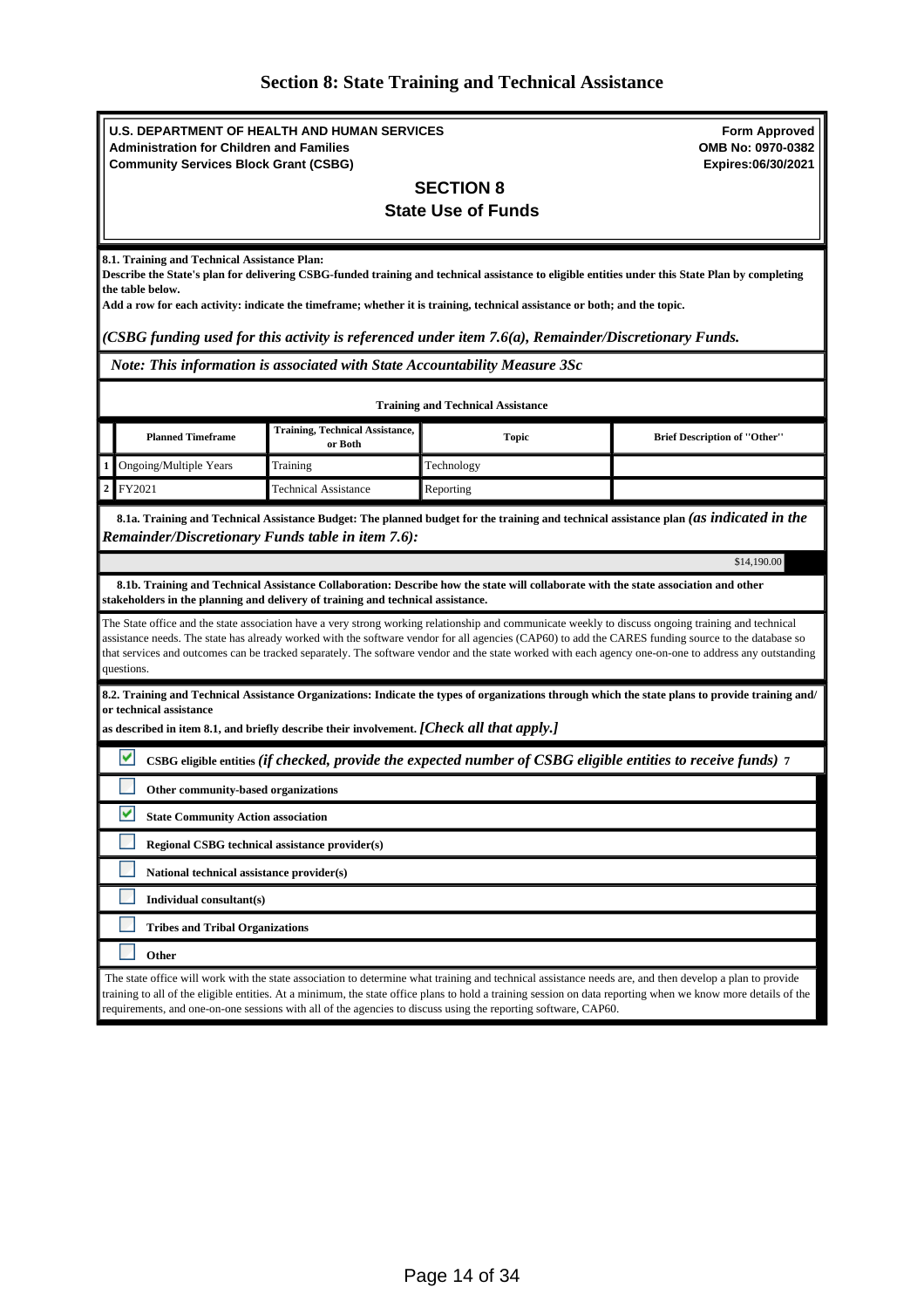<span id="page-14-0"></span>

|  |  |  |  | <b>Section 9: State Linkages and Communication</b> |  |
|--|--|--|--|----------------------------------------------------|--|
|--|--|--|--|----------------------------------------------------|--|

| <b>U.S. DEPARTMENT OF HEALTH AND HUMAN SERVICES</b><br><b>Form Approved</b><br>OMB No:0970-0382<br><b>Administration for Children and Families</b><br><b>Community Services Block Grant (CSBG)</b><br>Expires:06/30/2021<br><b>SECTION 9</b><br><b>State Linkages and Communication</b>                                                                                                                                                                                                                                                                                                                                                                                                                                                                                                                                                                                                       |                           |                       |                                     |  |  |
|-----------------------------------------------------------------------------------------------------------------------------------------------------------------------------------------------------------------------------------------------------------------------------------------------------------------------------------------------------------------------------------------------------------------------------------------------------------------------------------------------------------------------------------------------------------------------------------------------------------------------------------------------------------------------------------------------------------------------------------------------------------------------------------------------------------------------------------------------------------------------------------------------|---------------------------|-----------------------|-------------------------------------|--|--|
| Note: This section describes activities that the state may support with CSBG remainder/discretionary funds,<br>described under Section 675 $C(b)(1)$ of the CSBG Act. The state may indicate planned use of remainder/<br>discretionary funds for linkage/communication activities in Section 7, State Use of Funds, items 7.6(b) and (c).<br>Note: Only describe additional or unique partnerships related to CSBG CARES funding. Do not re-describe partnerships, linkages, and<br>communications already noted in your regular CSBG State Plan.<br>9.1. State Linkages and Coordination at the state Level:<br>Describe the linkages and coordination at the state level that the state intends to create or maintain to ensure increased access to CSBG services                                                                                                                          |                           |                       |                                     |  |  |
| to low-income people and communities under this State Plan and avoid duplication of services (as required by the assurance under Section<br>$676(b)(5)$ ). Describe additional information as needed.<br>[Check all that apply and narrative where applicable]                                                                                                                                                                                                                                                                                                                                                                                                                                                                                                                                                                                                                                |                           |                       |                                     |  |  |
| ⊻<br><b>State Low Income Home Energy Assistance Program (LIHEAP) office</b>                                                                                                                                                                                                                                                                                                                                                                                                                                                                                                                                                                                                                                                                                                                                                                                                                   |                           |                       |                                     |  |  |
| ⊻<br><b>State Weatherization office</b>                                                                                                                                                                                                                                                                                                                                                                                                                                                                                                                                                                                                                                                                                                                                                                                                                                                       |                           |                       |                                     |  |  |
| <b>State Temporary Assistance for Needy Families (TANF) office</b>                                                                                                                                                                                                                                                                                                                                                                                                                                                                                                                                                                                                                                                                                                                                                                                                                            |                           |                       |                                     |  |  |
| <b>State Head Start office</b>                                                                                                                                                                                                                                                                                                                                                                                                                                                                                                                                                                                                                                                                                                                                                                                                                                                                |                           |                       |                                     |  |  |
| ⊻<br>State public health office                                                                                                                                                                                                                                                                                                                                                                                                                                                                                                                                                                                                                                                                                                                                                                                                                                                               |                           |                       |                                     |  |  |
| <b>State education department</b>                                                                                                                                                                                                                                                                                                                                                                                                                                                                                                                                                                                                                                                                                                                                                                                                                                                             |                           |                       |                                     |  |  |
| <b>State Workforce Innovation and Opportunity Act (WIOA) agency</b>                                                                                                                                                                                                                                                                                                                                                                                                                                                                                                                                                                                                                                                                                                                                                                                                                           |                           |                       |                                     |  |  |
| <b>State budget office</b>                                                                                                                                                                                                                                                                                                                                                                                                                                                                                                                                                                                                                                                                                                                                                                                                                                                                    |                           |                       |                                     |  |  |
| <b>Supplemental Nutrition Assistance Program (SNAP)</b>                                                                                                                                                                                                                                                                                                                                                                                                                                                                                                                                                                                                                                                                                                                                                                                                                                       |                           |                       |                                     |  |  |
| <b>State child welfare office</b>                                                                                                                                                                                                                                                                                                                                                                                                                                                                                                                                                                                                                                                                                                                                                                                                                                                             |                           |                       |                                     |  |  |
| <b>State housing office</b>                                                                                                                                                                                                                                                                                                                                                                                                                                                                                                                                                                                                                                                                                                                                                                                                                                                                   |                           |                       |                                     |  |  |
| <b>Emergency Management</b>                                                                                                                                                                                                                                                                                                                                                                                                                                                                                                                                                                                                                                                                                                                                                                                                                                                                   |                           |                       |                                     |  |  |
| <b>Public Health/Disease Control</b>                                                                                                                                                                                                                                                                                                                                                                                                                                                                                                                                                                                                                                                                                                                                                                                                                                                          |                           |                       |                                     |  |  |
| Other                                                                                                                                                                                                                                                                                                                                                                                                                                                                                                                                                                                                                                                                                                                                                                                                                                                                                         |                           |                       |                                     |  |  |
| In addition to the normal linkages and partnerships that are maintained through normal CSBG activities, the CARES funding and COVID-19 pandemic<br>have spurred greater collaboration between our office and the state health office. We have been monitoring the evolving guidelines and ensuring that the<br>CAAs get information necessary to deliver services safely. We have also been attending increasing numbers of calls with the Creating a Hunger-Free<br>North Dakota Coalition so that we are informed of their activities regarding food distribution and availability. We have also worked with the state Human<br>Services office while they developed the Emergency Rent Bridge. We have regular meetings with this group so that the CAAs know when they can refer<br>clients eligible for the rent bridge funding and when they should assist clients at the local agency. |                           |                       |                                     |  |  |
| 9.2. Communication with Eligible Entities and the State Community Action Association:<br>In the table below, detail how the state intends to communicate with eligible entities, the state community action association, and other partners<br>identified under this State Plan on the topics listed below.                                                                                                                                                                                                                                                                                                                                                                                                                                                                                                                                                                                   |                           |                       |                                     |  |  |
| For any topic that is not applicable, select "Not Applicable" under Expected Frequency.                                                                                                                                                                                                                                                                                                                                                                                                                                                                                                                                                                                                                                                                                                                                                                                                       |                           |                       |                                     |  |  |
| <b>Subject Matter</b>                                                                                                                                                                                                                                                                                                                                                                                                                                                                                                                                                                                                                                                                                                                                                                                                                                                                         | <b>Expected Frequency</b> | Format                | <b>Brief description of "Other"</b> |  |  |
| <b>State Monitoring Plans and Policies</b>                                                                                                                                                                                                                                                                                                                                                                                                                                                                                                                                                                                                                                                                                                                                                                                                                                                    | Biannual                  | 1:1                   |                                     |  |  |
| <b>Training and Technical Assistance (T/TA)</b><br><b>Plans</b>                                                                                                                                                                                                                                                                                                                                                                                                                                                                                                                                                                                                                                                                                                                                                                                                                               | Quarterly                 | Meetings/Presentation |                                     |  |  |
| <b>State Interagency Coordination</b>                                                                                                                                                                                                                                                                                                                                                                                                                                                                                                                                                                                                                                                                                                                                                                                                                                                         | Quarterly                 | Meetings/Presentation |                                     |  |  |
| <b>CSBG CARES Funding and Activities</b>                                                                                                                                                                                                                                                                                                                                                                                                                                                                                                                                                                                                                                                                                                                                                                                                                                                      | Quarterly                 | Meetings/Presentation |                                     |  |  |
| <b>Subject Matter</b>                                                                                                                                                                                                                                                                                                                                                                                                                                                                                                                                                                                                                                                                                                                                                                                                                                                                         | <b>Expected Frequency</b> | Format                | <b>Brief Description of "Other"</b> |  |  |

**1** Additional questions/topics as requested As needed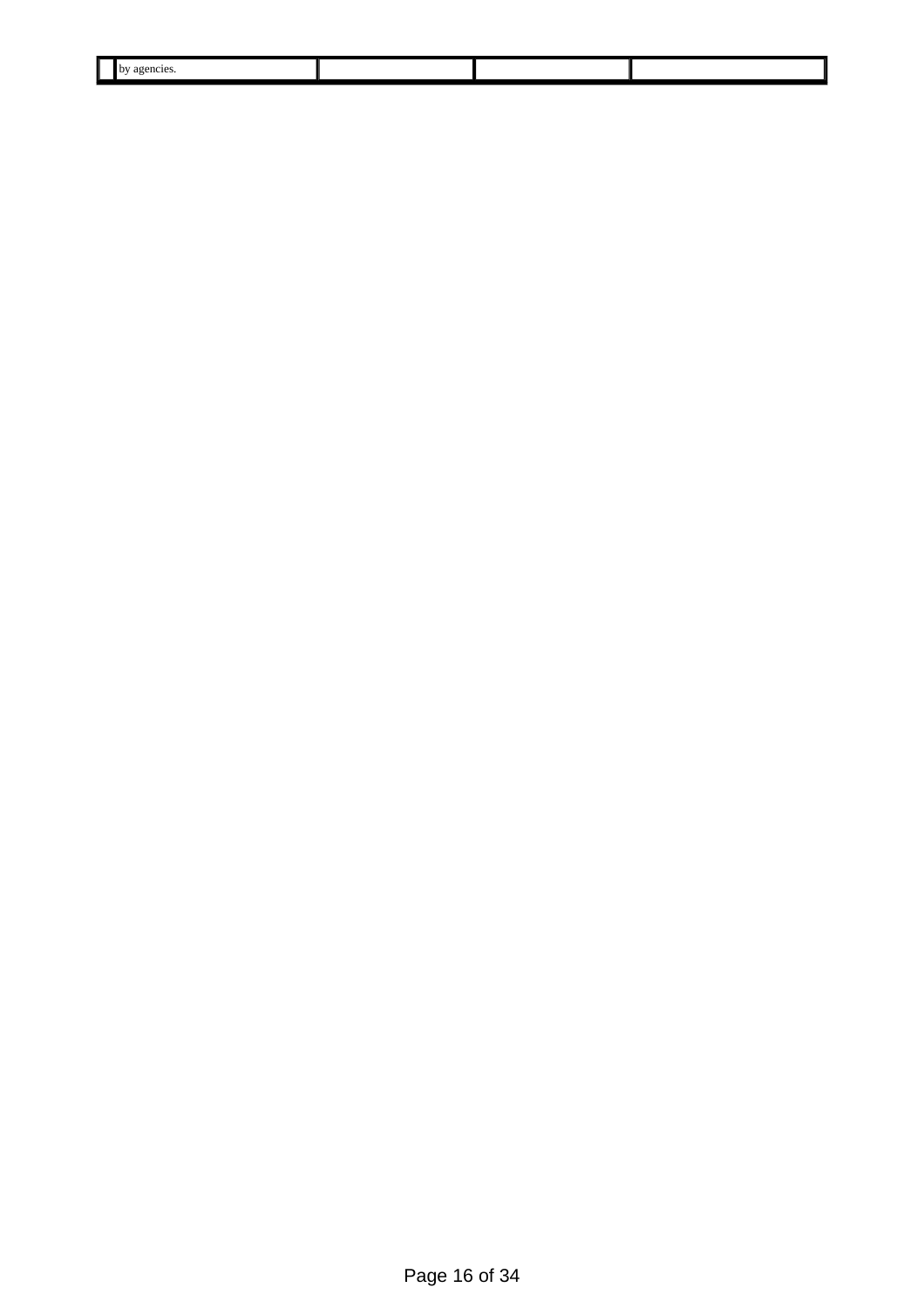<span id="page-16-0"></span>**U.S. DEPARTMENT OF HEALTH AND HUMAN SERVICES Administration for Children and Families Community Services Block Grant (CSBG) Form Approved OMB No: 0970-0382 Expires:06/30/2021 SECTION 10 State Use of Funds Monitoring, Corrective Action and Fiscal Controls (Section 678B(a) of the Act ) 10.1. CSBG CARES Supplemental Monitoring Schedule: In the table below, provide how the state plans to monitor as it specifically relates to the CSBG CARES Supplemental. , The following schedule does not supersede or replace the Monitoring Schedule submitted in your FFY2020 CSBG State Plan as dated in Section 1 of this supplemental state plan.** *Note: This information is associated with State Accountability Measure 4Sa(i)* **CSBG Eligible Entity CSBG CARES Monitoring Approach Review Type Target Year 1** Community Action Partnership Region I & VIII  $\qquad$  Cn-Site Integrated into Regular CSBG Full Onsite Review **2** Community Action Partnership Minot Region Integrated into Regular CSBG Full On-Site Onsite Review FY2020 **3** Dakota Prairie Community Action Integrated into Regular CSBG Full On-Site On-Site Onsite Review FY2021 **4** Red River Valley Community Action Agency Integrated into Regular CSBG Full On-Site Onsite Review FY2021 **5** Southeastern ND Community Action Agency Integrated into Regular CSBG Full On-Site On-Site Onsite Review FY2020 **6** Community Action Region VI, Inc. Integrated into Regular CSBG Full  $\Omega$ <sub>Dn</sub>-Site On-Site Onsite Review FY2021 **7** Community Action Program Region VII, Inc. Integrated into Region VII, Inc. Integrated into Regular CSBG Full Onsite Review FY2020 **10.2. CSBG CARES Supplemental Monitoring Approach: Describe how the state intends to implement monitoring policies and procedures as it relates directly to the CSBG CARES Supplemental.** The state will monitor the CARES funding while conducting regular on-site monitoring sessions. These activities will include looking at direct client files who receive assistance and tracking CARES-related expenses. **10.3. CSBG CARES Supplemental Initial Monitoring Reports: If the state monitors for CSBG CARES Supplemental only, provide the number of calendar days by which the state must disseminate an initial CSBG CARES Supplemental monitoring reports to local entities?** 60 *Note: This item is associated with State Accountability Measure 4Sa(ii)*

*Note: If the state is integrating all CSBG CARES Supplemental monitoring into the Regular CSBG Full On-Site,*

*the state should include an additional section specific to the CSBG CARES Supplemental monitoring. If the state is conducting a CSBG CARES Supplemental only monitoring, the state must create a CSBG CARES Supplemental monitoring report.*

**Corrective Action, Termination and Reduction of Funding and Assurance Requirements (Section 678C of the Act ) 10.4. Closing Findings: Is the state adding additional provisions to state monitoring procedures for addressing eligible entity findings/deficiencies, and the documenting** closure of findings as it specifically relates to the CSBG CARES Supplemental?  $\bullet$  Yes  $\circ$  No **10.4a. Closing Findings Procedures: If yes, describe the additional provisions here.** There will be a section added to the narrative to describe any findings related to CARES funding. **Fiscal Controls and Audits and Cooperation Assurance**

**10.5. Fiscal Controls and Accounting: As it relates specifically to the CSBG CARES Supplemental, describe any additional provisions to the state's fiscal controls and accounting**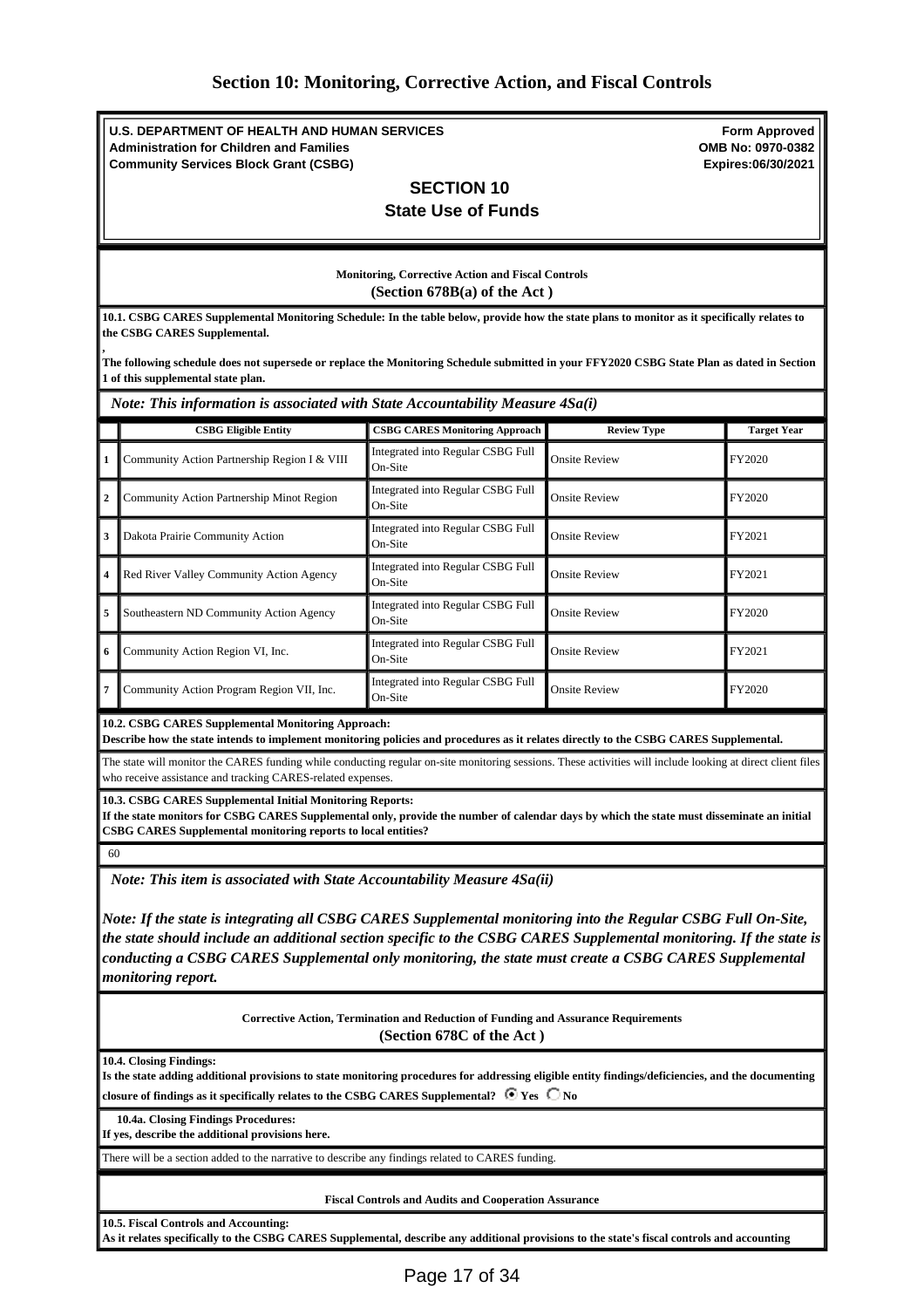**procedures that will a) permit preparation of the SF-425 Federal fiscal reports (FFR) and b) permit the tracing of expenditures adequate to ensure funds have been used appropriately under the block grant, as required by Block Grant regulations applicable to CSBG at 45 CFR 96. 30(a)**

The State utilizes an accrual form of accounting which applies a breakdown of funds, projects, and activity numbers specific to each grant. It also identifies expenditures for each subrecipient, administrative costs, and discretionary funds. Monthly reports are run and verified to make sure that the funds have been disbursed appropriately. The SF-425 is prepared on a semi-annual and annual basis. Report and spreadsheet documentation are kept on file during the records retention time period. These processes will apply to the CARES supplemental funding as well as regular CSBG funding. The subrecipients are financially monitored every two years to make sure that they are following their approved budget, have the appropriate internal control system in place, and expenditures are allowable. This monitoring will review CARES funds, as well. Our state agency is also audited by our state Auditors office on a biennial basis for the state Single Audit, most recently completed in summer 2020.

#### **10.6. Single Audit Management Decisions:**

**As it relates specifically to the CSBG CARES Supplemental, describe any additional provisions to state procedures for issuing management decisions for eligible entity single audits, as required by Block Grant regulations applicable to CSBG at [45 CFR 75.521.](https://www.law.cornell.edu/cfr/text/45/75.521)**

The CARES supplemental funding will follow the same state procedures regarding management decisions as normal CSBG funding. Assurance 678D(a)1 and 678D(a)(2): The DCS, as administering agency of the CSBG on behalf of the State of North Dakota, has established fiscal control, accountability, and proper disbursal of CSBG funds. The DCS requires all CSBG subgrantee accounting systems to meet the requirements established by OMB Super Circular CFR Part 200. Each subgrantee is required to submit an annual audit of its operations to the DCS, prepared in accordance with the audit standards in CFR Part 200.

#### **10.7. Assurance on Federal Investigations:**

**The state will "permit and cooperate with Federal investigations undertaken in accordance with Section 678D" of the CSBG Act, as required by** the assurance under Section 676(b)(7) of the CSBG Act.  $\widehat{\textbf{C}}$  Yes  $\ \widehat{\textbf{C}}$  No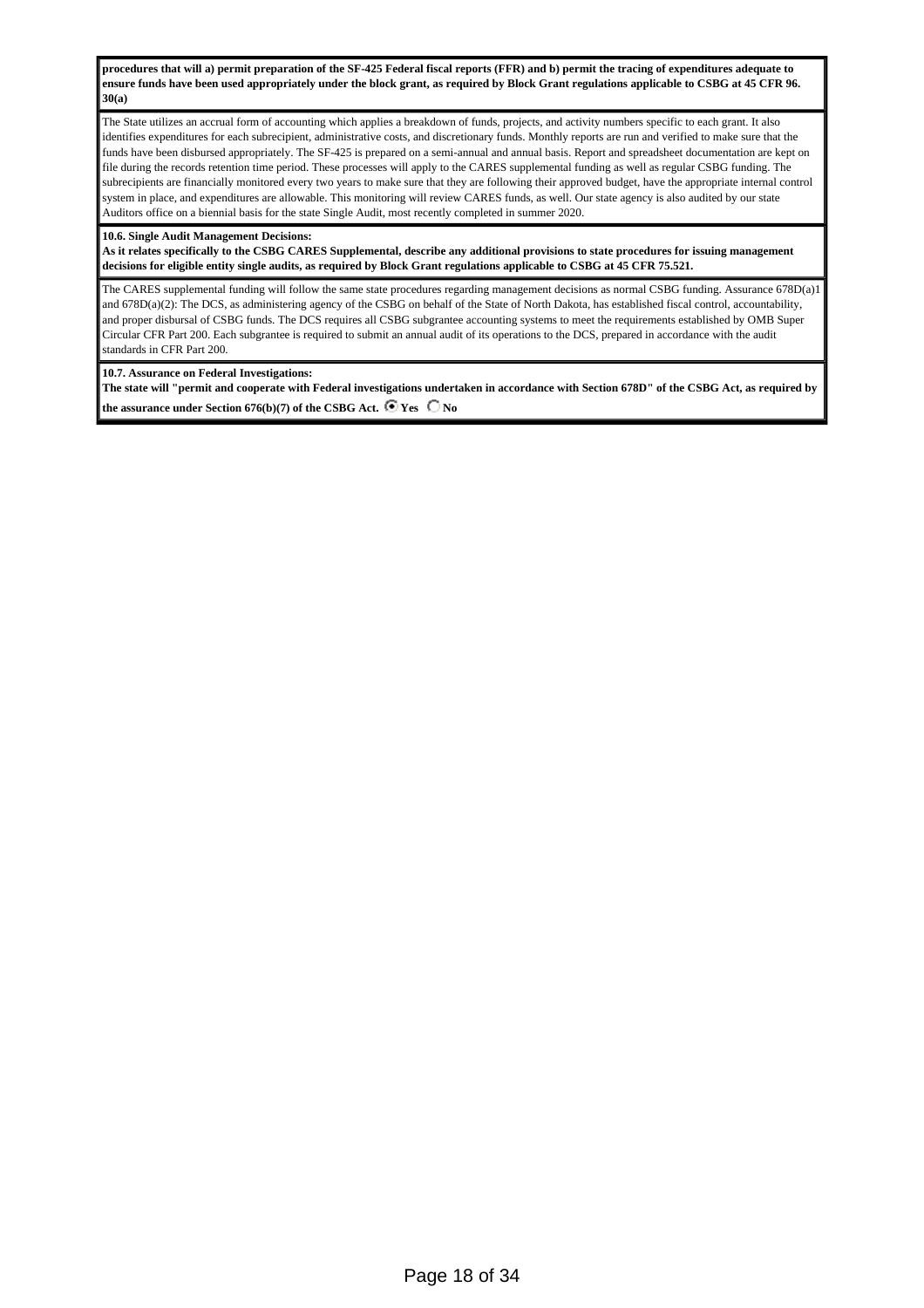**U.S. DEPARTMENT OF HEALTH AND HUMAN SERVICES Administration for Children and Families Community Services Block Grant (CSBG)**

**Form Approved OMB No: 0970-0382 Expires:06/30/2021**

## <span id="page-18-0"></span>**SECTION 11 State Use of Funds**

**For the purposes of the CARES Act, the Office of Community Services accepts the data submitted by the state in Section 11 of the most recently submitted CSBG State Plan (as dated in Section 1 of this Supplemental State Plan), and seeks no additional information now or at a later date.**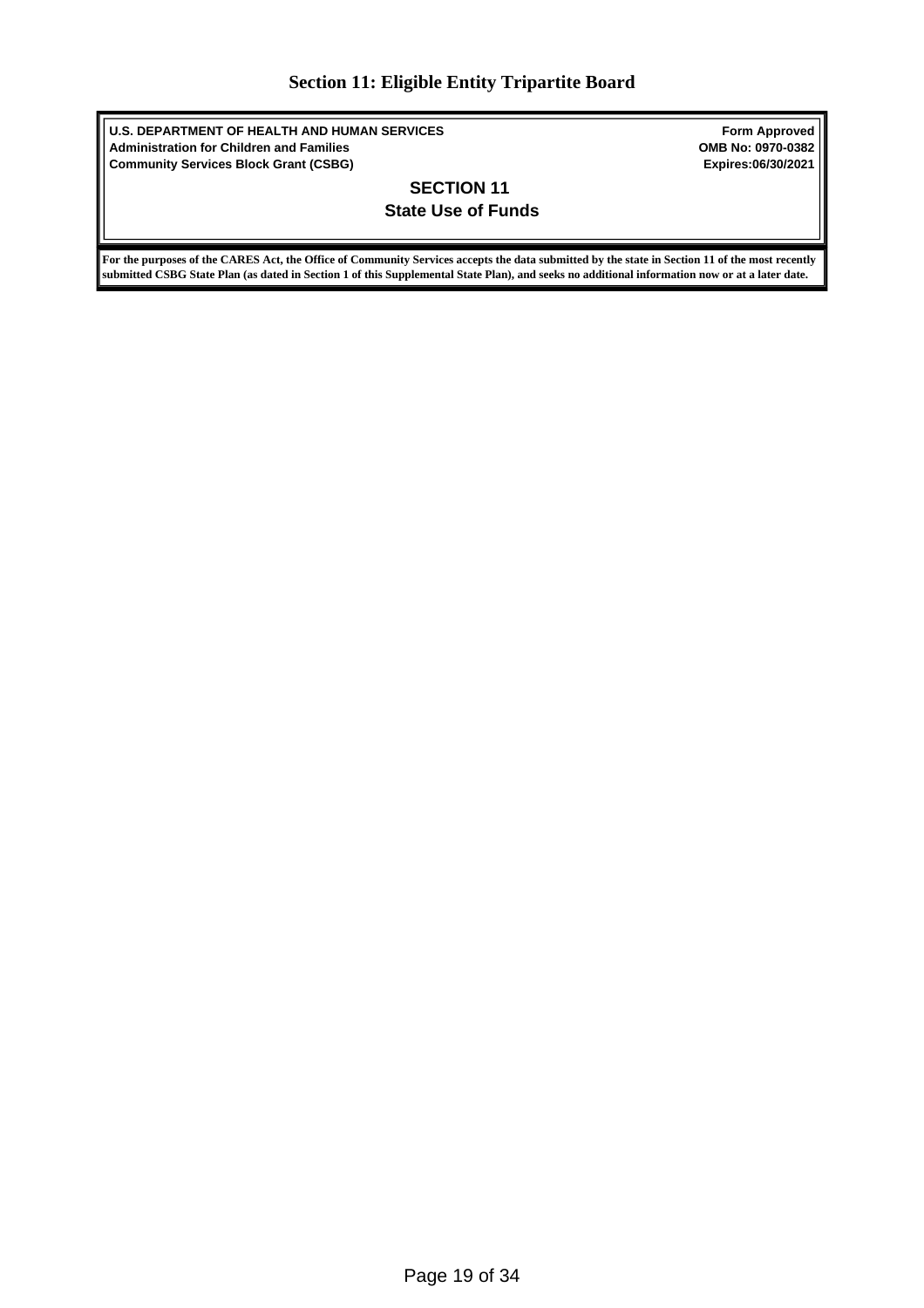# <span id="page-19-0"></span>**Section 12: Individual and Community Eligibility Requirements**

| <b>U.S. DEPARTMENT OF HEALTH AND HUMAN SERVICES</b><br><b>Form Approved</b><br>OMB No: 0970-0382<br><b>Administration for Children and Families</b><br><b>Community Services Block Grant (CSBG)</b><br>Expires:06/30/2021<br><b>SECTION 12</b><br><b>Individual and Community Income Eligibility Requirements</b><br>12.1. Required Income Eligibility:<br>Provide the income eligibility threshold for services in the state.<br>[Select one item below and numeric response where applicable.]<br>$\bullet$ 200% of the HHS poverty line $\bullet$ 125% of the HHS poverty line $\bullet$ X% of the HHS poverty line (fill in the threshold) $\bullet$ Varies by eligible<br>entity<br>12.1a. Describe any changes to the state policy and/or procedures for income eligibility, such as treatment of income and family/household<br>composition as originally described in your FFY2020 CSBG State Plan [as dated in Section 1 of this Plan].<br>$\Box$ No, there are no changes to state policy and/or procedures for income eligibility<br>The Yes, there are changes to state policy and/or procedures for income eligibility as described below<br>The state defind that the \$600 additional in unemployment payments related to COVID-19 would be counted as income for the purposes of determining<br>income eligibility.<br>12.1b. The change in the income eligibility threshold will apply to:<br>No change in the income eligibility threshold<br>C CSBG CARES Supplemental ONLY<br>CSBG CARES Supplemental AND regular CSBG funds<br>12.2. Income Eligibility for General/Short-Term Services:<br>Describe how the state ensures eligible entities generally verify income eligibility for those services with limited in-take procedures (where<br>individual income verification is not possible or practical), An example of these services is emergency food assistance.<br>No changes were made to income eligibility verification<br>$\Box$ Yes, there are changes to income eligibility verification as described below<br>12.3. Community-targeted Services:<br>Describe how the state ensures eligible entities' services target and benefit low-income communities for services that provide a community-wide<br>benefit (e.g., development of community assets/facilities, building partnerships with other organizations). |  |    |  |  |  |
|-------------------------------------------------------------------------------------------------------------------------------------------------------------------------------------------------------------------------------------------------------------------------------------------------------------------------------------------------------------------------------------------------------------------------------------------------------------------------------------------------------------------------------------------------------------------------------------------------------------------------------------------------------------------------------------------------------------------------------------------------------------------------------------------------------------------------------------------------------------------------------------------------------------------------------------------------------------------------------------------------------------------------------------------------------------------------------------------------------------------------------------------------------------------------------------------------------------------------------------------------------------------------------------------------------------------------------------------------------------------------------------------------------------------------------------------------------------------------------------------------------------------------------------------------------------------------------------------------------------------------------------------------------------------------------------------------------------------------------------------------------------------------------------------------------------------------------------------------------------------------------------------------------------------------------------------------------------------------------------------------------------------------------------------------------------------------------------------------------------------------------------------------------------------------------------------------------------------------------------------------------------------------------------------------------------------------------------------------------|--|----|--|--|--|
|                                                                                                                                                                                                                                                                                                                                                                                                                                                                                                                                                                                                                                                                                                                                                                                                                                                                                                                                                                                                                                                                                                                                                                                                                                                                                                                                                                                                                                                                                                                                                                                                                                                                                                                                                                                                                                                                                                                                                                                                                                                                                                                                                                                                                                                                                                                                                       |  |    |  |  |  |
|                                                                                                                                                                                                                                                                                                                                                                                                                                                                                                                                                                                                                                                                                                                                                                                                                                                                                                                                                                                                                                                                                                                                                                                                                                                                                                                                                                                                                                                                                                                                                                                                                                                                                                                                                                                                                                                                                                                                                                                                                                                                                                                                                                                                                                                                                                                                                       |  |    |  |  |  |
|                                                                                                                                                                                                                                                                                                                                                                                                                                                                                                                                                                                                                                                                                                                                                                                                                                                                                                                                                                                                                                                                                                                                                                                                                                                                                                                                                                                                                                                                                                                                                                                                                                                                                                                                                                                                                                                                                                                                                                                                                                                                                                                                                                                                                                                                                                                                                       |  |    |  |  |  |
|                                                                                                                                                                                                                                                                                                                                                                                                                                                                                                                                                                                                                                                                                                                                                                                                                                                                                                                                                                                                                                                                                                                                                                                                                                                                                                                                                                                                                                                                                                                                                                                                                                                                                                                                                                                                                                                                                                                                                                                                                                                                                                                                                                                                                                                                                                                                                       |  |    |  |  |  |
|                                                                                                                                                                                                                                                                                                                                                                                                                                                                                                                                                                                                                                                                                                                                                                                                                                                                                                                                                                                                                                                                                                                                                                                                                                                                                                                                                                                                                                                                                                                                                                                                                                                                                                                                                                                                                                                                                                                                                                                                                                                                                                                                                                                                                                                                                                                                                       |  |    |  |  |  |
|                                                                                                                                                                                                                                                                                                                                                                                                                                                                                                                                                                                                                                                                                                                                                                                                                                                                                                                                                                                                                                                                                                                                                                                                                                                                                                                                                                                                                                                                                                                                                                                                                                                                                                                                                                                                                                                                                                                                                                                                                                                                                                                                                                                                                                                                                                                                                       |  |    |  |  |  |
|                                                                                                                                                                                                                                                                                                                                                                                                                                                                                                                                                                                                                                                                                                                                                                                                                                                                                                                                                                                                                                                                                                                                                                                                                                                                                                                                                                                                                                                                                                                                                                                                                                                                                                                                                                                                                                                                                                                                                                                                                                                                                                                                                                                                                                                                                                                                                       |  |    |  |  |  |
|                                                                                                                                                                                                                                                                                                                                                                                                                                                                                                                                                                                                                                                                                                                                                                                                                                                                                                                                                                                                                                                                                                                                                                                                                                                                                                                                                                                                                                                                                                                                                                                                                                                                                                                                                                                                                                                                                                                                                                                                                                                                                                                                                                                                                                                                                                                                                       |  |    |  |  |  |
|                                                                                                                                                                                                                                                                                                                                                                                                                                                                                                                                                                                                                                                                                                                                                                                                                                                                                                                                                                                                                                                                                                                                                                                                                                                                                                                                                                                                                                                                                                                                                                                                                                                                                                                                                                                                                                                                                                                                                                                                                                                                                                                                                                                                                                                                                                                                                       |  |    |  |  |  |
|                                                                                                                                                                                                                                                                                                                                                                                                                                                                                                                                                                                                                                                                                                                                                                                                                                                                                                                                                                                                                                                                                                                                                                                                                                                                                                                                                                                                                                                                                                                                                                                                                                                                                                                                                                                                                                                                                                                                                                                                                                                                                                                                                                                                                                                                                                                                                       |  |    |  |  |  |
|                                                                                                                                                                                                                                                                                                                                                                                                                                                                                                                                                                                                                                                                                                                                                                                                                                                                                                                                                                                                                                                                                                                                                                                                                                                                                                                                                                                                                                                                                                                                                                                                                                                                                                                                                                                                                                                                                                                                                                                                                                                                                                                                                                                                                                                                                                                                                       |  | 0% |  |  |  |
|                                                                                                                                                                                                                                                                                                                                                                                                                                                                                                                                                                                                                                                                                                                                                                                                                                                                                                                                                                                                                                                                                                                                                                                                                                                                                                                                                                                                                                                                                                                                                                                                                                                                                                                                                                                                                                                                                                                                                                                                                                                                                                                                                                                                                                                                                                                                                       |  |    |  |  |  |
|                                                                                                                                                                                                                                                                                                                                                                                                                                                                                                                                                                                                                                                                                                                                                                                                                                                                                                                                                                                                                                                                                                                                                                                                                                                                                                                                                                                                                                                                                                                                                                                                                                                                                                                                                                                                                                                                                                                                                                                                                                                                                                                                                                                                                                                                                                                                                       |  |    |  |  |  |
|                                                                                                                                                                                                                                                                                                                                                                                                                                                                                                                                                                                                                                                                                                                                                                                                                                                                                                                                                                                                                                                                                                                                                                                                                                                                                                                                                                                                                                                                                                                                                                                                                                                                                                                                                                                                                                                                                                                                                                                                                                                                                                                                                                                                                                                                                                                                                       |  |    |  |  |  |
|                                                                                                                                                                                                                                                                                                                                                                                                                                                                                                                                                                                                                                                                                                                                                                                                                                                                                                                                                                                                                                                                                                                                                                                                                                                                                                                                                                                                                                                                                                                                                                                                                                                                                                                                                                                                                                                                                                                                                                                                                                                                                                                                                                                                                                                                                                                                                       |  |    |  |  |  |
|                                                                                                                                                                                                                                                                                                                                                                                                                                                                                                                                                                                                                                                                                                                                                                                                                                                                                                                                                                                                                                                                                                                                                                                                                                                                                                                                                                                                                                                                                                                                                                                                                                                                                                                                                                                                                                                                                                                                                                                                                                                                                                                                                                                                                                                                                                                                                       |  |    |  |  |  |
|                                                                                                                                                                                                                                                                                                                                                                                                                                                                                                                                                                                                                                                                                                                                                                                                                                                                                                                                                                                                                                                                                                                                                                                                                                                                                                                                                                                                                                                                                                                                                                                                                                                                                                                                                                                                                                                                                                                                                                                                                                                                                                                                                                                                                                                                                                                                                       |  |    |  |  |  |
|                                                                                                                                                                                                                                                                                                                                                                                                                                                                                                                                                                                                                                                                                                                                                                                                                                                                                                                                                                                                                                                                                                                                                                                                                                                                                                                                                                                                                                                                                                                                                                                                                                                                                                                                                                                                                                                                                                                                                                                                                                                                                                                                                                                                                                                                                                                                                       |  |    |  |  |  |
|                                                                                                                                                                                                                                                                                                                                                                                                                                                                                                                                                                                                                                                                                                                                                                                                                                                                                                                                                                                                                                                                                                                                                                                                                                                                                                                                                                                                                                                                                                                                                                                                                                                                                                                                                                                                                                                                                                                                                                                                                                                                                                                                                                                                                                                                                                                                                       |  |    |  |  |  |
|                                                                                                                                                                                                                                                                                                                                                                                                                                                                                                                                                                                                                                                                                                                                                                                                                                                                                                                                                                                                                                                                                                                                                                                                                                                                                                                                                                                                                                                                                                                                                                                                                                                                                                                                                                                                                                                                                                                                                                                                                                                                                                                                                                                                                                                                                                                                                       |  |    |  |  |  |
|                                                                                                                                                                                                                                                                                                                                                                                                                                                                                                                                                                                                                                                                                                                                                                                                                                                                                                                                                                                                                                                                                                                                                                                                                                                                                                                                                                                                                                                                                                                                                                                                                                                                                                                                                                                                                                                                                                                                                                                                                                                                                                                                                                                                                                                                                                                                                       |  |    |  |  |  |
|                                                                                                                                                                                                                                                                                                                                                                                                                                                                                                                                                                                                                                                                                                                                                                                                                                                                                                                                                                                                                                                                                                                                                                                                                                                                                                                                                                                                                                                                                                                                                                                                                                                                                                                                                                                                                                                                                                                                                                                                                                                                                                                                                                                                                                                                                                                                                       |  |    |  |  |  |
|                                                                                                                                                                                                                                                                                                                                                                                                                                                                                                                                                                                                                                                                                                                                                                                                                                                                                                                                                                                                                                                                                                                                                                                                                                                                                                                                                                                                                                                                                                                                                                                                                                                                                                                                                                                                                                                                                                                                                                                                                                                                                                                                                                                                                                                                                                                                                       |  |    |  |  |  |
|                                                                                                                                                                                                                                                                                                                                                                                                                                                                                                                                                                                                                                                                                                                                                                                                                                                                                                                                                                                                                                                                                                                                                                                                                                                                                                                                                                                                                                                                                                                                                                                                                                                                                                                                                                                                                                                                                                                                                                                                                                                                                                                                                                                                                                                                                                                                                       |  |    |  |  |  |
|                                                                                                                                                                                                                                                                                                                                                                                                                                                                                                                                                                                                                                                                                                                                                                                                                                                                                                                                                                                                                                                                                                                                                                                                                                                                                                                                                                                                                                                                                                                                                                                                                                                                                                                                                                                                                                                                                                                                                                                                                                                                                                                                                                                                                                                                                                                                                       |  |    |  |  |  |
| $\bullet$ No changes were made to targeting services that provide community-wide benefit.                                                                                                                                                                                                                                                                                                                                                                                                                                                                                                                                                                                                                                                                                                                                                                                                                                                                                                                                                                                                                                                                                                                                                                                                                                                                                                                                                                                                                                                                                                                                                                                                                                                                                                                                                                                                                                                                                                                                                                                                                                                                                                                                                                                                                                                             |  |    |  |  |  |
| ◯ Yes, there are changes to targeting services that provide community-wide benefit as described below:                                                                                                                                                                                                                                                                                                                                                                                                                                                                                                                                                                                                                                                                                                                                                                                                                                                                                                                                                                                                                                                                                                                                                                                                                                                                                                                                                                                                                                                                                                                                                                                                                                                                                                                                                                                                                                                                                                                                                                                                                                                                                                                                                                                                                                                |  |    |  |  |  |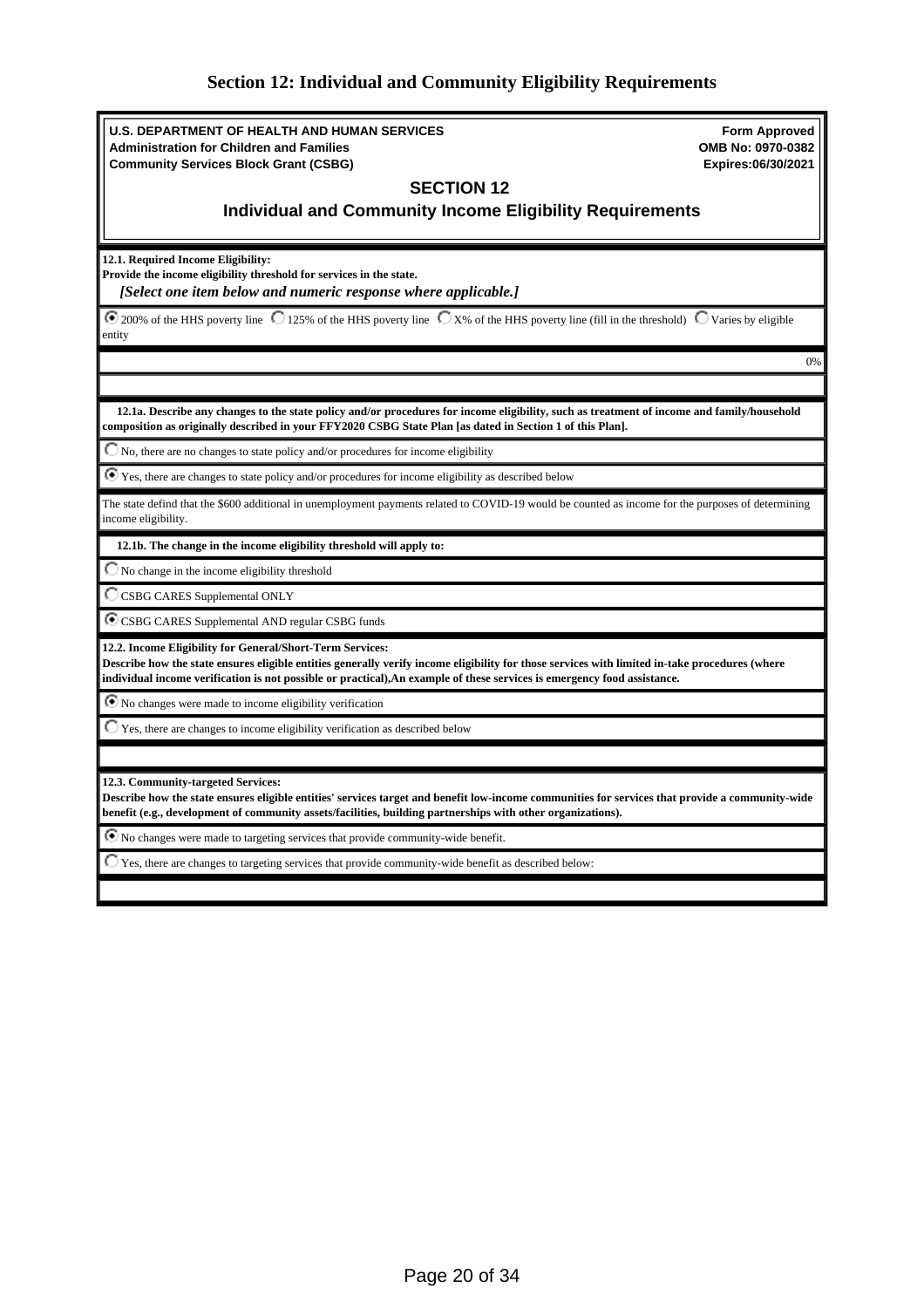#### <span id="page-20-0"></span>**Section 13: Results Oriented Management and Accountability (ROMA) System**

**U.S. DEPARTMENT OF HEALTH AND HUMAN SERVICES Administration for Children and Families Community Services Block Grant (CSBG)**

**Form Approved OMB No: 0970-0382 Expires:06/30/2021**

## **SECTION 13**

## **Results Oriented Management and Accountability (ROMA) System**

**For the purposes of the CARES Act, the Office of Community Services accepts the information on the ROMA system submitted by the state in Section 13 of the most recently submitted CSBG State Plan (as dated in Section 1 of this Supplemental State Plan), and seeks no additional information on the state's ROMA system.**

**Please note that the state may describe state discretionary expenditures or additional training and technical assistance related to documentation and performance management for CSBG CARES Supplemental funding in Sections 7 and 8 of this Supplemental State Plan.**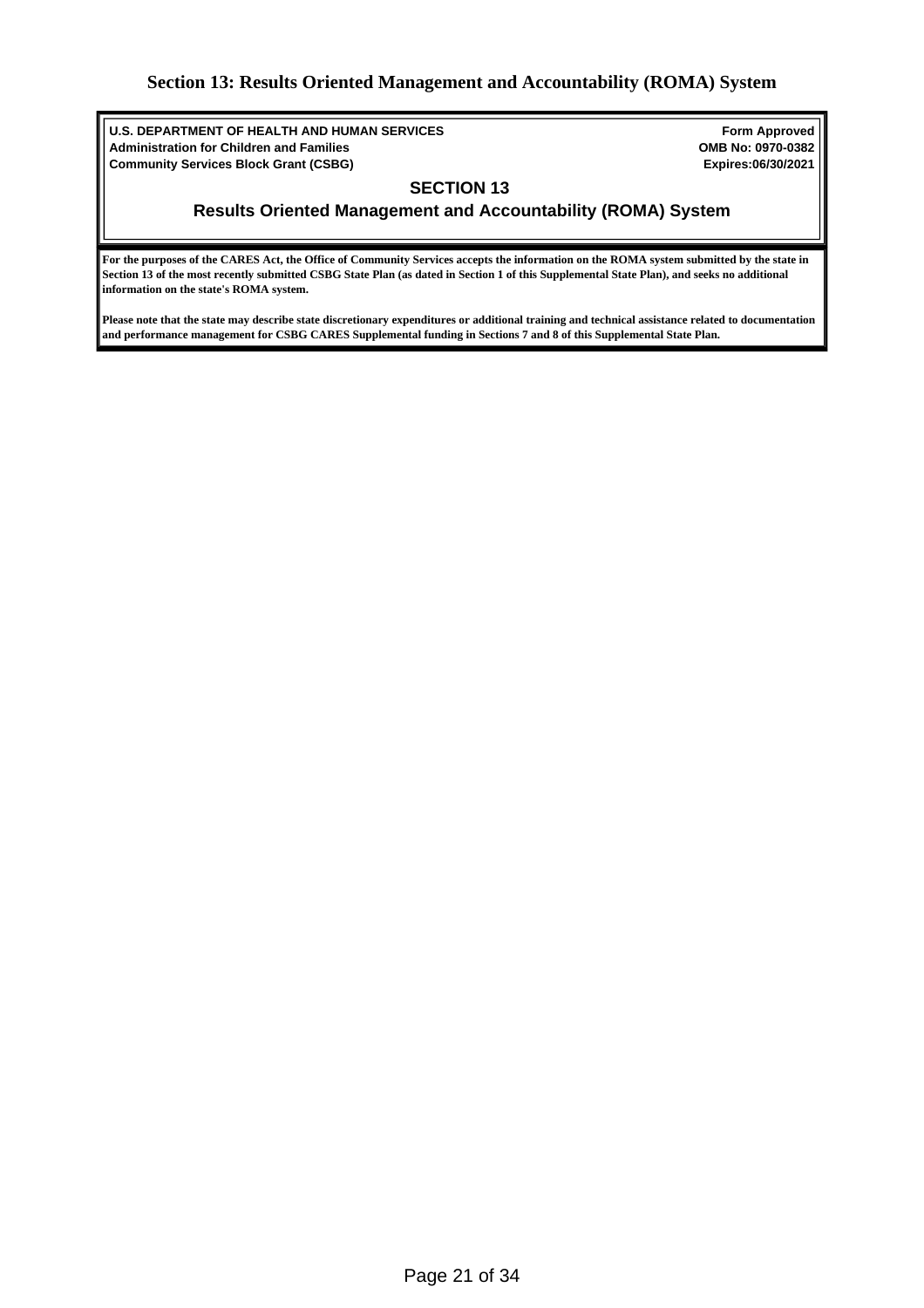## <span id="page-21-0"></span>**Section 14: CSBG Programmatic Assurances and Information Narrative**

| <b>U.S. DEPARTMENT OF HEALTH AND HUMAN SERVICES</b><br><b>Administration for Children and Families</b>                                                                                                                                                                                                                                                                                                                                                                                                                                                                                                                                                                                                                                                                                                                                                                                                                                                                                                                                                                                                                                                                                                                                                                                                                                                                                                                                                                                                                                                                                                                                                                                                                                                                                                                                                                     | <b>Form Approved</b><br>OMB No: 0970-0382 |  |  |  |
|----------------------------------------------------------------------------------------------------------------------------------------------------------------------------------------------------------------------------------------------------------------------------------------------------------------------------------------------------------------------------------------------------------------------------------------------------------------------------------------------------------------------------------------------------------------------------------------------------------------------------------------------------------------------------------------------------------------------------------------------------------------------------------------------------------------------------------------------------------------------------------------------------------------------------------------------------------------------------------------------------------------------------------------------------------------------------------------------------------------------------------------------------------------------------------------------------------------------------------------------------------------------------------------------------------------------------------------------------------------------------------------------------------------------------------------------------------------------------------------------------------------------------------------------------------------------------------------------------------------------------------------------------------------------------------------------------------------------------------------------------------------------------------------------------------------------------------------------------------------------------|-------------------------------------------|--|--|--|
| <b>Community Services Block Grant (CSBG)</b>                                                                                                                                                                                                                                                                                                                                                                                                                                                                                                                                                                                                                                                                                                                                                                                                                                                                                                                                                                                                                                                                                                                                                                                                                                                                                                                                                                                                                                                                                                                                                                                                                                                                                                                                                                                                                               | Expires:06/30/2021                        |  |  |  |
| <b>SECTION 14</b>                                                                                                                                                                                                                                                                                                                                                                                                                                                                                                                                                                                                                                                                                                                                                                                                                                                                                                                                                                                                                                                                                                                                                                                                                                                                                                                                                                                                                                                                                                                                                                                                                                                                                                                                                                                                                                                          |                                           |  |  |  |
| <b>State Use of Funds</b>                                                                                                                                                                                                                                                                                                                                                                                                                                                                                                                                                                                                                                                                                                                                                                                                                                                                                                                                                                                                                                                                                                                                                                                                                                                                                                                                                                                                                                                                                                                                                                                                                                                                                                                                                                                                                                                  |                                           |  |  |  |
|                                                                                                                                                                                                                                                                                                                                                                                                                                                                                                                                                                                                                                                                                                                                                                                                                                                                                                                                                                                                                                                                                                                                                                                                                                                                                                                                                                                                                                                                                                                                                                                                                                                                                                                                                                                                                                                                            |                                           |  |  |  |
| 14.1 Use of Funds Supporting Local Activities                                                                                                                                                                                                                                                                                                                                                                                                                                                                                                                                                                                                                                                                                                                                                                                                                                                                                                                                                                                                                                                                                                                                                                                                                                                                                                                                                                                                                                                                                                                                                                                                                                                                                                                                                                                                                              |                                           |  |  |  |
| <b>CSBG Services</b>                                                                                                                                                                                                                                                                                                                                                                                                                                                                                                                                                                                                                                                                                                                                                                                                                                                                                                                                                                                                                                                                                                                                                                                                                                                                                                                                                                                                                                                                                                                                                                                                                                                                                                                                                                                                                                                       |                                           |  |  |  |
| $14.1a. 676(b)(1)(A)$ : Describe how the state will assure "that funds made available through grant or allotment will be used -                                                                                                                                                                                                                                                                                                                                                                                                                                                                                                                                                                                                                                                                                                                                                                                                                                                                                                                                                                                                                                                                                                                                                                                                                                                                                                                                                                                                                                                                                                                                                                                                                                                                                                                                            |                                           |  |  |  |
| (A) to support activities that are designed to assist low-income families and individuals, including families and individuals<br>receiving assistance under title IV of the Social Security Act, homeless families and individuals, migrant or seasonal farm<br>workers, and elderly low-income individuals and families, and a description of how such activities will enable the families and<br>individuals--<br>(i) to remove obstacles and solve problems that block the achievement of self sufficiency (particularly for families and<br>individuals who are attempting to transition off a State program carried out under part A of title IV of the Social Security<br>Act);<br>(ii) to secure and retain meaningful employment;<br>(iii) to attain an adequate education with particular attention toward improving literacy skills of the low-income families in<br>the community, which may include family literacy initiatives;<br>(iv) to make better use of available income;<br>(v) to obtain and maintain adequate housing and a suitable living environment;<br>(vi) to obtain emergency assistance through loans, grants, or other means to meet immediate and urgent individual and<br>family needs;<br>(vii) to achieve greater participation in the affairs of the communities involved, including the development of public and<br>private grassroots partnerships with local law enforcement agencies, local housing authorities, private foundations, and other<br>public and private partners to -<br>(I) document best practices based on successful grassroots intervention in urban areas, to develop methodologies for<br>widespread replication; and<br>(II) strengthen and improve relationships with local law enforcement agencies, which may include participation in<br>activities such as neighborhood or community policing efforts; |                                           |  |  |  |
| Please select the applicable response:                                                                                                                                                                                                                                                                                                                                                                                                                                                                                                                                                                                                                                                                                                                                                                                                                                                                                                                                                                                                                                                                                                                                                                                                                                                                                                                                                                                                                                                                                                                                                                                                                                                                                                                                                                                                                                     |                                           |  |  |  |
| No change to the standard assurance in the CSBG State Plan.                                                                                                                                                                                                                                                                                                                                                                                                                                                                                                                                                                                                                                                                                                                                                                                                                                                                                                                                                                                                                                                                                                                                                                                                                                                                                                                                                                                                                                                                                                                                                                                                                                                                                                                                                                                                                |                                           |  |  |  |
| Adaptations to the standard assurance in the CSBG State Plan for the CSBG CARES Supplemental are described below                                                                                                                                                                                                                                                                                                                                                                                                                                                                                                                                                                                                                                                                                                                                                                                                                                                                                                                                                                                                                                                                                                                                                                                                                                                                                                                                                                                                                                                                                                                                                                                                                                                                                                                                                           |                                           |  |  |  |
|                                                                                                                                                                                                                                                                                                                                                                                                                                                                                                                                                                                                                                                                                                                                                                                                                                                                                                                                                                                                                                                                                                                                                                                                                                                                                                                                                                                                                                                                                                                                                                                                                                                                                                                                                                                                                                                                            |                                           |  |  |  |
| <b>Needs of Youth</b>                                                                                                                                                                                                                                                                                                                                                                                                                                                                                                                                                                                                                                                                                                                                                                                                                                                                                                                                                                                                                                                                                                                                                                                                                                                                                                                                                                                                                                                                                                                                                                                                                                                                                                                                                                                                                                                      |                                           |  |  |  |
| 14.1b. $676(b)(1)(B)$ Describe how the state will assure "that funds made available through grant or allotment will be used -                                                                                                                                                                                                                                                                                                                                                                                                                                                                                                                                                                                                                                                                                                                                                                                                                                                                                                                                                                                                                                                                                                                                                                                                                                                                                                                                                                                                                                                                                                                                                                                                                                                                                                                                              |                                           |  |  |  |
| (B) to address the needs of youth in low-income communities through youth development programs that support the primary<br>role of the family, give priority to the prevention of youth problems and crime, and promote increased community<br>coordination and collaboration in meeting the needs of youth, and support development and expansion of innovative<br>community-based youth development programs that have demonstrated success in preventing or reducing youth crime, such<br>$as-$<br>(i) programs for the establishment of violence-free zones that would involve youth development and intervention models<br>(such as models involving youth mediation, youth mentoring, life skills training, job creation, and entrepreneurship<br>programs); and<br>(ii) after-school child care programs;<br>Please select the applicable response:                                                                                                                                                                                                                                                                                                                                                                                                                                                                                                                                                                                                                                                                                                                                                                                                                                                                                                                                                                                                                 |                                           |  |  |  |
|                                                                                                                                                                                                                                                                                                                                                                                                                                                                                                                                                                                                                                                                                                                                                                                                                                                                                                                                                                                                                                                                                                                                                                                                                                                                                                                                                                                                                                                                                                                                                                                                                                                                                                                                                                                                                                                                            |                                           |  |  |  |
| No change to the standard assurance in the CSBG State Plan.                                                                                                                                                                                                                                                                                                                                                                                                                                                                                                                                                                                                                                                                                                                                                                                                                                                                                                                                                                                                                                                                                                                                                                                                                                                                                                                                                                                                                                                                                                                                                                                                                                                                                                                                                                                                                |                                           |  |  |  |
| Adaptations to the standard assurance in the CSBG State Plan for the CSBG CARES Supplemental are described below                                                                                                                                                                                                                                                                                                                                                                                                                                                                                                                                                                                                                                                                                                                                                                                                                                                                                                                                                                                                                                                                                                                                                                                                                                                                                                                                                                                                                                                                                                                                                                                                                                                                                                                                                           |                                           |  |  |  |
|                                                                                                                                                                                                                                                                                                                                                                                                                                                                                                                                                                                                                                                                                                                                                                                                                                                                                                                                                                                                                                                                                                                                                                                                                                                                                                                                                                                                                                                                                                                                                                                                                                                                                                                                                                                                                                                                            |                                           |  |  |  |
| <b>Coordination of Other Programs</b>                                                                                                                                                                                                                                                                                                                                                                                                                                                                                                                                                                                                                                                                                                                                                                                                                                                                                                                                                                                                                                                                                                                                                                                                                                                                                                                                                                                                                                                                                                                                                                                                                                                                                                                                                                                                                                      |                                           |  |  |  |
| 14.1c. 676(b)(1)(C) Describe how the state will assure "that funds made available through grant or allotment will be used -                                                                                                                                                                                                                                                                                                                                                                                                                                                                                                                                                                                                                                                                                                                                                                                                                                                                                                                                                                                                                                                                                                                                                                                                                                                                                                                                                                                                                                                                                                                                                                                                                                                                                                                                                |                                           |  |  |  |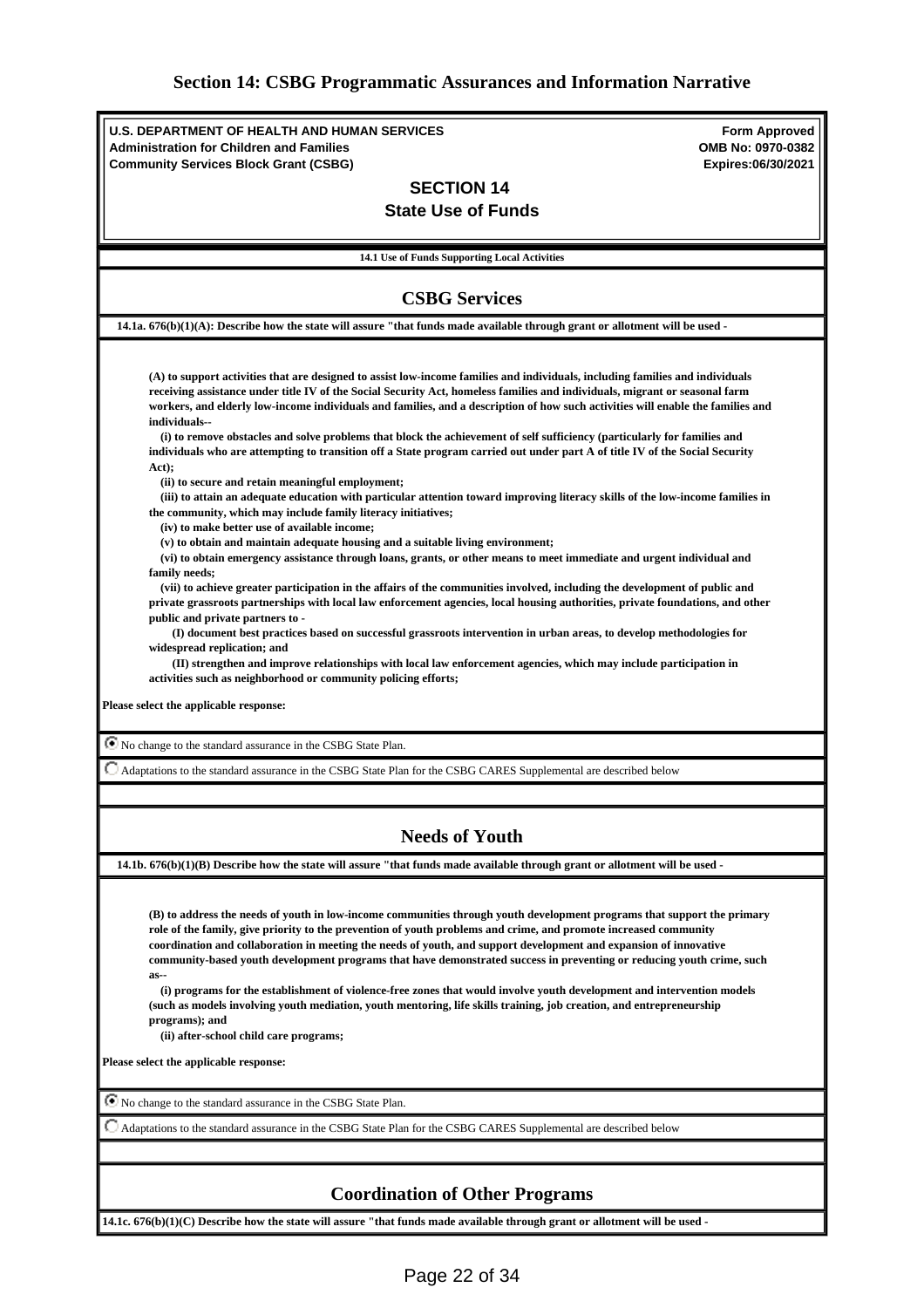**(C) to make more effective use of, and to coordinate with, other programs related to the purposes of this subtitle (including state welfare reform efforts)**

**Please select the applicable response:**

No change to the standard assurance in the CSBG State Plan.

Adaptations to the standard assurance in the CSBG State Plan for the CSBG CARES Supplemental are described below

## **State Use of Discretionary Funds**

**14.2 676(b)(2) Describe "how the state intends to use discretionary funds made available from the remainder of the grant or allotment described in section 675C(b) in accordance with this subtitle, including a description of how the state will support innovative community and neighborhood-based initiatives related to the purposes of this subtitle."**

 *Note: Any information provide in previous sections of this application will be considered to be a supplementary description of how the state plans to use funds as necessary for this assurance. Additional information does not need to be provided here.*

## **Eligible Entity Service Delivery, Coordination, and Innovation**

**14.3a. 676(b)(3)(A) Describe "the service delivery system, for services provided or coordinated with funds made available through grants made under 675C(a), targeted to low-income individuals and families in communities within the state;**

**Please select the applicable response:**

No change to the standard assurance in the CSBG State Plan.

Adaptations to the standard assurance in the CSBG State Plan for the CSBG CARES Supplemental are described below

## **Eligible Entity Linkages - Approach to Filling Service Gaps**

 **14.3b. 676(b)(3)(B) Describe "how linkages will be developed to fill identified gaps in the services, through the provision of information, referrals, case management, and followup consultations."**

*Note: The state describes this assurance in the state linkages and communication section, item 9.3b.*

**Please select the applicable response:**

No change to the standard assurance in the CSBG State Plan.

Adaptations to the standard assurance in the CSBG State Plan for the CSBG CARES Supplemental are described below

## **Coordination of Eligible Entity Allocation 90 Percent Funds with Public/Private Resources**

 **14.3c. 676(b)(3)(C) Describe how funds made available through grants made under 675C(a)will be coordinated with other public and private resources."**

*Note: The state describes this assurance in the state linkages and communication section, item 9.7.*

**Please select the applicable response:**

No change to the standard assurance in the CSBG State Plan.

Adaptations to the standard assurance in the CSBG State Plan for the CSBG CARES Supplemental are described below

## **Eligible Entity Innovative Community and Neighborhood Initiatives, Including Fatherhood/Parental Responsibility**

 **14.3d. 676(b)(3)(D) Describe "how the local entity will use the funds [made available underSection 675C(a)] to support innovative community and neighborhood-based initiatives related to the purposes of this subtitle, which may include fatherhood initiatives and other initiatives with the goal of strengthening families and encouraging parenting."**

 *Note: The description above is about eligible entity use of 90 percent funds to support these initiatives. States may also support these types of activities at the local level using State remainder/discretionary funds, allowable*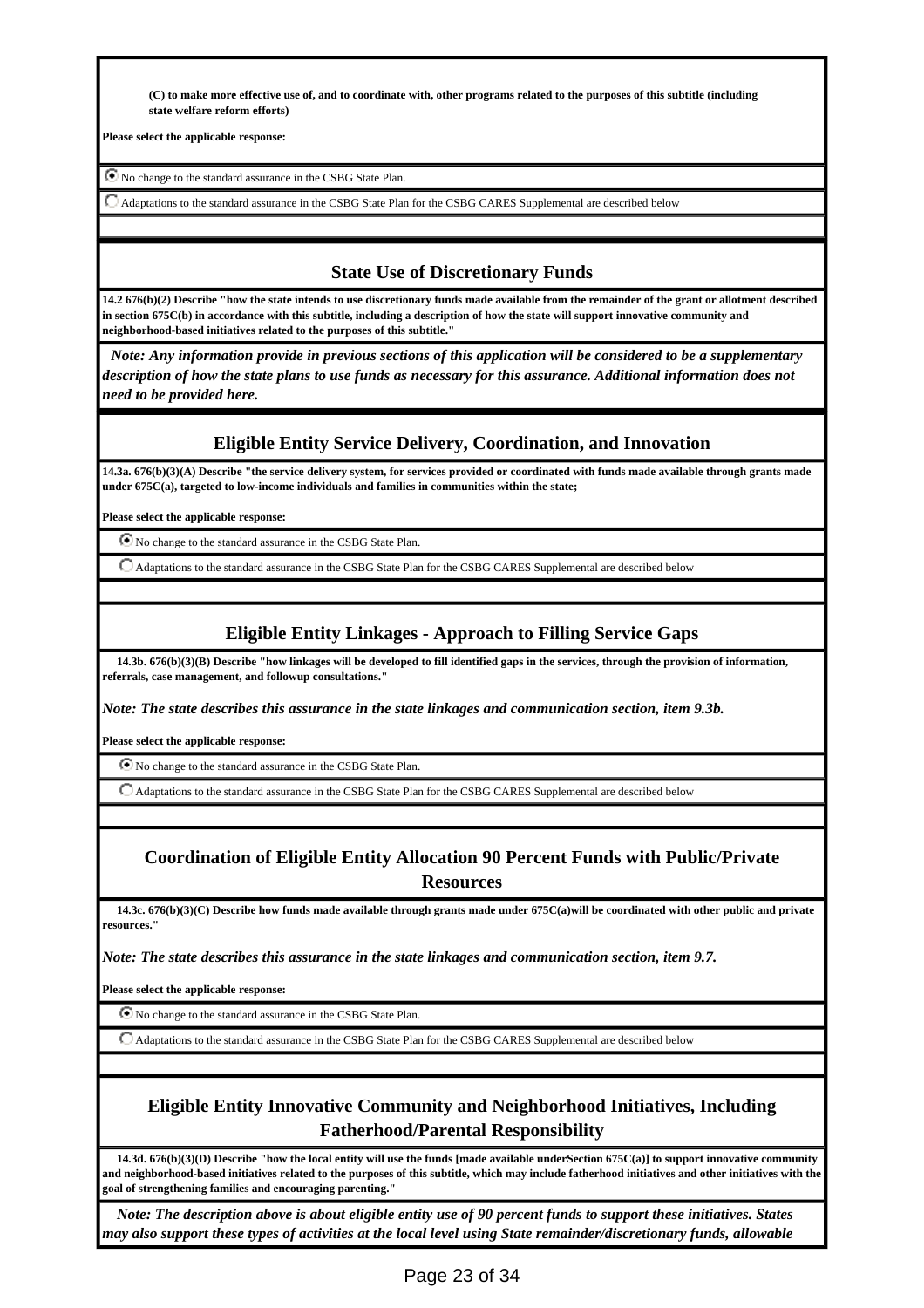*unde rSection 675C(b)(1)(F). In this State Plan, the State indicates funds allocated for these activities under item 7. 9(f).*

**Please select the applicable response:**

No change to the standard assurance in the CSBG State Plan.

Adaptations to the standard assurance in the CSBG State Plan for the CSBG CARES Supplemental are described below

## **Eligible Entity Emergency Food and Nutrition Services**

**14.4. 676(b)(4) Describe how the state will assure "that eligible entities in the state will provide, on an emergency basis, for the provision of such supplies and services, nutritious foods, and related services, as may be necessary to counteract conditions of starvation and malnutrition among low-income individuals."**

**Please select the applicable response:**

No change to the standard assurance in the CSBG State Plan.

Adaptations to the standard assurance in the CSBG State Plan for the CSBG CARES Supplemental are described below

## **State and Eligible Entity Coordination/linkages and Workforce Innovation and Opportunity Act Employment and Training Activities**

**14.5. 676(b)(5) Describe how the state will assure "that the state and eligible entities in the state will coordinate, and establish linkages between, governmental and other social services programs to assure the effective delivery of such services, and [describe] how the State and the eligible entities will coordinate the provision of employment and training activities, as defined in section 3 of the Workforce Innovation and Opportunity Act, in the state and in communities with entities providing activities through statewide and local workforce development systems under such Act."**

*Note: The state describes this assurance in the state linkages and communication section, items 9.1, 9.2, 9.3a, 9.4, 9.4a, and 9.4b.*

**Please select the applicable response:**

No change to the standard assurance in the CSBG State Plan.

Adaptations to the standard assurance in the CSBG State Plan for the CSBG CARES Supplemental are described below

## **State Coordination/Linkages and Low-income Home Energy Assistance**

**14.6. 676(b)(6) Provide "an assurance that the state will ensure coordination between antipoverty programs in each community in the state, and ensure, where appropriate, that emergency energy crisis intervention programs under title XXVI (relating to low income home energy assistance) are conducted in such community."**

*Note: The state describes this assurance in the state linkages and communication section, items 9.2 and 9.5.*

**Please select the applicable response:**

No change to the standard assurance in the CSBG State Plan.

Adaptations to the standard assurance in the CSBG State Plan for the CSBG CARES Supplemental are described below

#### **Federal Investigations**

**14.7. 676(b)(7) Provide "an assurance that the state will permit and cooperate with Federal investigations undertaken in accordance with section 678D."**

*Note: The state addresses this assurance in the Fiscal Controls and Monitoring section, item 10.13.*

**Please select the applicable response:**

No change to the standard assurance in the CSBG State Plan.

Adaptations to the standard assurance in the CSBG State Plan for the CSBG CARES Supplemental are described below

### **Funding Reduction or Termination (Not Applicable to CSBG CARES Supplemental**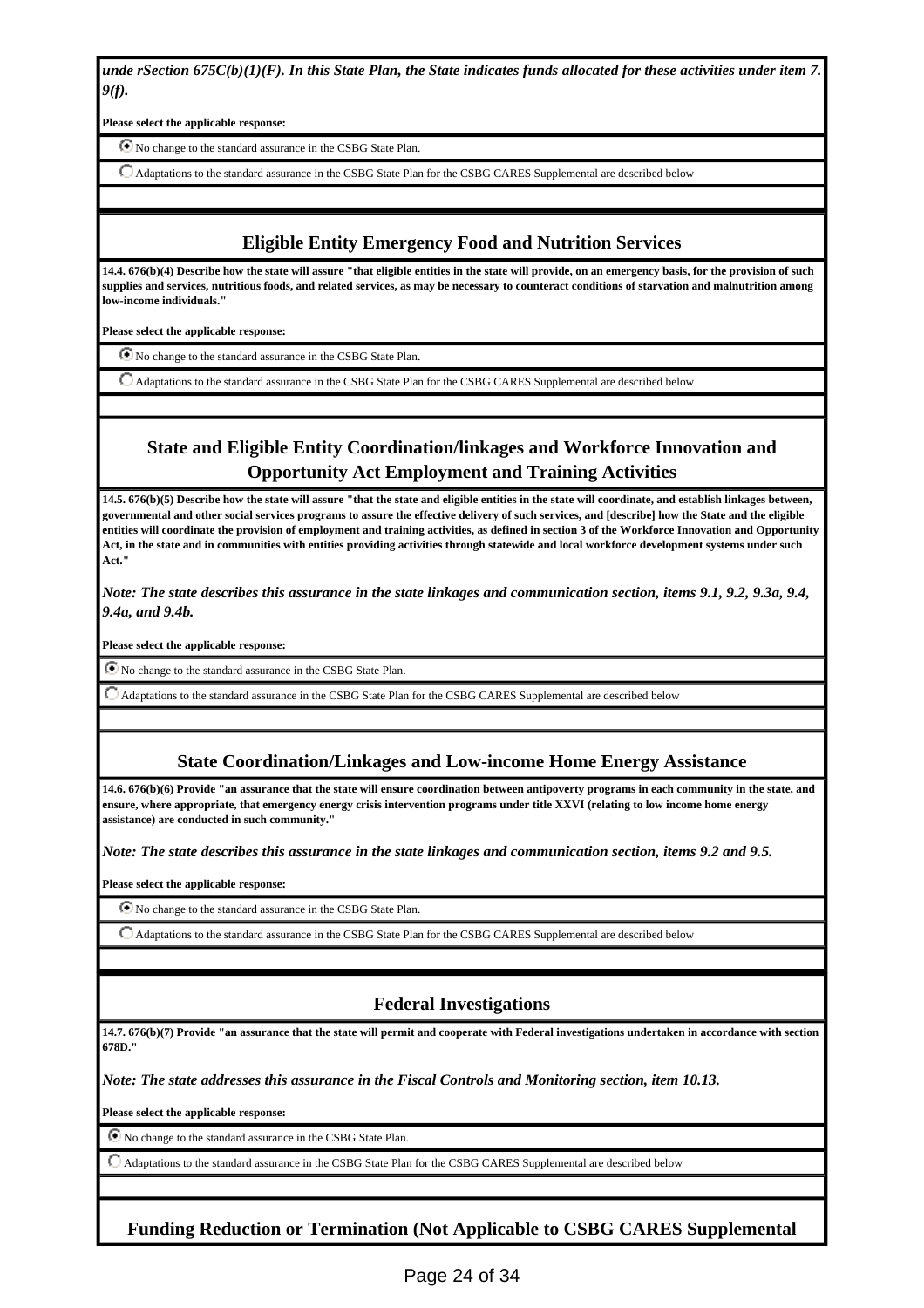#### **Funds)**

**14.8. 676(b)(8) Provide "an assurance that any eligible entity in the state that received funding in the previous fiscal year through a community services block grant made under this subtitle will not have its funding terminated under this subtitle, or reduced below the proportional share of funding the entity received in the previous fiscal year unless, after providing notice and an opportunity for a hearing on the record, the state determines that cause exists for such termination or such reduction, subject to review by the Secretary as provided in section 678C(b)."**

*Note: The state addresses this assurance in the Fiscal Controls and Monitoring section, item 10.7.*

M **Check to acknowledge that Section 676(b)(8) is not applicable to the CSBG CARES Supplemental and that funds must be distributed based on the CSBG formula.**

## **Coordination with Faith-based Organizations, Charitable Groups, Community Organizations**

**14.9. 676(b)(9) Describe how the state will assure "that the state and eligible entities in the state will, to the maximum extent possible, coordinate programs with and form partnerships with other organizations serving low-income residents of the communities and members of the groups served by the state, including religious organizations, charitable groups, and community organizations."**

*Note: The state describes this assurance in the state Linkages and Communication section, item 9.6.*

**Please select the applicable response:**

No change to the standard assurance in the CSBG State Plan.

Adaptations to the standard assurance in the CSBG State Plan for the CSBG CARES Supplemental are described below

## **Eligible Entity Tripartite Board Representation**

**14.10. 676(b)(10) Describe how "the state will require each eligible entity in the state to establish procedures under which a low-income individual, community organization, or religious organization, or representative of low-income individuals that considers its organization, or low-income individuals, to be inadequately represented on the board (or other mechanism) of the eligible entity to petition for adequate representation."**

*Note: The state describes this assurance in the Eligible Entity Tripartite Board section, 11.3.*

**Please select the applicable response:**

No change to the standard assurance in the CSBG State Plan.

Adaptations to the standard assurance in the CSBG State Plan for the CSBG CARES Supplemental are described below

### **Eligible Entity Community Action Plans and Community Needs Assessments**

**14.11. 676(b)(11) Provide "an assurance that the state will secure from each eligible entity in the services block grant made under this subtitle for a program, a community action plan (which shall be submitted to the Secretary, at the request of the Secretary, with the State plan) that includes a community-needs assessment for the community served, which may be coordinated with community-needs assessments conducted for other programs."**

*Note: The state describes this assurance in the ROMA section, items 13.5 and 13.6.*

**Please select the applicable response:**

No change to the standard assurance in the CSBG State Plan.

Adaptations to the standard assurance in the CSBG State Plan for the CSBG CARES Supplemental are described below

### **State and Eligible Entity Performance Measurement: ROMA or Alternate system**

**14.12. 676(b)(12) Provide "an assurance that the state and all eligible entities in the State will, not later than fiscal year 2001, participate in the Results Oriented Management and Accountability System, another performance measure system for which the Secretary facilitated development pursuant to 678E(b), or an alternative system for measuring performance and results that meets the requirements of that section, and [describe] outcome measures to be used to measure eligible entity performance in promoting self-sufficiency, family stability, and community revitalization."**

*Note: The state describes this assurance in the ROMA section, items 13.1, 13.2, 13.3, and 13.4.*

**Please select the applicable response:**

No change to the standard assurance in the CSBG State Plan.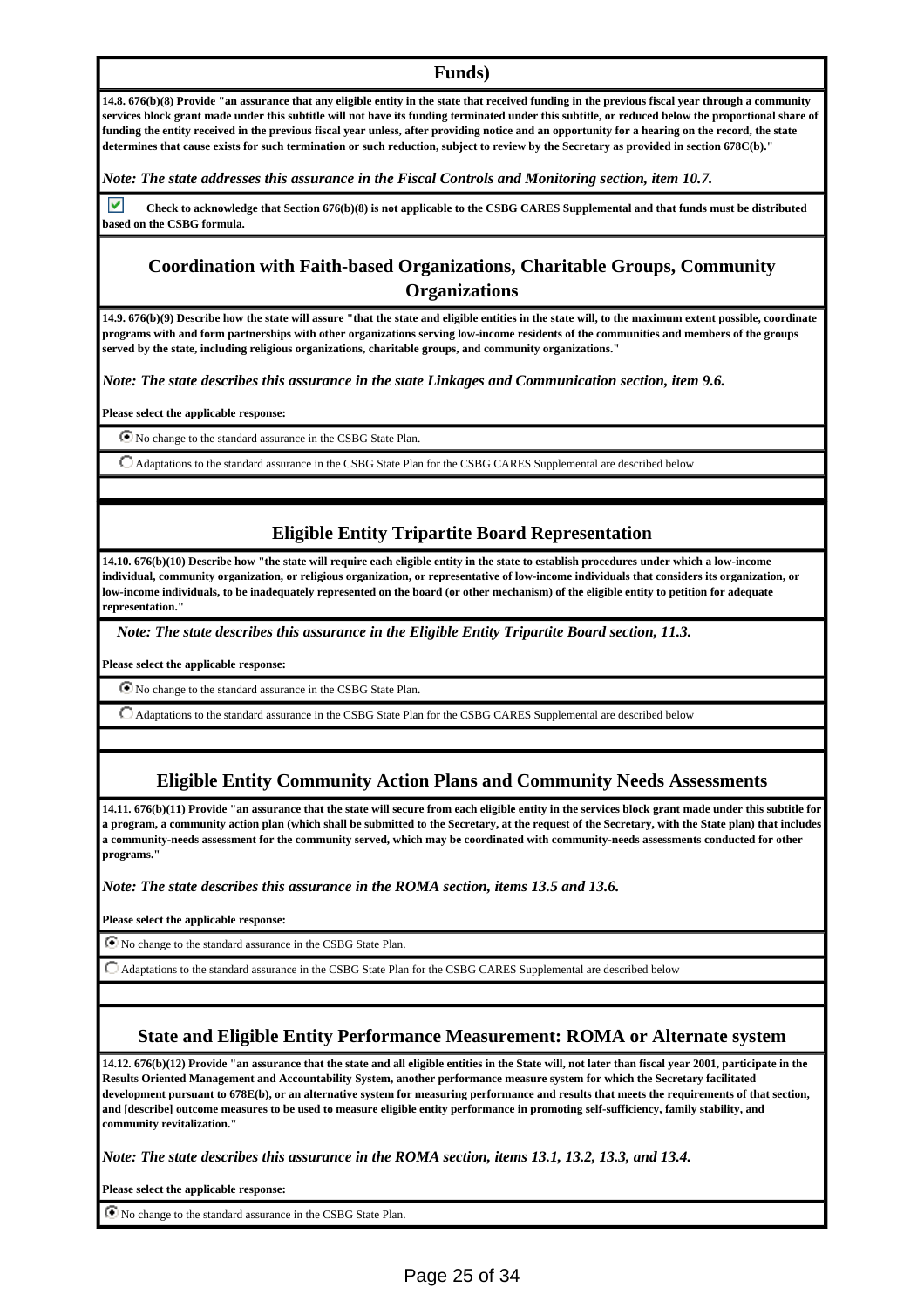Adaptations to the standard assurance in the CSBG State Plan for the CSBG CARES Supplemental are described below

### **Validation for CSBG Eligible Entity Programmatic Narrative Sections**

**14.13. 676(b)(13) Provide "information describing how the state will carry out the assurances described in this section."**

*Note: The state provides information for each of the assurances directly in section 14 or in corresponding items throughout the State Plan, which are included as hyperlinks in section 14.*

**Please select the applicable response:**

No change to the standard assurance in the CSBG State Plan.

Adaptations to the standard assurance in the CSBG State Plan for the CSBG CARES Supplemental are described below

**By checking this box and signing the Cover Sheet SF-424M, the state CSBG authorized official is certifying the assurances set out above.**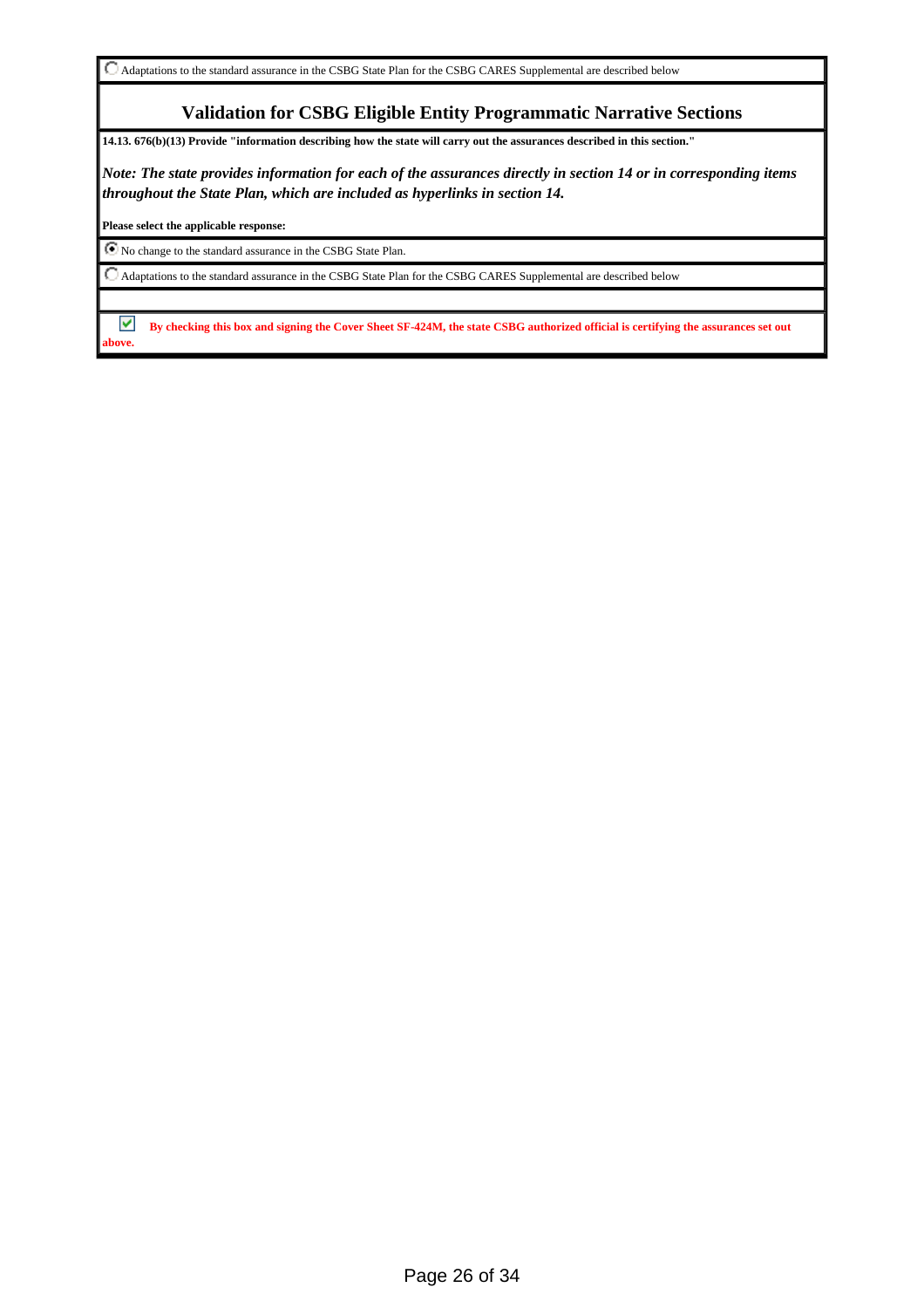**U.S. DEPARTMENT OF HEALTH AND HUMAN SERVICES Administration for Children and Families Community Services Block Grant (CSBG)**

**Form Approved OMB No:0970-0382 Expires:06/30/2021**

## <span id="page-26-0"></span>**SECTION 15 Federal Certifications**

## **15.1. CERTIFICATION REGARDING LOBBYING**

**Certification for Contracts, Grants, Loans, and Cooperative Agreements**

**The undersigned certifies, to the best of his or her knowledge and belief, that:**

 **(1) No Federal appropriated funds have been paid or will be paid, by or on behalf of the undersigned, to any person for influencing or attempting to influence an officer or employee of an agency, a Member of Congress, an officer or employee of Congress, or an employee of a Member of Congress in connection with the awarding of any Federal contract, the making of any Federal grant, the making of any Federal loan, the entering into of any cooperative agreement, and the extension, continuation, renewal, amendment, or modification of any Federal contract, grant, loan, or cooperative agreement.** 

 **(2) If any funds other than Federal appropriated funds have been paid or will be paid to any person for influencing or attempting to influence an officer or employee of any agency, a Member of Congress, an officer or employee of Congress or an employee of a Member of Congress in connection with this Federal contract, grant, loan, or cooperative agreement, the undersigned shall complete and submit Standard Form-LLL, "Disclosure Form to Report Lobbying," in accordance with its instructions.** 

 **(3) The undersigned shall require that the language of this certification be included in the award documents for all subawards at all tiers (including subcontracts, subgrants, and contracts under grants, loans, and cooperative agreements) and that all subrecipients shall certify and disclose accordingly. This certification is a material representation of fact upon which reliance was placed when this transaction was made or entered into. Submission of this certification is a prerequisite for making or entering into this transaction imposed by section 1352, title 31, U.S. Code. Any person who fails to file the required certification shall be subject to a civil penalty of not less than \$10,000 and not more than \$100,000 for each such failure.**

**Statement for Loan Guarantees and Loan Insurance**

**The undersigned states, to the best of his or her knowledge and belief, that:**

**If any funds have been paid or will be paid to any person for influencing or attempting to influence an officer or employee of any agency, a Member of Congress, an officer or employee of Congress, or an employee of a Member of Congress in connection with this commitment providing for the United States to insure or guarantee a loan, the undersigned shall complete and submit Standard Form-LLL, "Disclosure Form to Report Lobbying," in accordance with its instructions. Submission of this statement is a prerequisite for making or entering into this transaction imposed by section 1352, title 31, U.S. Code. Any person who**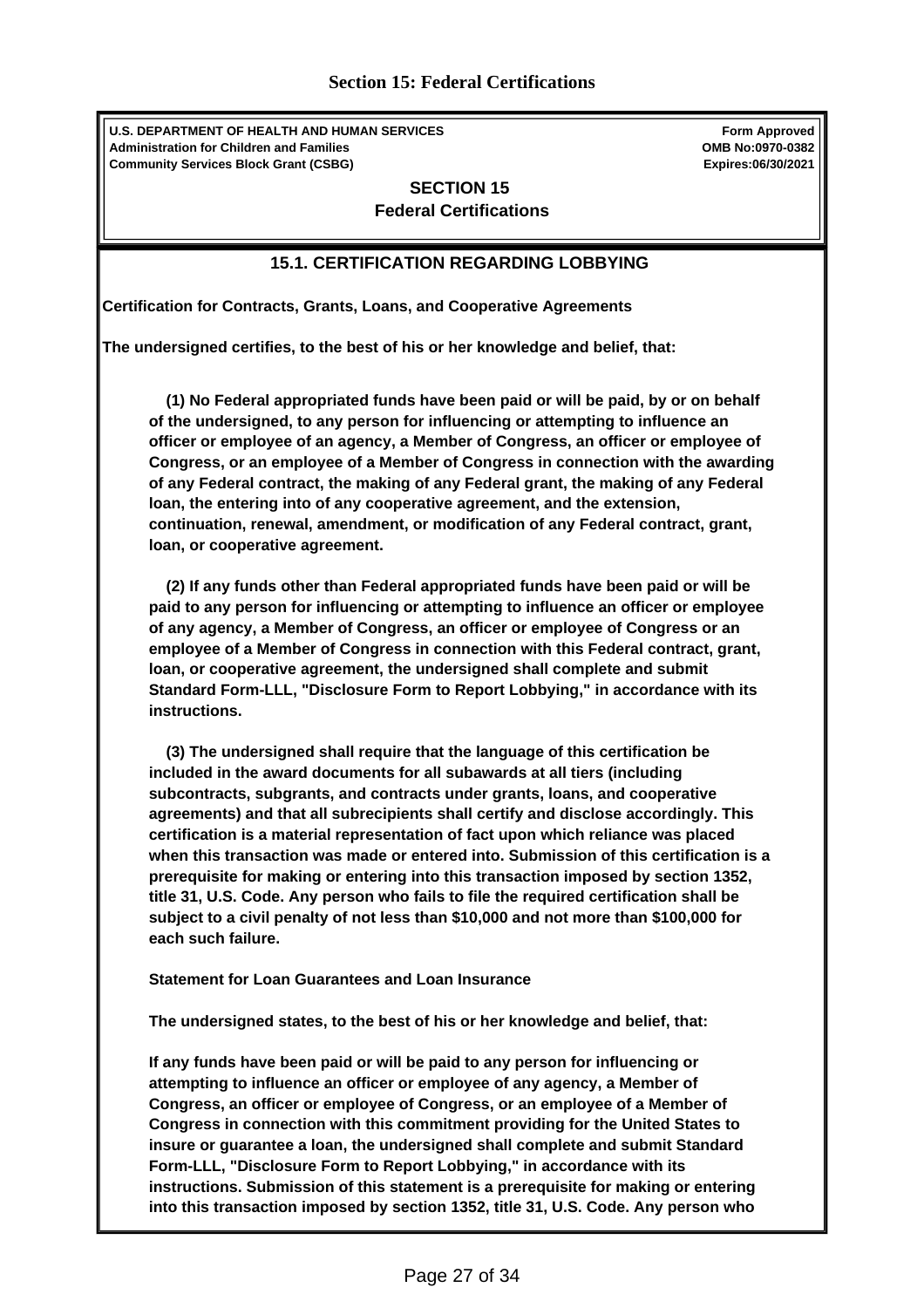**fails to file the required statement shall be subject to a civil penalty of not less than \$10,000 and not more than \$100,000 for each such failure.**

**The box after each certification must be checked by the state CSBG authorized official.**

**15.1. Lobbying** 

**After assurance select a check box:**

**By checking this box, the state CSBG authorized official is providing the certification set out above.**

#### **15.2. CERTIFICATION REGARDING DRUG-FREE WORKPLACE REQUIREMENTS**

**This certification is required by the regulations implementing the Drug-Free Workplace Act of 1988: 45 CFR Part 76, Subpart, F. Sections 76.630(c) and (d)(2) and 76.645 (a)(1) and (b) provide that a Federal agency may designate a central receipt point for STATE-WIDE AND STATE AGENCY-WIDE certifications, and for notification of criminal drug convictions. For the Department of Health and Human Services, the central point is: Division of Grants Management and Oversight, Office of Management and Acquisition, Department of Health and Human Services, Room 517-D, 200 Independence Avenue, SW Washington, DC 20201.**

**Certification Regarding Drug-Free Workplace Requirements (Instructions for Certification)**

**1. By signing and/or submitting this application or grant agreement, the grantee is providing the certification set out below.**

**2. The certification set out below is a material representation of fact upon which reliance is placed when the agency awards the grant. If it is later determined that the grantee knowingly rendered a false certification, or otherwise violates the requirements of the Drug-Free Workplace Act, the agency, in addition to any other remedies available to the Federal Government, may take action authorized under the Drug-Free Workplace Act.**

**3. For grantees other than individuals, Alternate I applies.**

**4. For grantees who are individuals, Alternate II applies.**

**5. Workplaces under grants, for grantees other than individuals, need to be identified on the certification. If known, they may be identified in the grant application. If the grantee does not identify the workplaces at the time of application, or upon award, if there is no application, the grantee must keep the identity of the workplace(s) on file in its office and make the information available for Federal inspection. Failure to identify all known workplaces constitutes a violation of the grantee's drug-free workplace requirements.**

**6. Workplace identifications must include the actual address of buildings (or parts of buildings) or other sites where work under the grant takes place. Categorical descriptions may be used (e.g., all vehicles of a mass transit authority or state highway department while in operation, state employees in each local unemployment office, performers in concert halls or radio studios).**

**7. If the workplace identified to the agency changes during the performance of the grant, the grantee shall inform the agency of the change(s), if it previously identified the workplaces in question (see paragraph five).**

**8. Definitions of terms in the Nonprocurement Suspension and Debarment common rule and Drug-Free Workplace common rule apply to this certification. Grantees'**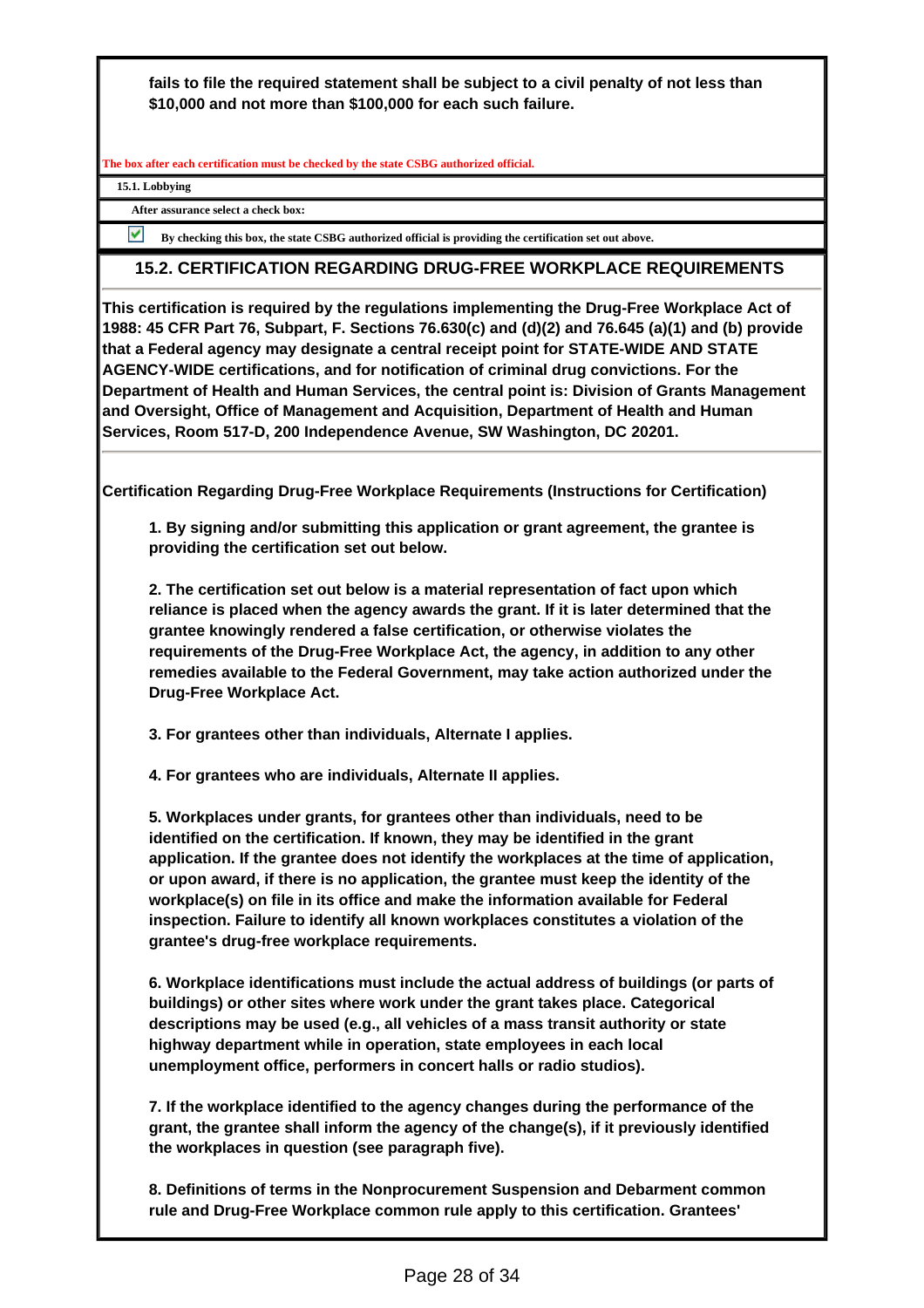**attention is called, in particular, to the following definitions from these rules:**

**Controlled substance means a controlled substance in Schedules I through V of the Controlled Substances Act (21 U.S.C. 812) and as further defined by regulation (21 CFR 1308.11 through 1308.15);.**

**Conviction means a finding of guilt (including a plea of nolo contendere) or imposition of sentence, or both, by any judicial body charged with the responsibility to determine violations of the federal or state criminal drug statutes;**

**Criminal drug statute means a Federal or non-Federal criminal statute involving the manufacture, distribution, dispensing, use, or possession of any controlled substance;**

**Employee means the employee of a grantee directly engaged in the performance of work under a grant, including: (i) All direct charge employees; (ii) All indirect charge employees unless their impact or involvement is insignificant to the performance of the grant; and, (iii) Temporary personnel and consultants who are directly engaged in the performance of work under the grant and who are on the grantee's payroll. This definition does not include workers not on the payroll of the grantee (e.g., volunteers, even if used to meet a matching requirement; consultants or independent contractors not on the grantee's payroll; or employees of subrecipients or subcontractors in covered workplaces).**

**Certification Regarding Drug-Free Workplace Requirements**

**Alternate I. (Grantees Other Than Individuals)** 

**The grantee certifies that it will or will continue to provide a drug-free workplace by:**

**(a) Publishing a statement notifying employees that the unlawful manufacture, distribution, dispensing, possession, or use of a controlled substance is prohibited in the grantee's workplace and specifying the actions that will be taken against employees for violation of such prohibition;**

**(b) Establishing an ongoing drug-free awareness program to inform employees about--**

 **(1) The dangers of drug abuse in the workplace;**

 **(2) The grantee's policy of maintaining a drug-free workplace;**

 **(3) Any available drug counseling, rehabilitation, and employee assistance programs; and**

 **(4) The penalties that may be imposed upon employees for drug abuse violations occurring in the workplace;**

**(c) Making it a requirement that each employee to be engaged in the performance of the grant be given a copy of the statement required by paragraph (a);**

**(d) Notifying the employee in the statement required by paragraph (a) that, as a condition of employment under the grant, the employee will - -**

 **(1) Abide by the terms of the statement; and (2) Notify the employer in writing of his or her conviction for a violation of a criminal drug statute occurring in the**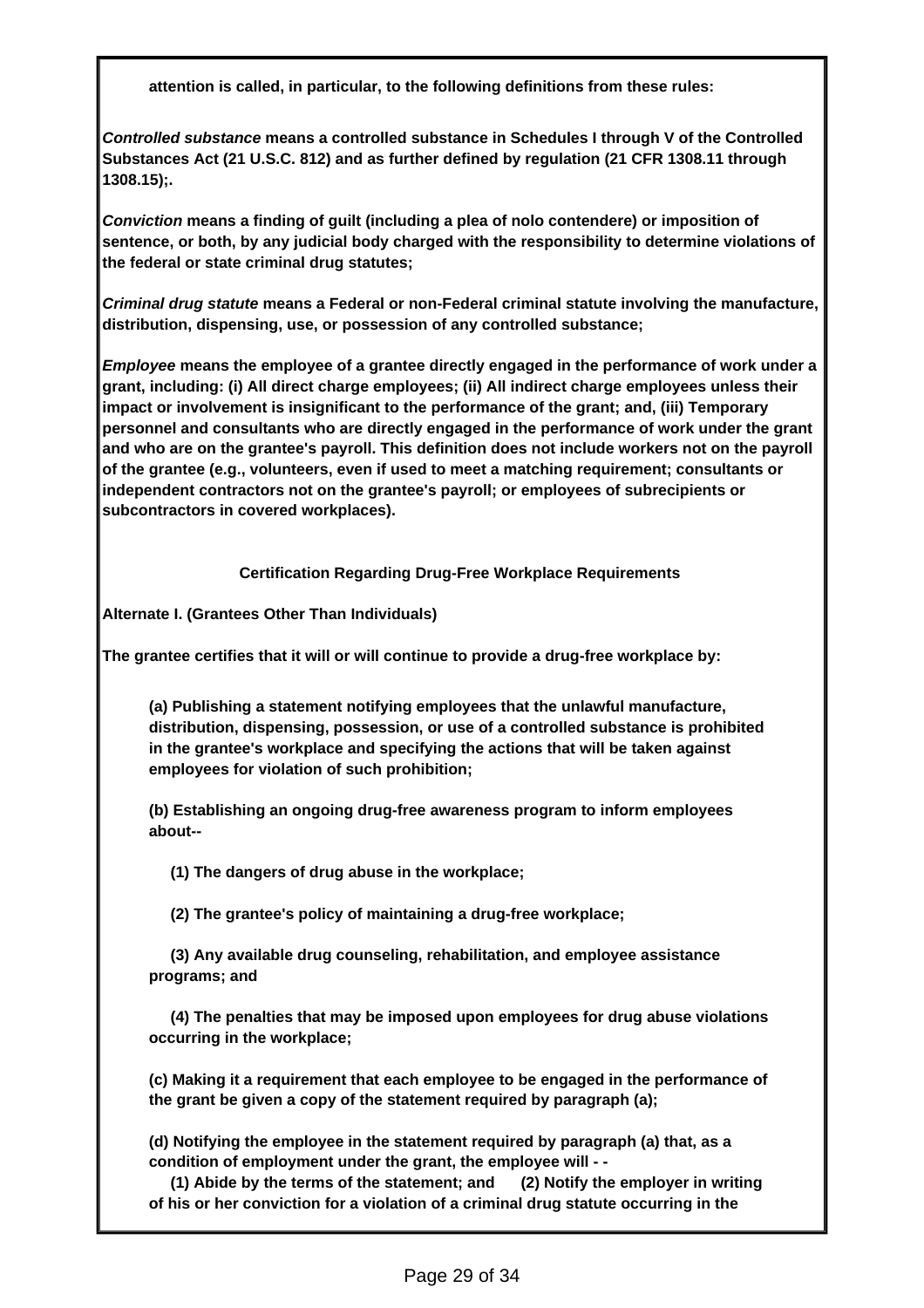**workplace no later than five calendar days after such conviction;**

**(e) Notifying the agency in writing, within 10 calendar days after receiving notice under paragraph (d)(2) from an employee or otherwise receiving actual notice of such conviction. Employers of convicted employees must provide notice, including position title, to every grant officer or other designee on whose grant activity the convicted employee was working, unless the Federal agency has designated a central point for the receipt of such notices. Notice shall include the identification number(s) of each affected grant;**

**(f) Taking one of the following actions, within 30 calendar days of receiving notice under paragraph (d)(2), with respect to any employee who is so convicted - -**

 **(1) Taking appropriate personnel action against such an employee, up to and including termination, consistent with the requirements of the Rehabilitation Act of 1973, as amended; or**

 **(2) Requiring such employee to participate satisfactorily in a drug abuse assistance or rehabilitation program approved for such purposes by a federal, state, or local health, law enforcement, or other appropriate agency;**

**(g) Making a good faith effort to continue to maintain a drug-free workplace through implementation of paragraphs (a), (b), (c), (d), (e) and (f).**

 **The grantee may insert in the space provided below the site(s) for the performance of work done in connection with the specific grant:**

**Place of Performance (Street address, city, county, state, zip code)**

**Check if there are workplaces on file that are not identified here.**

**Alternate II. (Grantees Who Are Individuals)**

 **(a)The grantee certifies that, as a condition of the grant, he or she will not engage in the unlawful manufacture, distribution, dispensing, possession, or use of a controlled substance in conducting any activity with the grant;**

 **(b)If convicted of a criminal drug offense resulting from a violation occurring during the conduct of any grant activity, he or she will report the conviction, in writing, within 10 calendar days of the conviction, to every grant officer or other designee, unless the Federal agency designates a central point for the receipt of such notices. When notice is made to such a central point, it shall include the identification number(s) of each affected grant.**

**[55 FR 21690, 21702, May 25, 1990]**

### **15.2. Drug-Free Workplace Requirements**

**After assurance select a check box:**

**By checking this box, the state CSBG authorized official is providing the certification set out above.**

## **15.3. CERTIFICATION REGARDING DEBARMENT, SUSPENSION AND OTHER RESPONSIBILITY MATTERS**

**Certification Regarding Debarment, Suspension, and Other Responsibility Matters - - Primary Covered Transactions**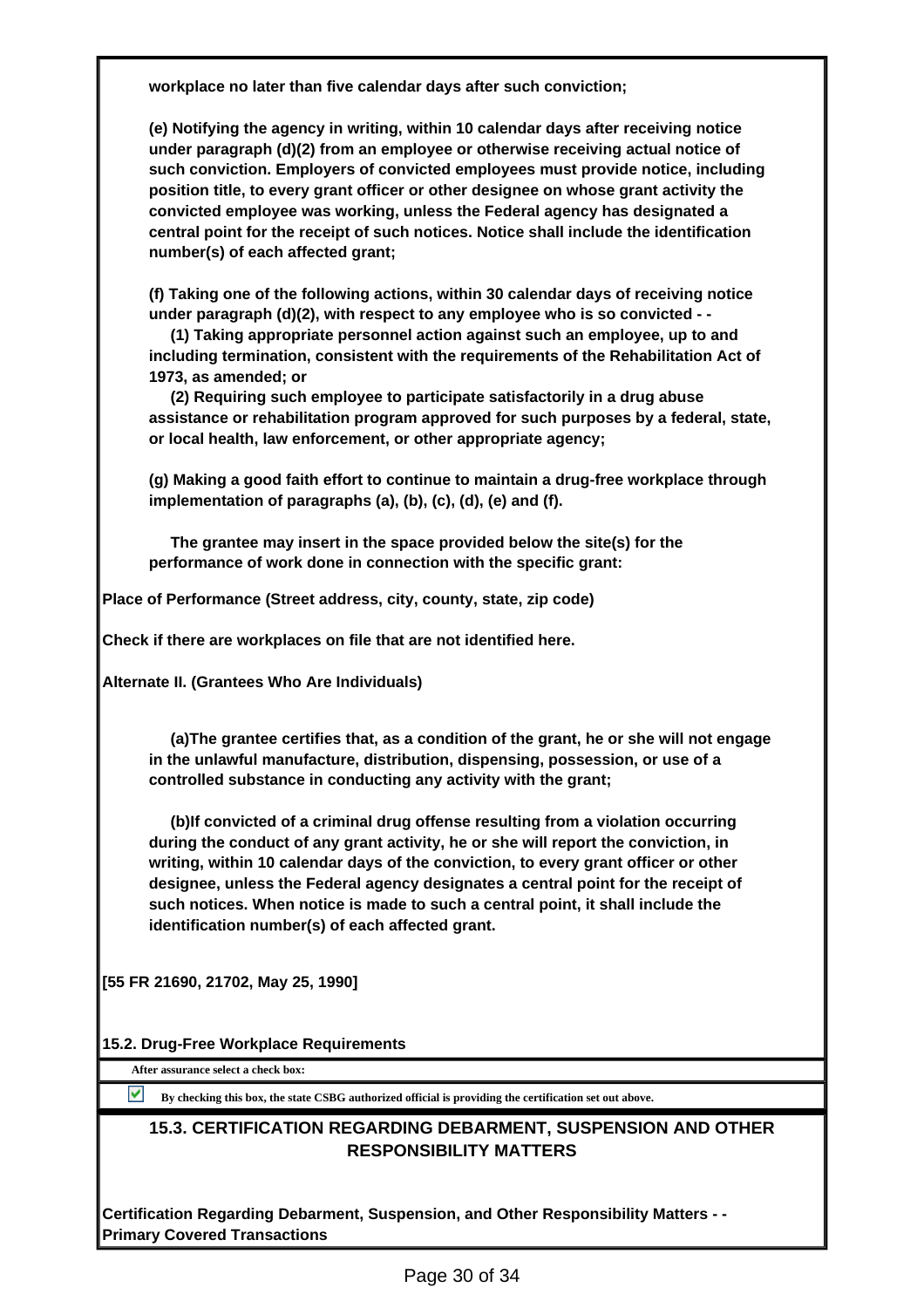**Instructions for Certification**

 **1. By signing and submitting this proposal, the prospective primary participant is providing the certification set out below.**

 **2. The inability of a person to provide the certification required below will not necessarily result in denial of participation in this covered transaction. The prospective participant shall submit an explanation of why it cannot provide the certification set out below. The certification or explanation will be considered in connection with the department or agency's determination whether to enter into this transaction. However, failure of the prospective primary participant to furnish a certification or an explanation shall disqualify such person from participation in this transaction.**

 **3. The certification in this clause is a material representation of fact upon which reliance was placed when the department or agency determined to enter into this transaction. If it is later determined that the prospective primary participant knowingly rendered an erroneous certification, in addition to other remedies available to the Federal Government, the department or agency may terminate this transaction for cause or default.**

 **4. The prospective primary participant shall provide immediate written notice to the department or agency to which this proposal is submitted if at any time the prospective primary participant learns that its certification was erroneous when submitted or has become erroneous by reason of changed circumstances.**

 **5. The terms covered transaction, debarred, suspended, ineligible, lower tier covered transaction, participant, person, primary covered transaction, principal, proposal, and voluntarily excluded, as used in this clause, have the meanings set out in the Definitions and Coverage sections of the rules implementing Executive Order 12549. You may contact the department or agency to which this proposal is being submitted for assistance in obtaining a copy of those regulations.**

 **6. The prospective primary participant agrees by submitting this proposal that, should the proposed covered transaction be entered into, it shall not knowingly enter into any lower tier covered transaction with a person who is proposed for debarment under 48 CFR part 9, subpart 9.4, debarred, suspended, declared ineligible, or voluntarily excluded from participation in this covered transaction, unless authorized by the department or agency entering into this transaction.**

 **7. The prospective primary participant further agrees by submitting this proposal that it will include the clause titled "Certification Regarding Debarment, Suspension, Ineligibility and Voluntary Exclusive-Lower Tier Covered Transaction," provided by the department or agency entering into this covered transaction, without modification, in all lower tier covered transactions and in all solicitations for lower tier covered transactions**

 **8. A participant in a covered transaction may rely upon a certification of a prospective participant in a lower tier covered transaction that is not proposed for debarment under 48 CFR part 9, subpart 9.4, debarred, suspended, ineligible, or voluntarily excluded from the covered transaction, unless it knows that the certification is erroneous. A participant may decide the method and frequency by which it determines the eligibility of its principals. Each participant may, but is not required to, check the List of Parties Excluded from Federal Procurement and**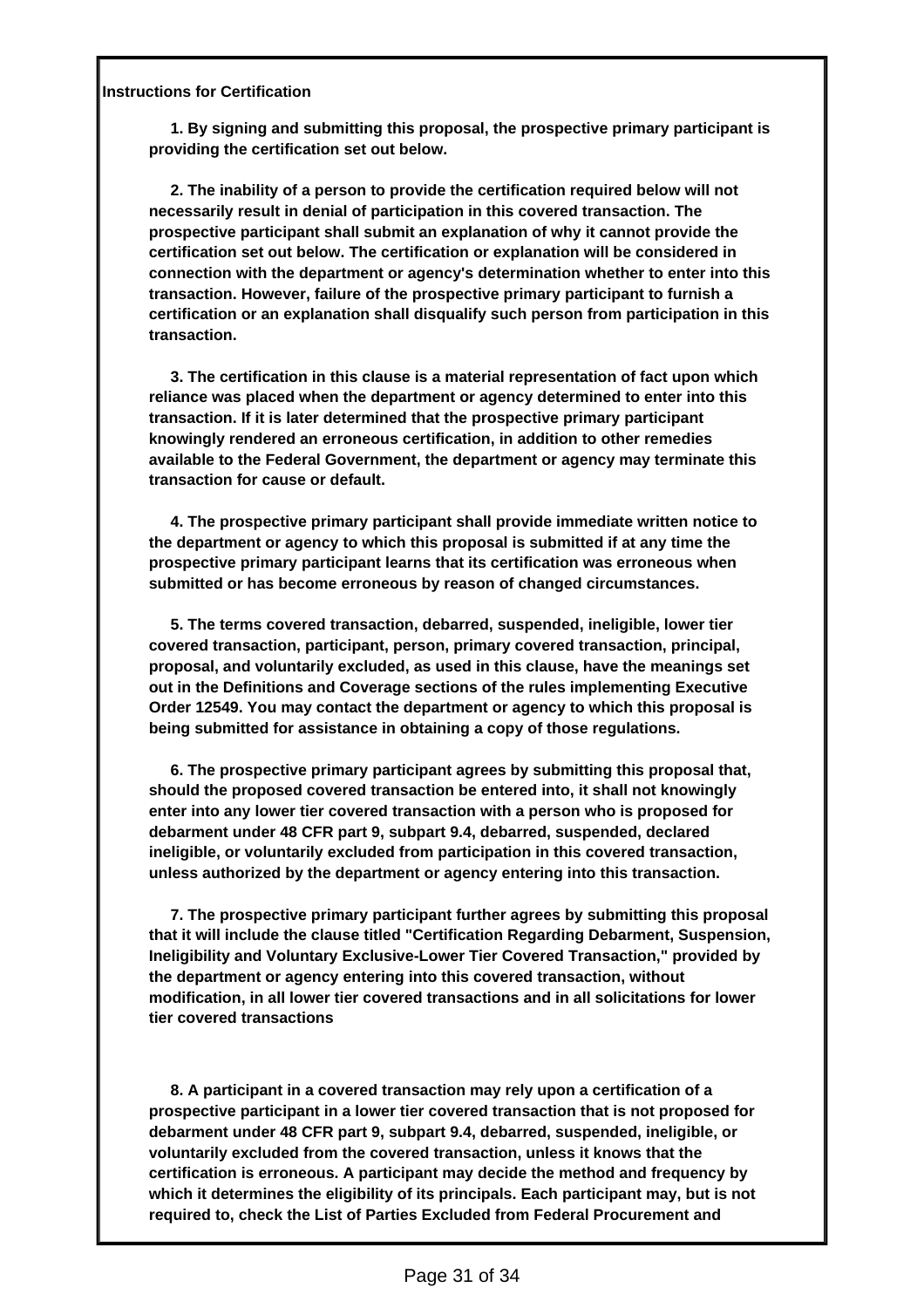**Nonprocurement Programs.**

 **9. Nothing contained in the foregoing shall be construed to require establishment of a system of records in order to render in good faith the certification required by this clause. The knowledge and information of a participant is not required to exceed that which is normally possessed by a prudent person in the ordinary course of business dealings.**

 **10.Except for transactions authorized under paragraph 6 of these instructions, if a participant in a covered transaction knowingly enters into a lower tier covered transaction with a person who is proposed for debarment under 48 CFR part 9, subpart 9.4, suspended, debarred, ineligible, or voluntarily excluded from participation in this transaction, in addition to other remedies available to the Federal Government, the department or agency may terminate this transaction for cause or default.**

**Certification Regarding Debarment, Suspension, and Other Responsibility Matters - - Primary Covered Transactions** 

**(1) The prospective primary participant certifies to the best of its knowledge and belief, that it and its principals:**

 **(a) Are not presently debarred, suspended, proposed for debarment, declared ineligible, or voluntarily excluded by any Federal department or agency;**

 **(b) Have not within a three-year period preceding this proposal been convicted of or had a civil judgment rendered against them for commission of fraud or a criminal offense in connection with obtaining, attempting to obtain, or performing a public (Federal, state or local) transaction or contract under a public transaction; violation of federal or state antitrust statutes or commission of embezzlement, theft, forgery, bribery, falsification or destruction of records, making false statements, or receiving stolen property;**

 **(c) Are not presently indicted for or otherwise criminally or civilly charged by a governmental entity (federal, state or local) with commission of any of the offenses enumerated in paragraph (1)(b) of this certification; and**

 **(d) Have not within a three-year period preceding this application/proposal had one or more public transactions (federal, state or local) terminated for cause or default.**

**(2) Where the prospective primary participant is unable to certify to any of the statements in this certification, such prospective participant shall attach an explanation to this proposal.**

**Certification Regarding Debarment, Suspension, Ineligibility and Voluntary Exclusion - - Lower Tier Covered Transactions**

**Instructions for Certification**

 **1. By signing and submitting this proposal, the prospective lower tier participant**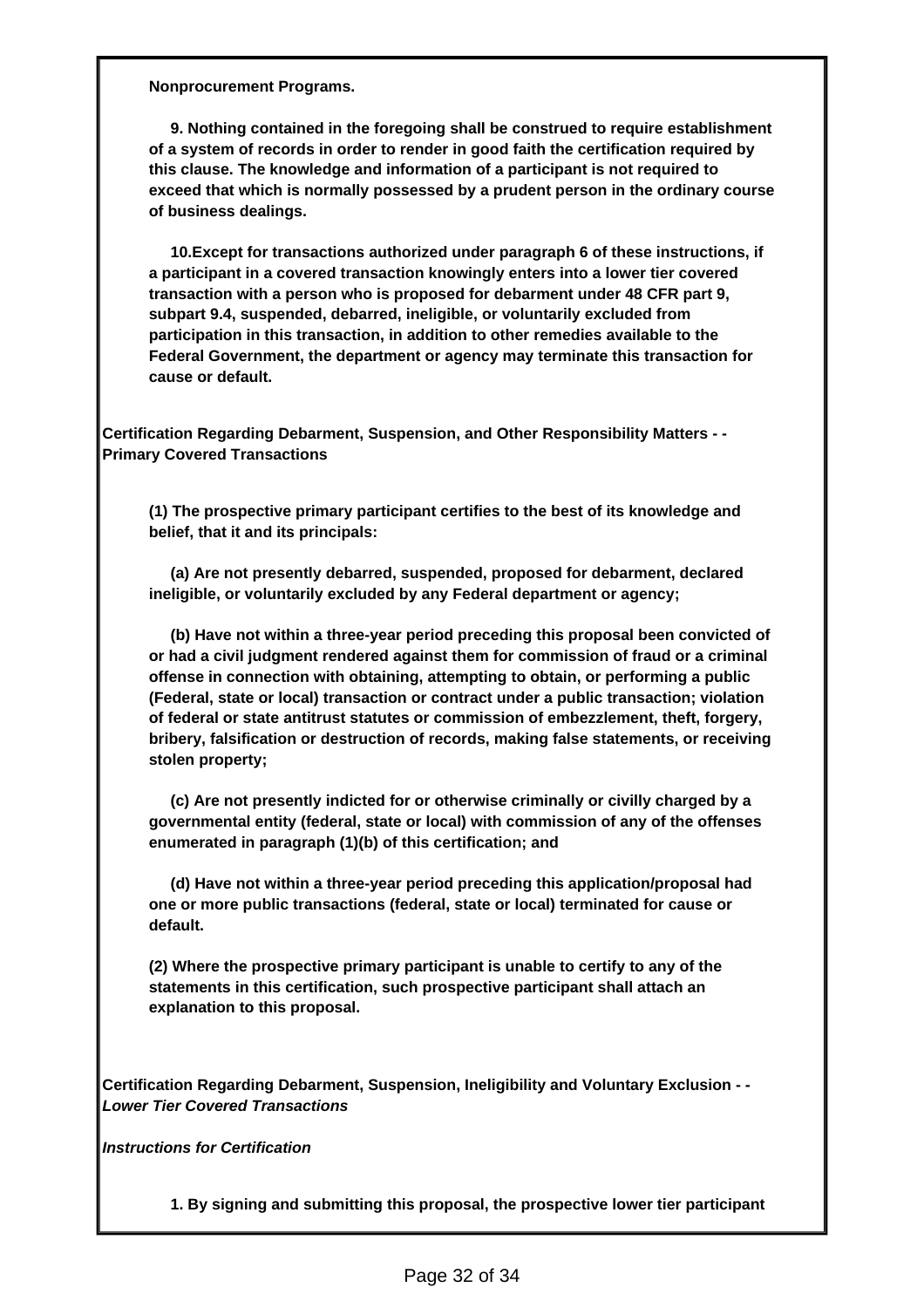**is providing the certification set out below**

 **2. The certification in this clause is a material representation of fact upon which reliance was placed when this transaction was entered into. If it is later determined that the prospective lower tier participant knowingly rendered an erroneous certification, in addition to other**

 **3. The prospective lower tier participant shall provide immediate written notice to the person to which this proposal is submitted if at any time the prospective lower tier participant learns that its certification was erroneous when submitted or had become erroneous by reason of changed circumstances.** 

 **4. The terms covered transaction, debarred, suspended, ineligible, lower tier covered transaction, participant, person, primary covered transaction, principal, proposal, and voluntarily excluded, as used in this clause, have the meaning set out in the Definitions and Coverage sections of rules implementing Executive Order 12549. You may contact the person to which this proposal is submitted for assistance in obtaining a copy of those regulations.**

 **5. The prospective lower tier participant agrees by submitting this proposal that, should the proposed covered transaction be entered into, it shall not knowingly enter into any lower tier covered transaction with a person who is proposed for debarment under 48 CFR part 9, subpart 9.4, debarred, suspended, declared ineligible, or voluntarily excluded from participation in this covered transaction, unless authorized by the department or agency with which this transaction originated.**

 **6. The prospective lower tier participant further agrees by submitting this proposal that it will include this clause titled "Certification Regarding Debarment, Suspension, Ineligibility and Voluntary Exclusion-Lower Tier Covered Transaction," without modification, in all lower tier covered transactions and in all solicitations for lower tier covered transactions.**

 **7. A participant in a covered transaction may rely upon a certification of a prospective participant in a lower tier covered transaction that it is not proposed for debarment under 48 CFR part 9, subpart 9.4, debarred, suspended, ineligible, or voluntarily excluded from covered transactions, unless it knows that the certification is erroneous. A participant may decide the method and frequency by which it determines the eligibility of its principals. Each participant may, but is not required to, check the List of Parties Excluded from Federal Procurement and Nonprocurement Programs.**

 **8. Nothing contained in the foregoing shall be construed to require establishment of a system of records in order to render in good faith the certification required by this clause. The knowledge and information of a participant is not required to exceed that which is normally possessed by a prudent person in the ordinary course of business dealings.** 

 **9. Except for transactions authorized under paragraph five of these instructions, if a participant in a covered transaction knowingly enters into a lower tier covered transaction with a person who is proposed for debarment under 48 CFR part 9, subpart 9.4, suspended, debarred, ineligible, or voluntarily excluded from participation in this transaction, in addition to other remedies available to the Federal Government, the department or agency with which this transaction originated may pursue available remedies, including suspension and/or debarment.**